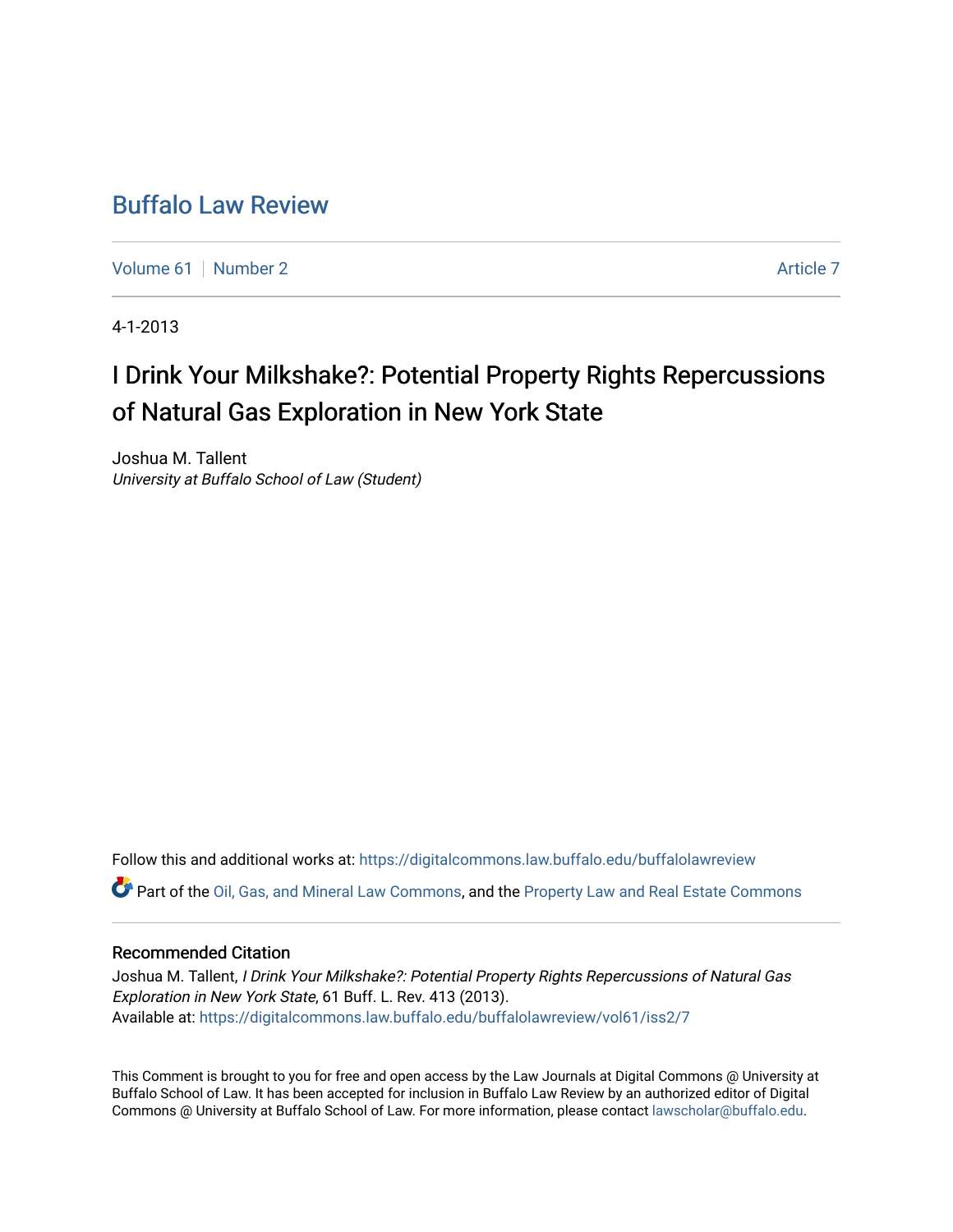# **COMMENT**

# **I Drink Your Milkshake?: Potential Property Rights Repercussions of Natural Gas Exploration in New York State**

# JOSHUA M. TALLENT†

#### **INTRODUCTION**

In a 1962 article in the *New York State Bar Journal*, Olean attorney Robert Diggs suggested members of the New York Bar would do well to acquire at least some familiarity with the law of oil and natural gas.<sup>1</sup> Diggs was articulating what he believed was corollary to an impending explosion in New York's energy sector; new technologies for extraction of oil and gas would allow energy exploration and extraction companies—commonly called "operators"—to tap sources of oil and gas trapped in rock formations previously considered either physically or economically out of reach.<sup>2</sup> Fifty years after Diggs published his essay, his prophesy seems on the

 $\overline{a}$ 

<sup>†</sup> J.D., May 2013, SUNY Buffalo Law School. A.B., 2000, Brown University. The Author thanks Professors Jessica Owley and Rick Su for their inspiring teaching and ready assistance, and the indefatigable staff of the *Buffalo Law Review* for all the work they've done, on this piece and every other.

<sup>1.</sup> Robert M. Diggs, *How the Search for Oil and Gas Affects the General Practitioner*, 34 N.Y. ST. B.A. J. 355, 355-57 (1962).

<sup>2.</sup> *See id.* at 356.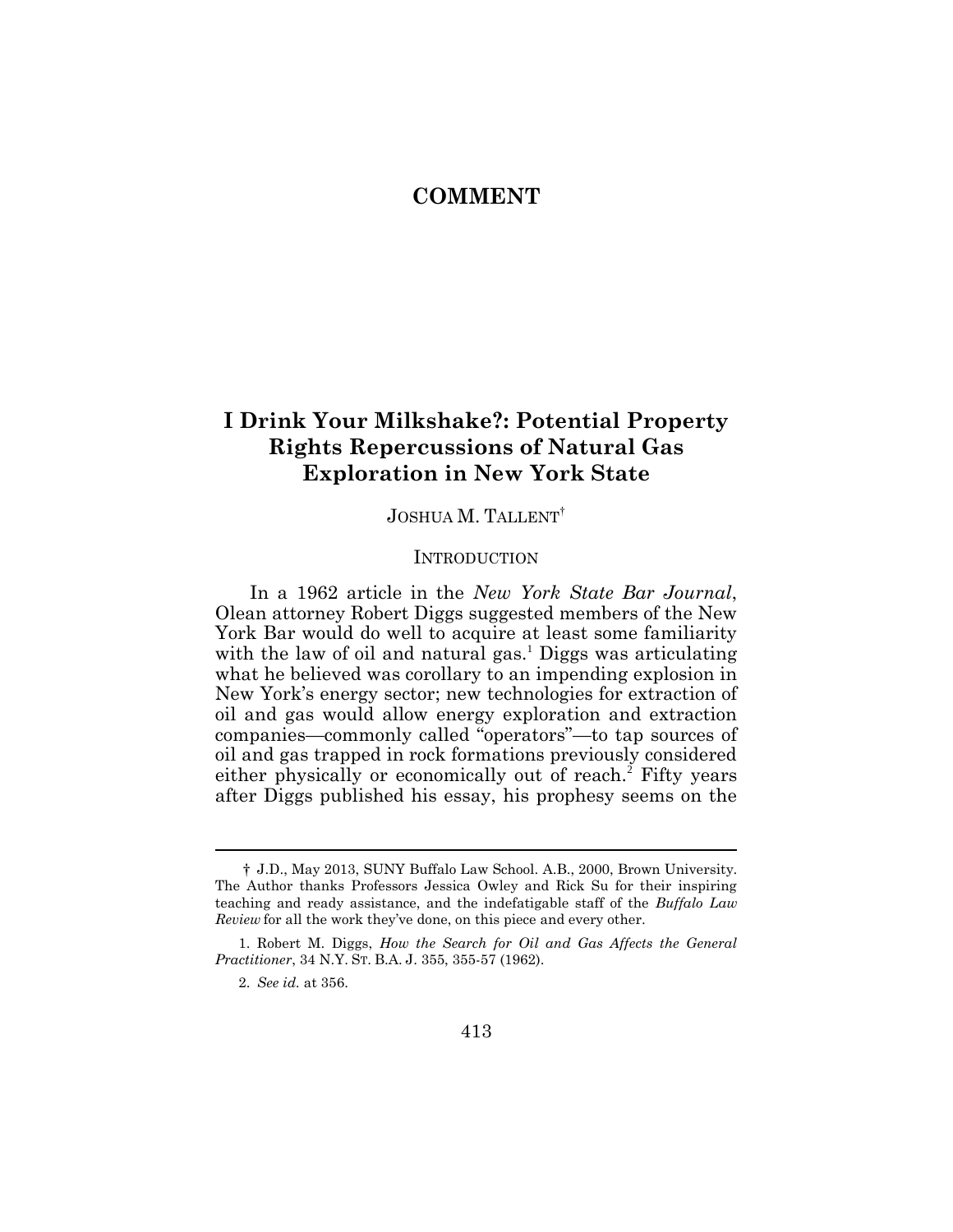verge of fulfillment. A few brief statistics should serve to set the scene.

In 1962, operators extracted a mere 4.3 billion cubic feet ("bcf") of New York State natural gas.<sup>3</sup> In fact, from a peak of 21.9 bcf in 1937,<sup>4</sup> New York natural gas output declined steadily until the mid-1970s, when operators began to extract previously unrecoverable gas deposits in the state's Southern Tier.<sup>5</sup> Still, gas production remained flat. In 2011, the most recent year for which data are available, operators recovered 31.1 bcf of natural gas from New York wells.<sup>6</sup> Operators working in nearby Pennsylvania, by contrast, extracted some 3.5 bcf of natural gas in 2011 *per day*. <sup>7</sup> The sole salient difference: hydraulic fracturing.

Nearly two hundred years after William Hart dug the nation's first commercial natural gas well (by hand, with a shovel) in the present-day village of Fredonia,<sup>8</sup> New Yorkers find themselves debating whether to permit what promises to be a dramatic increase in the size, scope, and intensity of the state's natural gas industry.<sup>9</sup> For the first time in New

5. *See New York's Oil and Natural Gas History*, N.Y. STATE DEP'T OF ENVTL. CONSERVATION, 9 (2007), *available at*  http://www.dec.ny.gov/docs/materials\_minerals\_pdf/ nyserda2.pdf.

6. Div. of Mineral Res., *2011 Annual Oil & Gas Production Data*, N.Y. STATE DEP'T OF ENVTL. CONSERVATION, http://www.dec.ny.gov/energy/36159.html (last visited Jan. 7, 2013). The reader should note New York consumed nearly 1.2 *trillion* cubic feet of natural gas in 2010. U.S. Energy Info. Admin., *Natural Gas Consumption by End Use*, U.S. DEP'T OF ENERGY, http://www.eia.gov/dnav/ng/ng\_cons\_sum\_dcu\_SNY\_a.htm (last visited Mar. 15, 2013).

7. U.S. Energy Info. Admin., *Horizontal Drilling Boosts Pennsylvania's Natural Gas Production*, U.S. DEP'T OF ENERGY (May 23, 2012), http://www.eia.gov/todayinenergy/detail.cfm?id=6390.

8. *See New York's Oil and Natural Gas History*, *supra* note 5.

9. *See* Michael Wines, *Drilling Far From Imminent, But Debate Roils a Region*, N.Y. TIMES, Jan. 7, 2013, at A14.

<sup>3.</sup> U.S. Energy Info. Admin., *Energy Production in Physical Units, New York, 1960–2009*, U.S. DEP'T OF ENERGY, 1 (2010), *available at*  http://205.254.135.7/state/seds/sep\_prod/pdf/PT1\_NY.pdf.

<sup>4.</sup> Janet Pearson Mowbray, Comment, *Regulation of Oil and Gas Producers in New York*, 32 ALB. L. REV. 387, 388 (1968).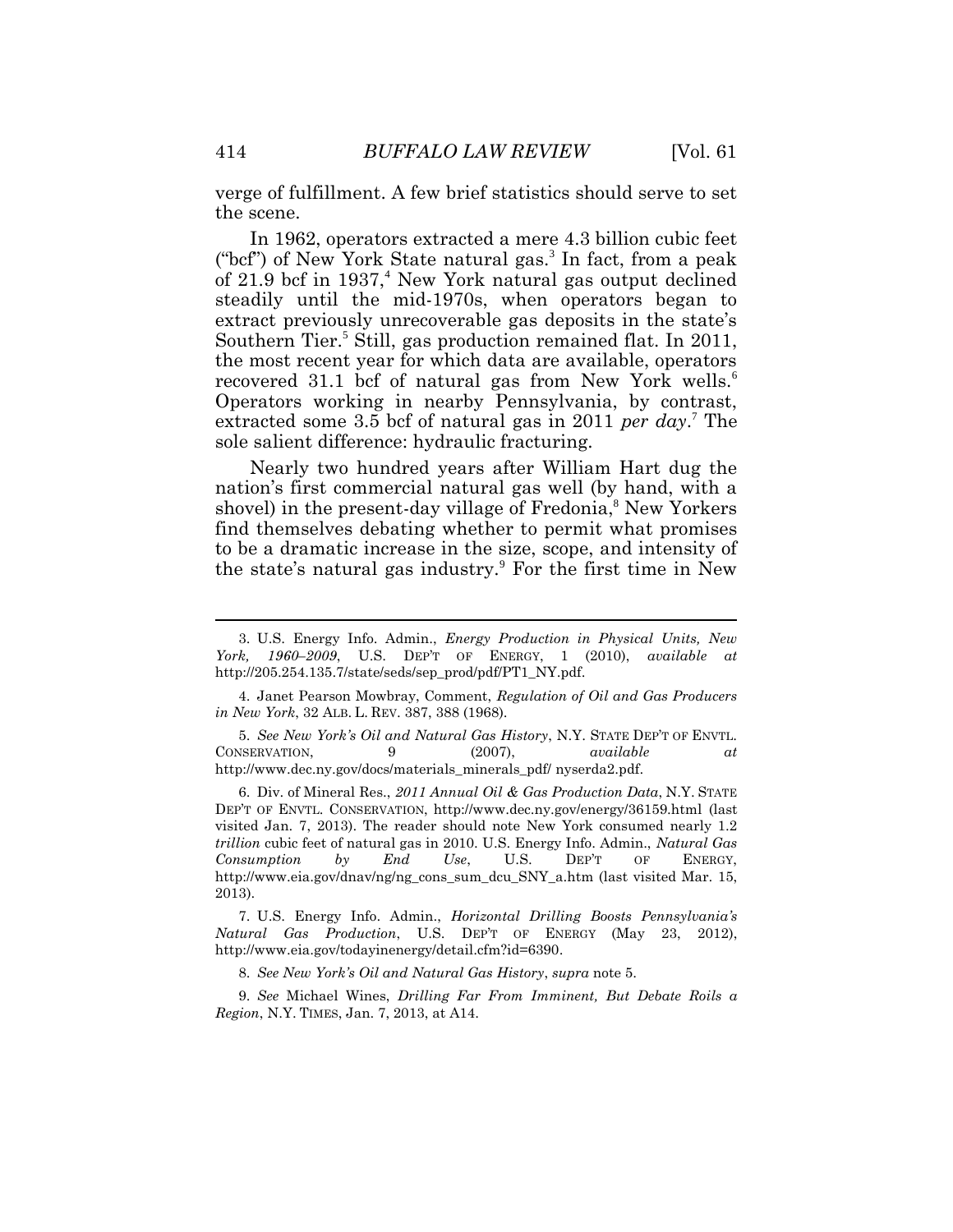York, operators are seeking state authorization<sup>10</sup> to employ two technologies in combination—horizontal drilling<sup>11</sup> and a controversial natural gas extraction technique called highvolume hydraulic fracturing ("HVHF")<sup>12</sup>—to recover natural gas trapped deep in the Marcellus Shale.<sup>13</sup> The Marcellus is a dense layer of shale found under large portions of New York, Pennsylvania, and West Virginia, as well as parts of Ohio, Kentucky, Maryland, and Tennessee.<sup>14</sup> According to a recent study, the Marcellus may contain some 84 to 141 trillion cubic feet ("tcf") of "technically recoverable" natural gas.<sup>15</sup> In other words, while precise estimates remain highly

13. *See Marcellus Shale*, N.Y. STATE DEP'T OF ENVTL. CONSERVATION, http://www.dec.ny.gov/energy/46288.html (last visited Jan. 7, 2013).

14. Anschutz Exploration Corp. v. Town of Dryden, 940 N.Y.S.2d 458, 464 (N.Y. Sup. Ct. 2012).

<sup>10.</sup> *Revised Draft Supplemental Generic Environmental Impact Statement on the Oil, Gas, and Solution Mining Regulatory Program*, N.Y. STATE DEP'T OF ENVTL. CONSERVATION, 2 (Sept. 7, 2011) [hereinafter *Revised dSGEIS*], *available at* http://www.dec.ny.gov/data/dmn/rdsgeisfull0911.pdf.

<sup>11.</sup> Horizontal or directional drilling is a well drilling technique where the driller drills vertically to a desired depth, then turns the drill bit sideways ("deviates" the bit) to permit the well to continue laterally. For a thorough description, see *id.* at 5-24 to 5-39; *see also infra* notes 51-52 and accompanying text.

<sup>12.</sup> High-volume hydraulic fracturing is a variant of hydraulic fracturing wherein large quantities of water, sand, and other chemicals are injected at high pressure into the well bore to break apart rock and release natural gas. *See Revised dSGEIS*, *supra* note 10, at 5-91 to 94. This Comment will employ the colloquialism "fracking" to denote this process. Where necessary, the Comment will distinguish between hydraulic fracturing as initially practiced, and its modern, high-volume, and high-pressure variant.

<sup>15.</sup> *See* U.S. Energy Info. Admin., *Annual Energy Outlook 2012 Early Release Overview*, U.S. DEP'T OF ENERGY, 9 (Jan. 2012), *available at*  http://www.eia.gov/forecasts/aeo/er/pdf/0383er(2012).pdf. Natural gas is "technically recoverable" as long as existing technology permits for its recovery—economic viability and legal restrictions do not enter into the equation. *See* Nat'l Energy Tech. Lab., *Modern Shale Gas Development in the United States: A Primer*, U.S. DEP'T OF ENERGY, 15 (Apr. 2009), *available at*  http://www.netl.doe.gov/technologies/oil-gas/publications/epreports/ shale gas primer 2009.pdf.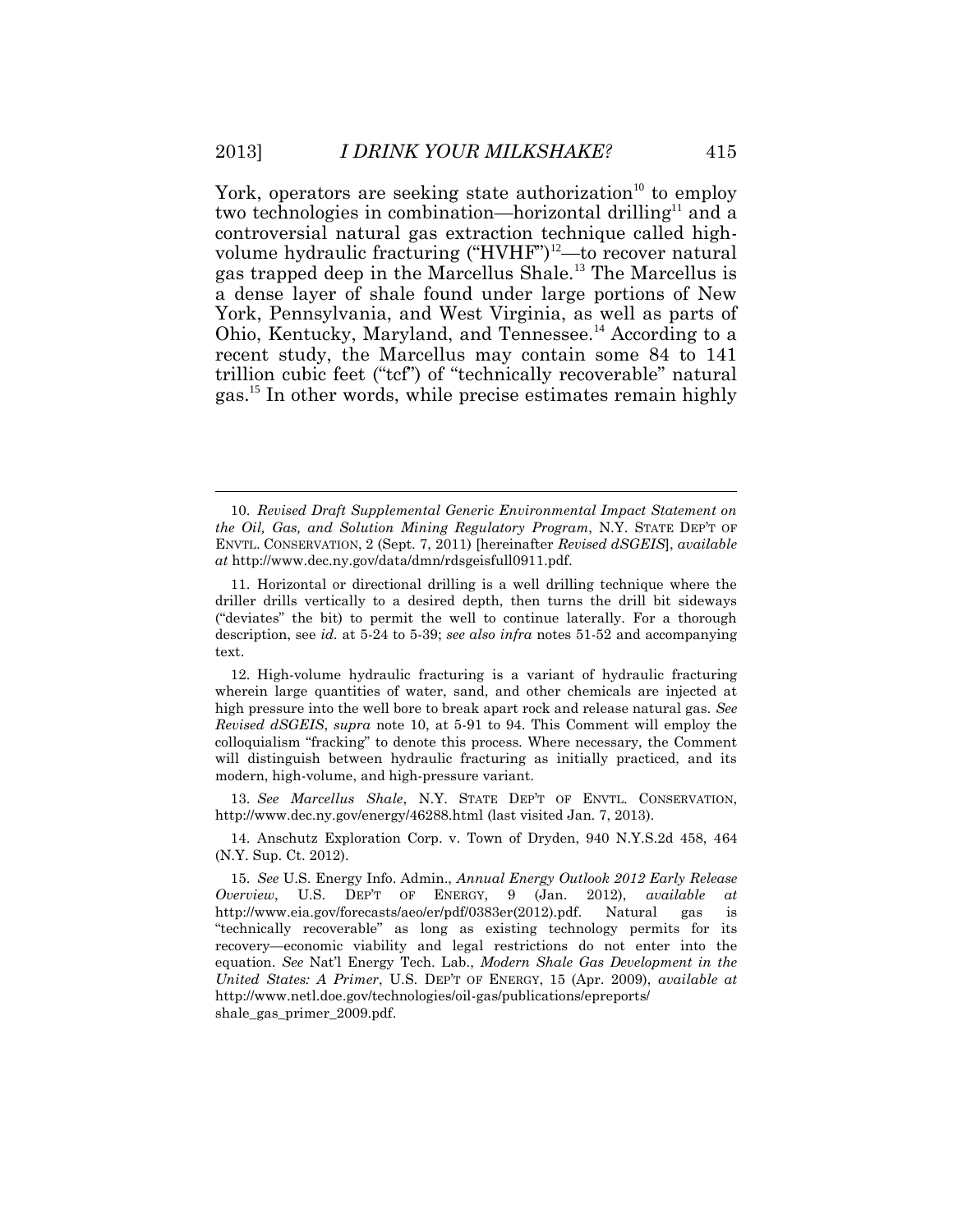variable, the Marcellus Shale may account for a substantial portion of the natural gas reserves in the United States.<sup>16</sup>

HVHF—commonly known as "fracking"—is a means to economically recover natural gas from certain subterranean rock formations, including shale layers or "plays" like the Marcellus, that are too dense to allow gas to flow into a nonfractured well.<sup>17</sup> To hydraulically fracture or "frack" a well, operators mix millions of gallons of fresh water with sand and other chemical additives to create fracking fluid.<sup>18</sup> With the assistance of powerful pumps, the operators then inject the fracking fluid into the well, creating enough pressure to fragment—quite literally, break apart or fracture—the gasbearing rock, allowing the trapped natural gas to flow into the well bore and up to the surface.<sup>19</sup>

Fracking is not new a technology. Gas companies have been drilling and fracturing gas wells in hydrocarbon-rich states like Texas and Kansas since the late 1940s.<sup>20</sup> In New York, operators began fracturing wells in the 1950s.<sup>21</sup> What *is* new, at least in New York, is the proposed combination of horizontal well drilling and high-volume hydraulic fracturing.<sup>22</sup> This type of fracking is high-volume (as compared to the kind of hydraulic fracturing used in New York in the second half of the twentieth century) precisely

<sup>16.</sup> *See* U.S. Energy Info. Admin., *Annual Energy Outlook 2012*, U.S. DEP'T OF ENERGY, 93 (June 2012), *available at*  http://www.eia.gov/forecasts/archive/aeo12/pdf/0383 (2012).pdf.

<sup>17.</sup> U.S. Energy Info. Admin., *What is Shale Gas and Why is it Important?*, U.S. DEP'T OF ENERGY, http://www.eia.gov/energy\_in\_brief/article/about\_shale\_gas.cfm (last visited Mar. 15, 2013).

<sup>18.</sup> Symposium, *'Shale' We Drill? The Legal and Environmental Impacts of Extracting Natural Gas from Marcellus Shale*, 22 VILL. ENVTL. L.J. 189, 200 (2011).

<sup>19.</sup> Hannah Wiseman, *Regulatory Adaptation in Fractured Appalachia*, 21 VILL. ENVTL. L.J. 229, 236-38 (2010).

<sup>20.</sup> *See* Colleen E. Lamarre, *Owning the Center of the Earth: Hydraulic Fracturing and Subsurface Trespass in the Marcellus Shale Region*, 21 CORNELL J.L. & PUB. POL'Y 457, 459 (2012).

<sup>21.</sup> *Marcellus Shale*, *supra* note 13.

<sup>22.</sup> *Revised dSGEIS*, *supra* note 10, at 1.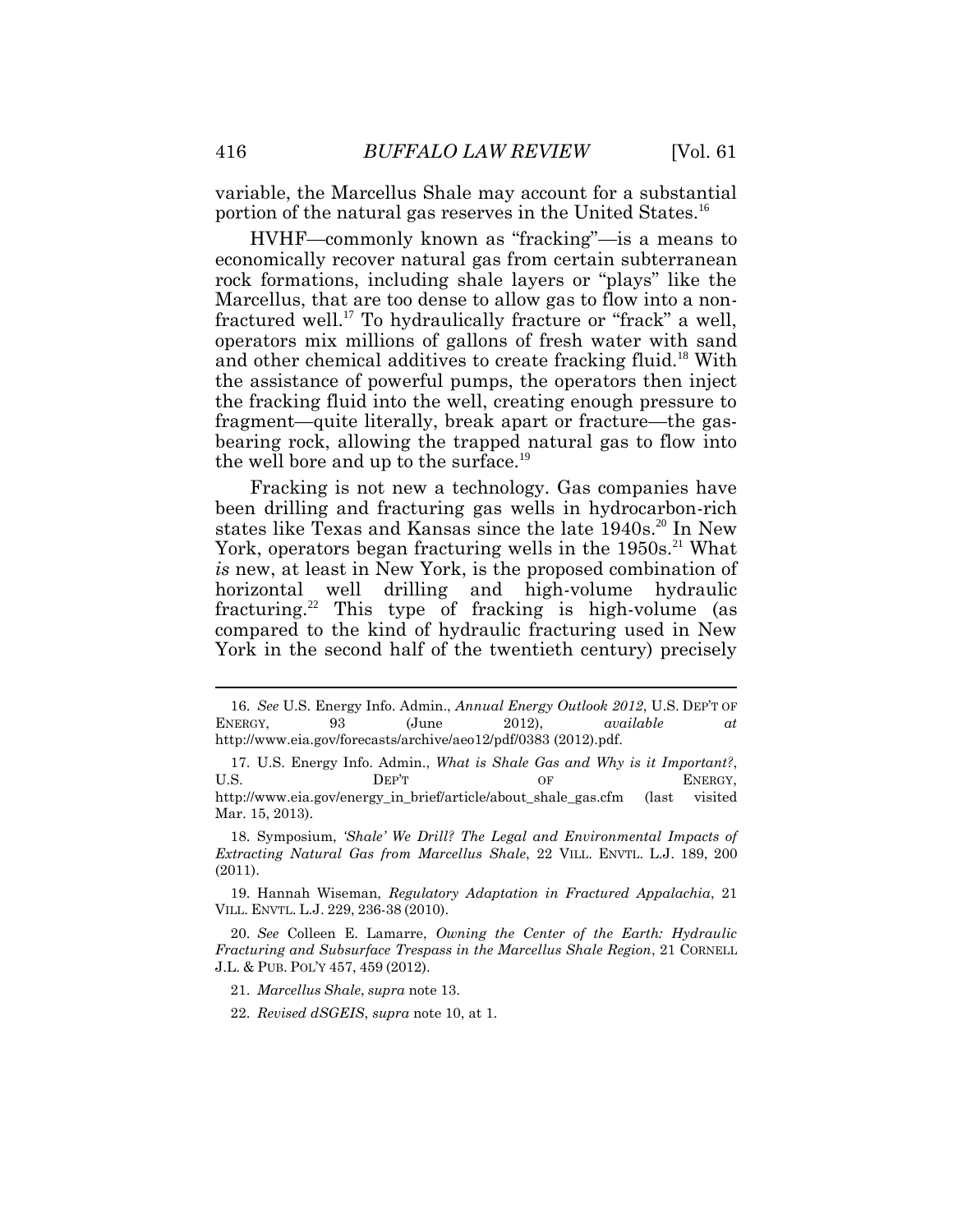because it uses vastly greater quantities of fresh water and more chemical additives than its low-volume predecessor.<sup>23</sup> Faced with the potential proliferation of this unfamiliar process, citizens of New York are voicing concerns over, inter alia, the potential for depletion of critical fresh water resources, the apparent dearth of wastewater treatment capacity, the possibility of groundwater contamination<sup>24</sup> (both from fracking and from fracking-related surface spills), and the potential for significant increases in heavy truck traffic and infrastructure degradation associated with the widespread use of fracking in New York.<sup>25</sup>

Common to each of these concerns is a fundamental nervousness about land. Since New York has never been a prodigious producer of natural gas, it comes as no surprise that New York courts have had little call to develop a detailed body of natural gas-related case law. This absence should be viewed as generative. As others have noted,<sup>26</sup> now is the ideal time to analyze New York's natural gas jurisprudence with an eye toward determining what rights landowners have in natural gas beneath their properties, what rights landowners relinquish if they sign a natural gas exploration and drilling agreement or "lease," what risks such transfers of rights might entail, and what tools communities may use to prevent—should they so choose— HVHF within their municipal borders.

Part I of this Comment provides a brief overview of the processes of directional drilling and high-volume hydraulic fracturing as they would likely be employed in New York. Part II discusses key background principles animating the law of oil and gas nationally. Part III focuses on oil and gas law as it has developed in New York, and seeks to define the property rights transferred under a typical natural gas

<sup>23.</sup> *Id.*

<sup>24.</sup> *See Draft Investigation of Groundwater Contamination Near Pavillion, Wyoming*, U.S. ENVTL. PROT. AGENCY, 33 (Dec. 8, 2011), *available at*  http://www.epa.gov/region8/superfund/wy/pavillion/EPA\_ReportOnPavillion\_De c-8-2011.pdf (finding groundwater contaminated with chemicals used in nearby hydraulic fracturing operations).

<sup>25.</sup> *See, e.g.*, *Revised dSGEIS*, *supra* note 10, at 7-129.

<sup>26.</sup> *See* Lamarre, *supra* note 20, at 459.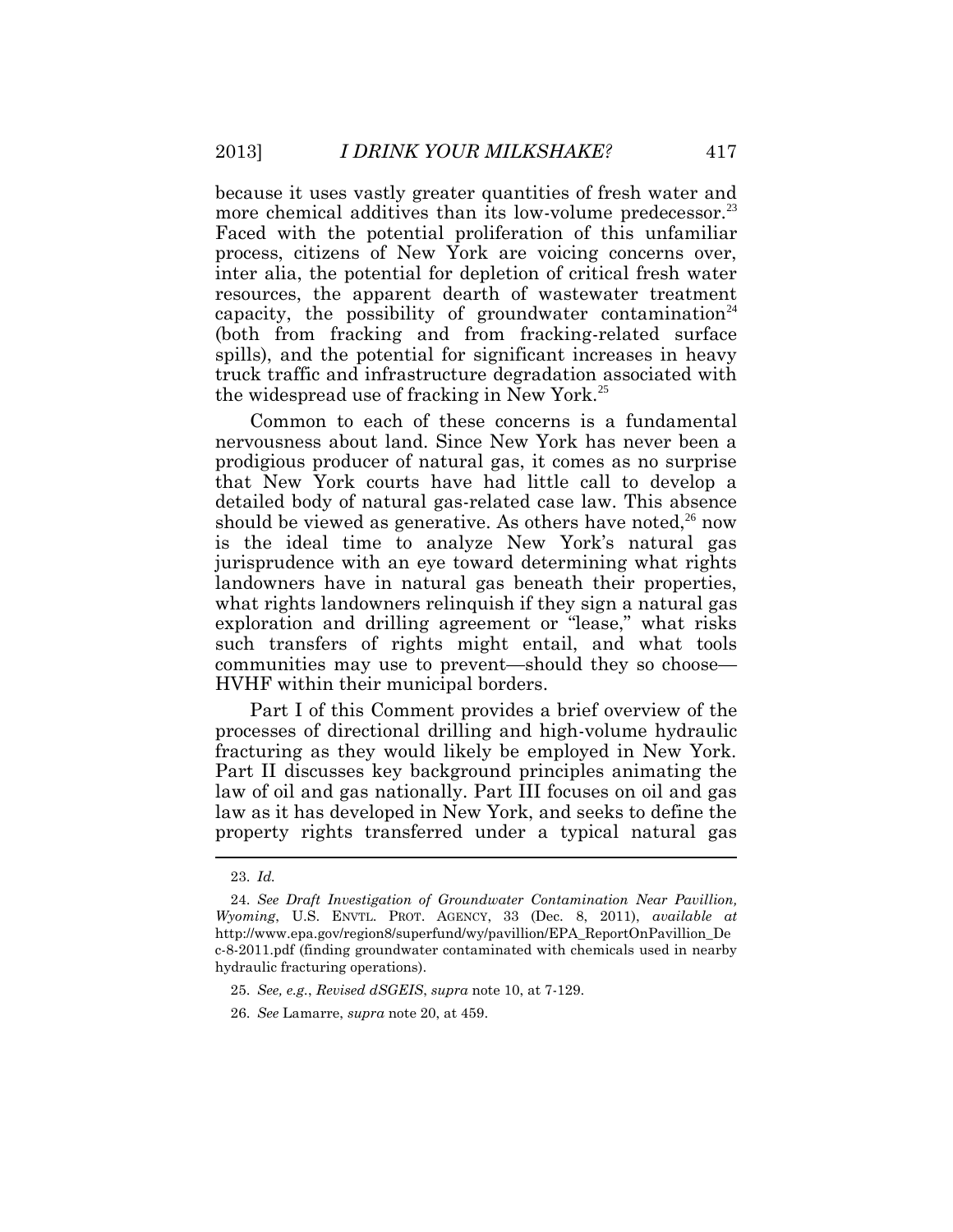lease. Part IV discusses potential negative effects on landowners who choose to lease their property for natural gas development, such as liability for environmental degradation and violations of mortgage loan agreements. Part V discusses possible uses of municipal zoning law to control siting of gas wells, or to stop drilling altogether.

# I. BACK TO THE FUTURE: HIGH-VOLUME HYDRAULIC FRACTURING DEFINED

Hydraulic fracturing is a natural gas extraction method designed to recover natural gas from dense rock formations, including coalbeds, tight sands, and shale formations like the Marcellus.<sup>27</sup> This Part discusses: (1) the physical process of hydraulic fracturing, (2) describes how HVHF is different from the type of hydraulic fracturing used during the midto late twentieth century, and (3) explores the framework of regulations applicable to HVHF in New York.

#### A. *Hydraulic Fracturing: Background Concepts*

Energy companies have been commercially extracting natural gas in New York since the 1820s.<sup>28</sup> The quantity of natural gas produced, however, has been and continues to be modest, especially as compared with New York's prodigious energy consumption.<sup>29</sup> Since at least the early years of the twentieth century, however, operators have employed various technological enhancements, or what are generally called "secondary recovery methods," to improve oil and gas recovery.<sup>30</sup> HVHF is a secondary recovery method designed to break apart or fracture dense, gas-

<sup>27.</sup> Hannah Wiseman, *Untested Waters: The Rise of Hydraulic Fracturing in Oil and Gas Production and the Need to Revisit Regulation*, 20 FORDHAM ENVTL. L. REV. 115, 117-18 (2009).

<sup>28.</sup> *Revised dSGEIS*, *supra* note 10, at 4-1.

<sup>29.</sup> *See 2011 Annual Oil & Gas Production Data*, *supra* note 6 and accompanying text.

<sup>30.</sup> For a detailed description of an early secondary recovery method known as "flooding," see Mallory v. McDermott, 80 N.Y.S.2d 486, 491-94 (N.Y. App. Div. 1948).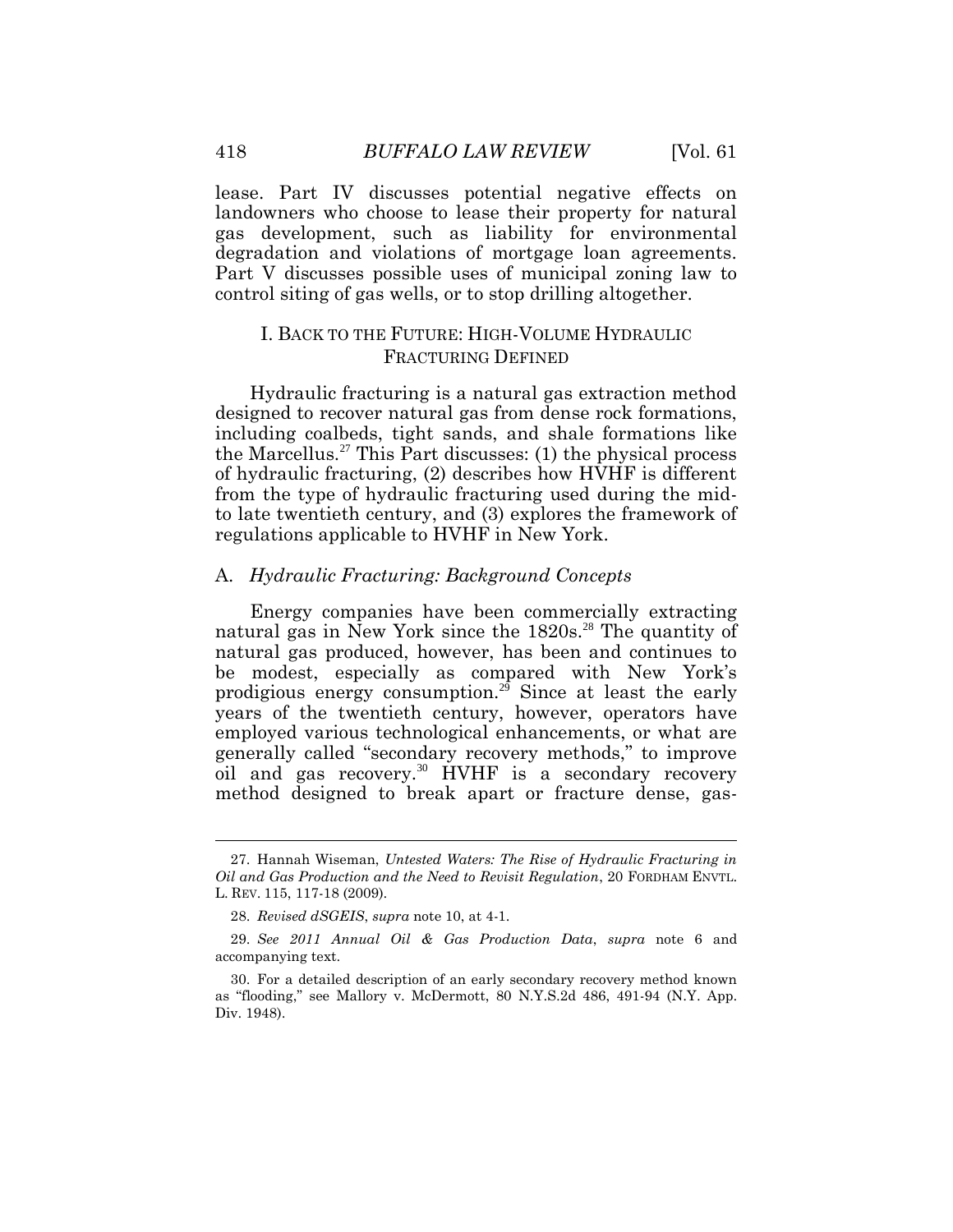containing formations, releasing trapped gas.<sup>31</sup> Gas wells where secondary recovery methods are required are termed "unconventional"—as opposed to "conventional"—wells.<sup>32</sup>

Conventional wells are used to tap into reservoirs that form as natural gas migrates from relatively dense, organicrich source rock formations, such as shales, to adjacent, more permeable rock formations.<sup>33</sup> When an operator drills into the more permeable rock of the reservoir formation, subterranean pressure forces the gas out of the formation, into the well bore, and up to the surface.  $34$ 

By the 1930s, gas production from conventional wells in New York was in decline.<sup>35</sup> By the 1970s, conventional gas production had peaked nationwide.<sup>36</sup> As conventional gas production faltered, operators increasingly turned to new, unconventional extraction techniques to boost flagging production.<sup>37</sup> Unlike the conventional gas wells described above, unconventional wells are designed to tap directly into low-permeability rock formations, including shales. While gas is present in these formations in significant quantities, it is either immobile, or attached by adsorption to the rock itself.<sup>38</sup> Unconventional wells must rely on secondary recovery methods like HVHF to free trapped gas from its rocky substrate.<sup>39</sup> Unsurprisingly, gas trapped in a lowporosity rock formation such as the Marcellus is both more challenging and more expensive to recover than gas pooled in permeable reservoir formations.<sup>40</sup> Without HVHF, in

- 33. *See What is Shale Gas and Why is it Important?*, *supra* note 17.
- 34. *See Revised dSGEIS*, *supra* note 10, at 1-1.
- 35. Mowbray, *supra* note 4, at 388.
- 36. Wiseman, *supra* note 19, at 233.
- 37. *Id.*
- 38. *See* Nat'l Energy Tech. Lab, *supra* note 15, at 15-16.
- 39. *See What is Shale Gas and Why is it Important?*, *supra* note 17.
- 40. *See id.*

<sup>31.</sup> Wiseman, *supra* note 27, at 118.

<sup>32.</sup> *Revised dSGEIS*, *supra* note 10, at 4-1; Nat'l Energy Tech. Lab., *supra*  note 15 (describing the difference between conventional and unconventional gas extraction).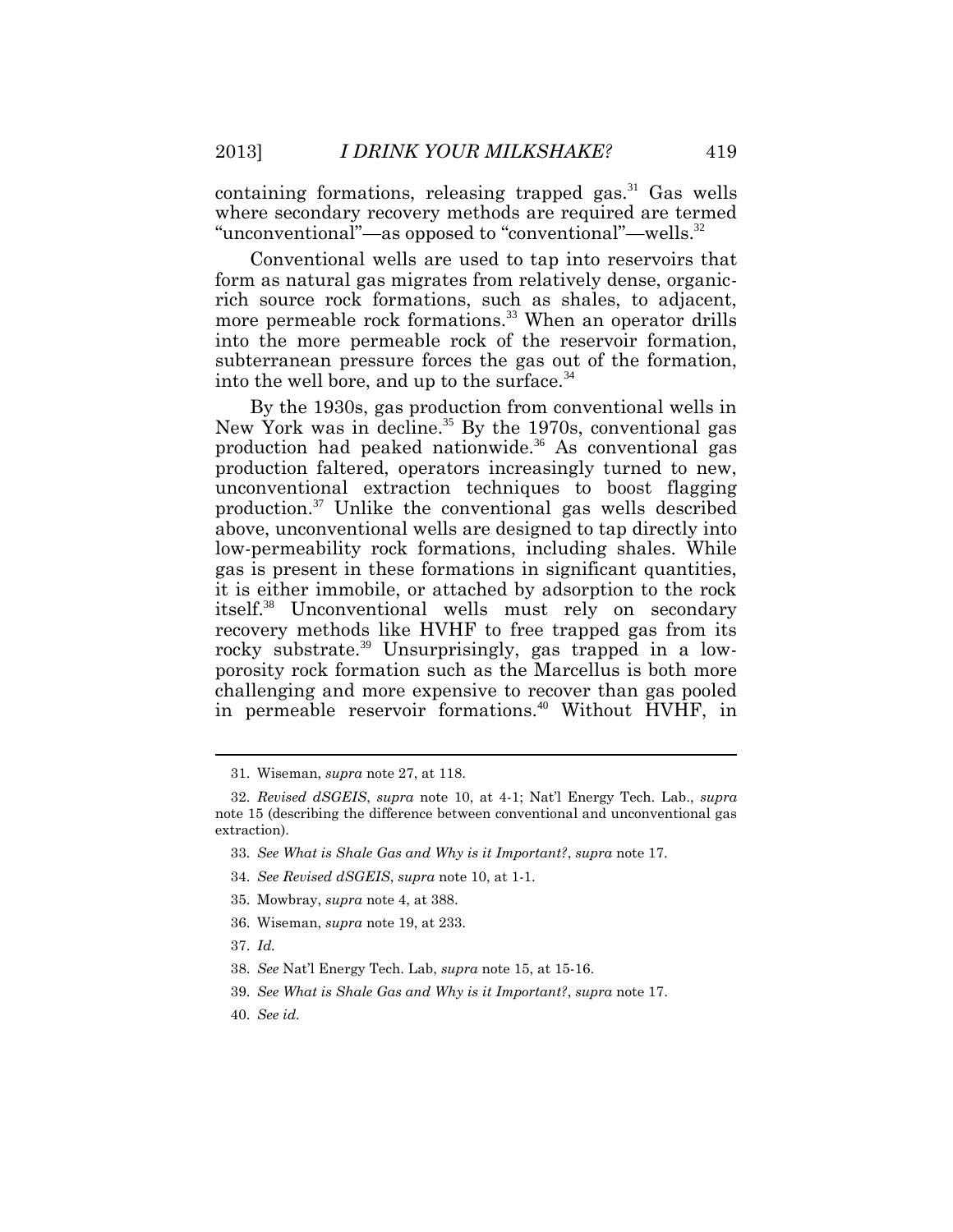other words, shale gas would simply not be economically recoverable.<sup>41</sup>

Unconventional wells tap into natural gas formations of relatively low permeability.<sup>42</sup> In shale plays like the Marcellus, gas is trapped in micro-pores, or adsorbed onto minerals or organic matter within the rock formation.<sup>43</sup> Increasingly, drillers free this gas by means of horizontallydrilled wells and HVHF.<sup>44</sup> HVHF is a type of hydraulic fracturing wherein several million gallons of water, sand or other proppants, and friction-reducing chemicals are injected into the well bore at high pressure to break apart the shale formation, forming fractures which allow trapped natural gas to flow into the well bore and ultimately to the surface.<sup>45</sup> While hydraulic fracturing technology was deployed as early as the 1940s, HVHF, its high-pressure, high-fluid-volume variant, migrated to the Marcellus Shale region only within the last decade.<sup>46</sup>

While superficially straightforward, the process leading up to the actual drilling and fracking of a natural gas well is complex. Before selecting a drilling site, operators crisscross target areas in heavy trucks called "thumpers," creating vibrations to map subsurface formations.<sup>47</sup> After identifying a potential well site, the operator must secure drilling

43. Nat'l Energy Tech. Lab., *supra* note 15.

44. *See* Wiseman, *supra* note 19, at 236-38.

45. For a lengthy description of the HVHF process, including a detailed discussion of various chemical additives used and some potential health effects, see DEC's *Revised dSGEIS*, *supra* note 10, at 5-39 to -79.

46*. See* Nat'l Energy Tech. Lab., *Shale Gas: Applying Technology to Solve America's Energy Challenges*, U.S. DEP'T OF ENERGY, 3 (Mar. 2011), *available at*  http://www.netl.doe.gov/technologies/oil-

gas/publications/brochures/Shale\_Gas\_March\_2011.pdf.

47. Wiseman, *supra* note 27, at 127.

<sup>41.</sup> Coastal Oil & Gas Corp. v. Garza Energy Trust, 268 S.W.3d 1, 6-7 (Tex. 2008). *But see* Jeff Brady, *Natural Gas Giant Tries to Shift Gears*, NPR (Aug. 8, 2012), *available at* http://www.npr.org/2012/08/08/158378110/natural-gas-gianttries-to-shift-gears (noting overproduction has caused a decline in natural gas prices).

<sup>42.</sup> Nat'l Energy Tech. Lab., *supra* note 15. In addition to shale formations, unconventional sources of natural gas include coal-beds and "tight sands," or low-porosity sandstone formations. *See Revised dSGEIS*, *supra* note 10, at 4-1.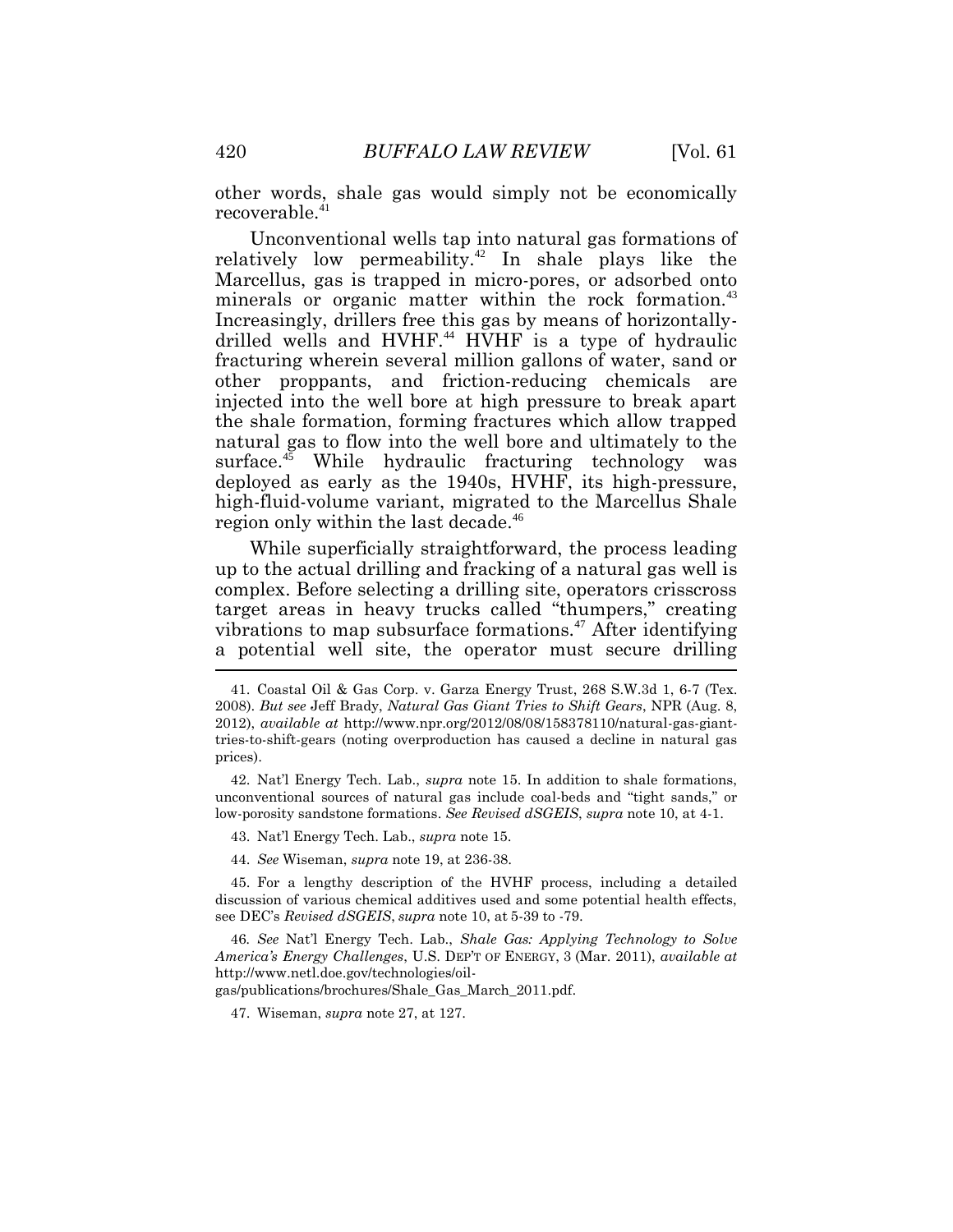rights and obtain all necessary permits from the New York State Department of Environmental Conservation ("DEC") and, where required, from the municipality.<sup>48</sup> Following site selection, the operator must construct an access road, clear and grade the well pad site, and install necessary utilities.<sup>49</sup> According to DEC, the projected average area of surface disturbance per well pad for a multi-well HVHF site is a hardly insignificant  $7.\overline{4}$  acres.<sup>50</sup> DEC expects most Marcellus wells in New York will be horizontally drilled; after drilling a vertical well bore to a depth of approximately 500 feet above the target shale formation, the operators will "deviate" the drill bit, drilling laterally for up to several thousand feet through the target formation. $5<sup>1</sup>$  As drilling progresses, operators circulate drilling "mud"<sup>52</sup> through the well bore. This fluid mix ultimately returns to the surface carrying rock pulverized by the drill. $53$  Operators separate these "cuttings" or waste material from the drilling mud in large surface separation tanks.<sup>54</sup> Operators either store the cuttings at the well pad and ultimately bury them on-site, or remove the cuttings for disposal at a remote location.<sup>55</sup>

51. *See id.* at 5-24 to -25.

52. Drilling mud is a fluid used during the well-drilling process to power and cool the drill bit, to stabilize the borehole, and to provide a medium for transmission of sensor readings. *See id.* at 5-32.

55. *Id.* at 5-32 to -33. There is some controversy regarding the potential for naturally occurring radioactive material ("NORM") contamination in cuttings from Marcellus wells. While DEC does not believe NORM contamination would be a significant issue, *see id.* at 5-34, it is EPA's position data have shown

<sup>48.</sup> This assumes, of course, DEC will at some point complete its environmental study of HVHF and authorize its use in New York. As of this writing, no permits have issued. For further discussion of the potential role of municipalities in the permitting process, see discussion *infra* Part V.

<sup>49.</sup> *See Revised dSGEIS*, *supra* note 10, at 5-6.

<sup>50.</sup> *Id.* For a single-well site, the average area of surface disturbance is estimated to be approximately 4.8 acres. Citing industry estimates, DEC suggests approximately 90% of the wells drilled in New York will be drilled on multi-well pads. Multi-well drilling would appear to reduce surface disturbance as compared to multiple, single-well pads. At least from this perspective, multiwell drilling is an advantage of the HVHF process. *Id.*

<sup>53.</sup> *Id.*

<sup>54.</sup> *Id.*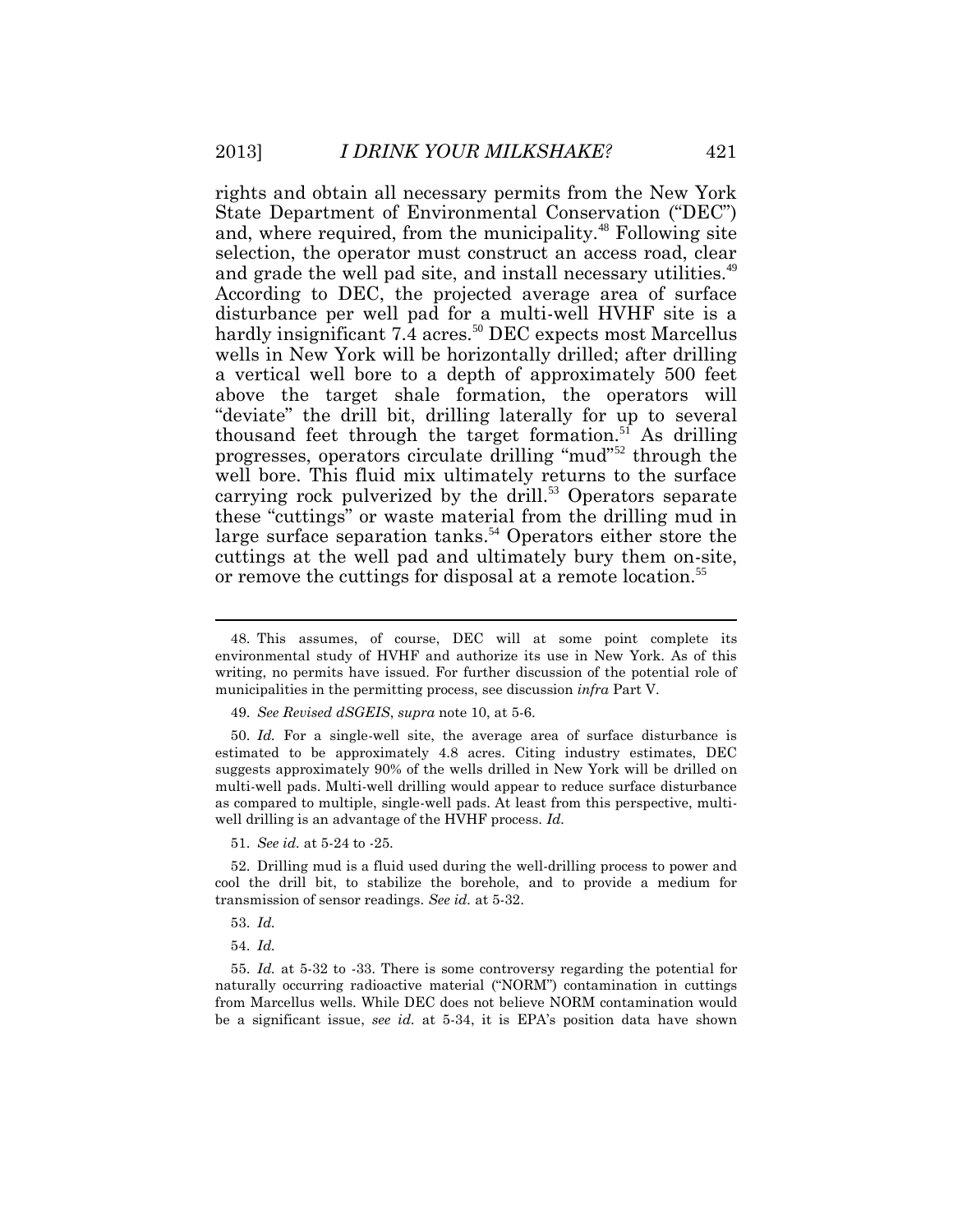Once the well is drilled and the well bore cased with steel and cement, the HVHF process begins. In "slickwater" fracturing, the operator first uses small explosive charges to perforate the "foot" or lateral well casing in the areas to be fractured, then injects fracking fluid into the well at high pressure.<sup>56</sup> DEC indicates approximately 2.4 to 7.8 million gallons of fresh water will be injected per well every time a well is fractured (wells may be fractured multiple times). $57$ Significant amounts of sand, ceramic beads, or other proppants are injected into the well along with the water to hold or prop open the cracks formed in the shale.<sup>58</sup> Water and proppants make up the bulk of the fracking fluid by volume.<sup>59</sup> In additions to proppants and water, the operator must also inject various chemical additives into the well, including acids, biocides, corrosion inhibitors, friction reducers, and gelling agents.<sup>60</sup> While certain of these chemicals do not pose direct health risks, others may have deleterious effects on human health.<sup>61</sup> Petroleum distillates, aromatic hydrocarbons such as BTEX (benzene, toluene, ethylbenzene, and xylene), ethylene glycol (antifreeze), and acrylamide have all been used in fracturing fluid, and all have been linked to adverse health effects in humans.<sup>62</sup>

- 56. *See Revised dSGEIS*, *supra* note 10, at 5-91 to -94.
- 57. *Id.* at 5-93.
- 58. *See id.* at 5-5, 5-50.
- 59. *See id.* at 5-40.
- 60. *Id.* at 5-94 to -95.
- 61. *Id.* at 5-79.

elevated concentrations of NORM in cuttings from Pennsylvania wells. *See EPA Comments on Revised Draft NYSDEC Revised dSGEIS for Horizontal Drilling and High-Volume Hydraulic Fracturing to Develop the Marcellus Shale and Other Low-Permeability Gas Reservoirs*, U.S. ENVTL. PROT. AGENCY, 4 (Jan. 11, 2012) [hereinafter *EPA Comments*], *available at* http://www.epa.gov/region2/newsevents/pdf/EPA%20R2%20Comments% 20Revised%20dSGEIS%20Enclosure.pdf.

<sup>62.</sup> For a relatively detailed inventory of fracturing fluid chemical components, their uses, and their potential health effects (to the extent health effects are known), see *id.* at 5-40 to -79; *see also* Lena Groeger, *What the Frack is in that Water?*, PROPUBLICA (Mar. 7, 2012), http://www.propublica.org/special/what-the-frack-is-in-that-water (listing and describing common constituents of HVHF fluid).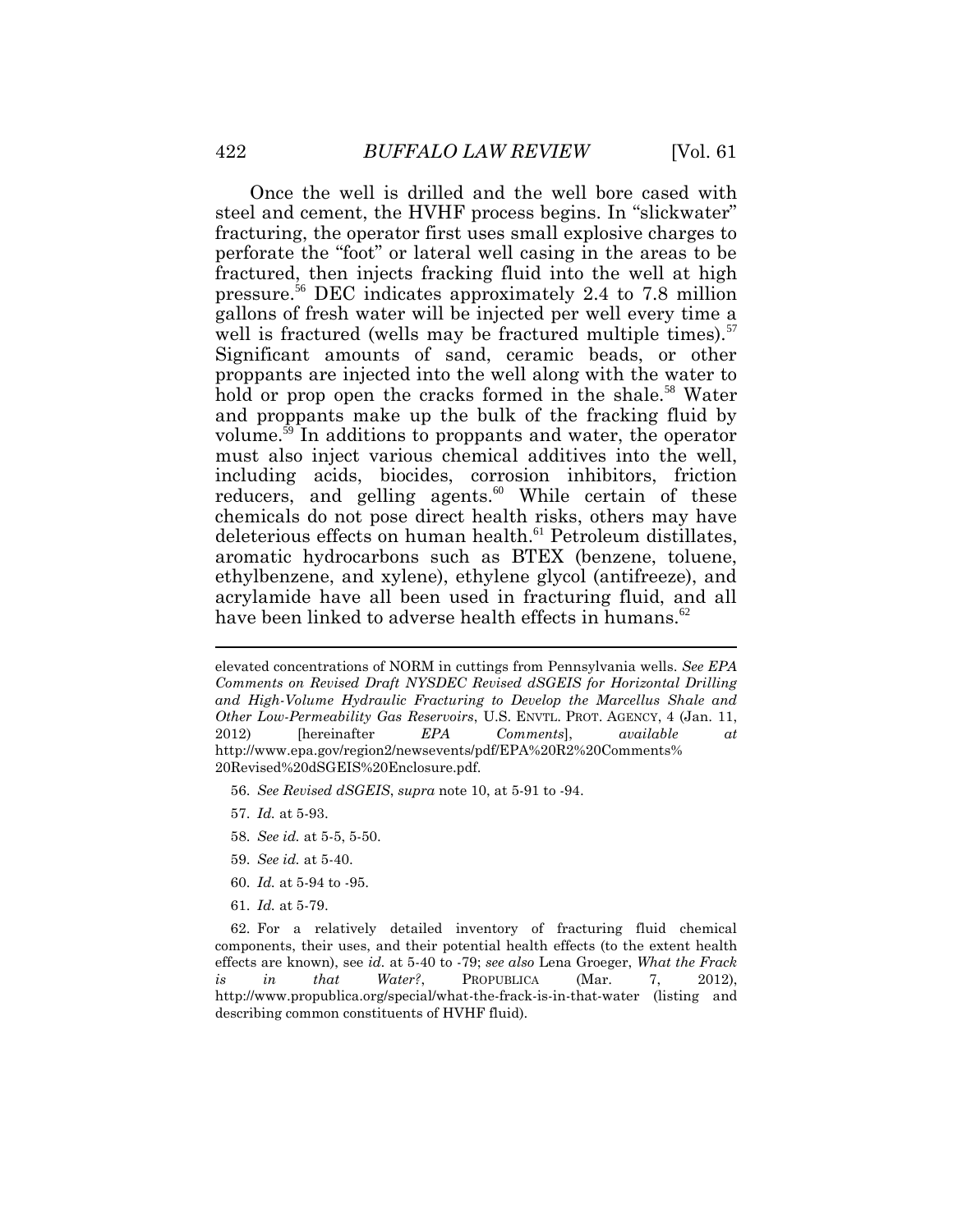Based on industry data, DEC estimates between 9% and 35% of the fracking fluid injected into a typical Marcellus well will return to the surface as "flowback."<sup>63</sup> Given DEC's fluid-use estimates, this means some 216,000 to 2.7 million gallons of wastewater may be recovered per well each time the well is fractured.<sup>64</sup> Naturally, flowback—also called "produced" water—contains the same chemicals discussed above.<sup>65</sup> Because the Marcellus is of marine origin, the produced water is also highly saline.<sup>66</sup> Further, produced water may contain NORM (naturally occurring radioactive materials) present in the shale.<sup>67</sup> While other states have however inexplicably—allowed operators to store produced water in open surface ponds,<sup>68</sup> DEC's proposed regulations would require operators to store flowback water in closed tanks at the well site prior to disposal.<sup>69</sup> Only authorized private or public treatment facilities would be able to accept flowback water for treatment.<sup>70</sup> It remains unclear whether and to what extent public wastewater treatment facilities will be able to treat produced water. $71$ 

- 63. *Revised dSGEIS*, *supra* note 10, at 5-99.
- 64. *Id.*
- 65. *Id.* at 5-101; *supra* notes 60-62 and accompanying text.
- 66. *Revised dSGEIS*, *supra* note 10, at 5-101.
- 67. *See id.* at 5-32 to -33; *supra* note 55 and accompanying text.
- 68. *See* Wiseman, *supra* note 19, at 263.
- 69. *Revised dSGEIS*, *supra* note 10, at 5-100.
- 70. *See id.* at 5-132 to 5-133.

71. *See EPA Comments*, *supra* note 55, at 5-6. As regards to treatment of flowback or produced water, treatment facilities must cope not only with various chemical constituents of drilling fluid, but also with high levels of total dissolved solids ("TDS"). *See* Wiseman, *supra* note 19, at 261-62. New York currently proposes a blanket ban on HVHF in the New York City watershed at least in part because any increase in TDS in New York City's unfiltered water supply poses a serious threat to the city's EPA Filtration Avoidance. Should EPA revoke the Filtration Avoidance, New York City would be required to build a treatment facility capable of treating the city's water supply in its entirety. *See Revised dSGEIS*, *supra* note 10, at 1-5.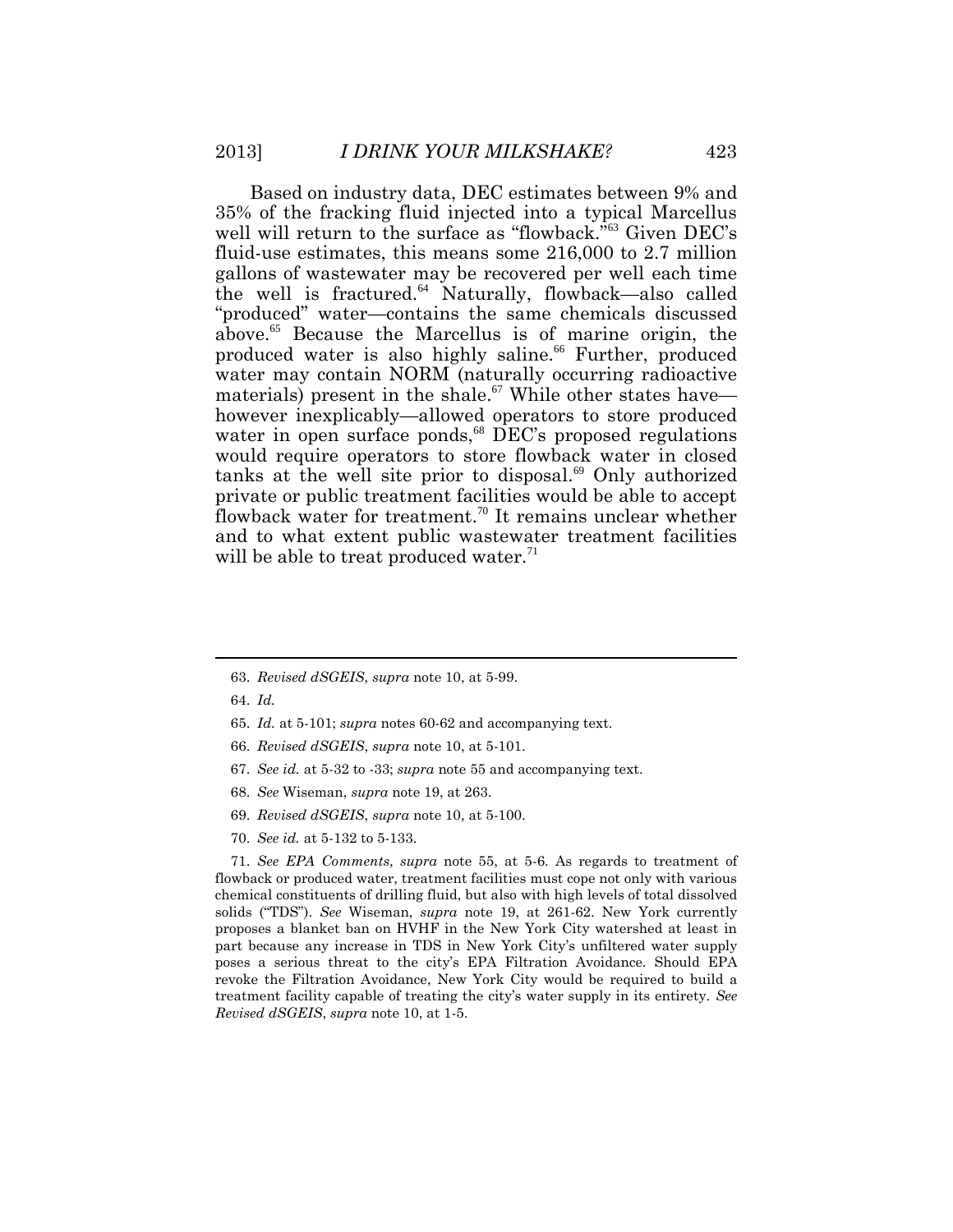#### B. *The Current Regulatory Framework for HVHF*

1. *Federal Regulations*. As should be clear from the foregoing discussion, HVHF is a water- and land-intensive process, involving the build-out of gas wells, well pads, and related infrastructure, and the high-pressure injection of significant quantities of toxic fluids into the ground, a portion of which will return to the surface as produced water—a polluted, radioactive brine requiring means for safe transport and adequate treatment and disposal. In light of the invasive nature of this process and the risks posed by the chemicals involved, commentary has focused on the potential for harm to ground and surface water resources, including both private and public drinking water supplies.<sup>72</sup> Researchers have also begun to evaluate and debate the greenhouse gas footprint of the shale gas industry.<sup>73</sup> As a corollary to these environmental and health concerns, legal scholars have devoted considerable attention to HVHF's regulatory framework, highlighting HVHF's relation to several marquee federal environmental statutes.<sup>74</sup> HVHF and its associated drilling activities are subject, for example, to the Clean Water Act's prohibition against any unpermitted discharge of pollutants into the  $\overline{a}$ 

74. *See* Wiseman, *supra* note 19, at 241-46.

<sup>72.</sup> *See, e.g.*, Wiseman, *supra* note 27, at 127-42; Stephen G. Osborn et al., *Methane Contamination of Drinking Water Accompanying Gas-Well Drilling and Hydraulic Fracturing*, 108 PROC. NAT'L ACAD. SCI. U.S. 8172 (2011), *available at* http://www.pnas.org/content/108/20/8172.full.pdf+html (finding significant positive correlation between the presence of deep methane in domestic wells and proximity to HVHF sites).

<sup>73.</sup> *See* Robert W. Howarth et al., *Methane and the Greenhouse Gas Footprint of Natural Gas from Shale Formations*, 106 CLIMATIC CHANGE LETTERS 679, 685 (2011) (finding shale gas production releases 22% to 43% more greenhouse gasses than conventional gas production over a twenty-year time horizon). *But see* Lawrence M. Cathles, *Assessing the Greenhouse Impact of Natural Gas*, 13 GEOCHEMISTRY GEOPHYSICS GEOSYSTEMS, 1 (2012), *available at* http://www.geo.cornell.edu/eas/PeoplePlaces/Faculty/cathles/Natural% 20Gas/Assessing%20the%20greenhouse%20impact%20of%20natural%20gas%20 FINAL%20UNFORMTTED.pdf (finding shale gas production and consumption release less greenhouse gas than coal). For Professor Howarth's response, see Robert W. Howarth et al., *Venting and Leaking of Methane from Shale Gas Development: Response to Cathles et al.*, 113 CLIMATIC CHANGE LETTERS 679, 685 (2012).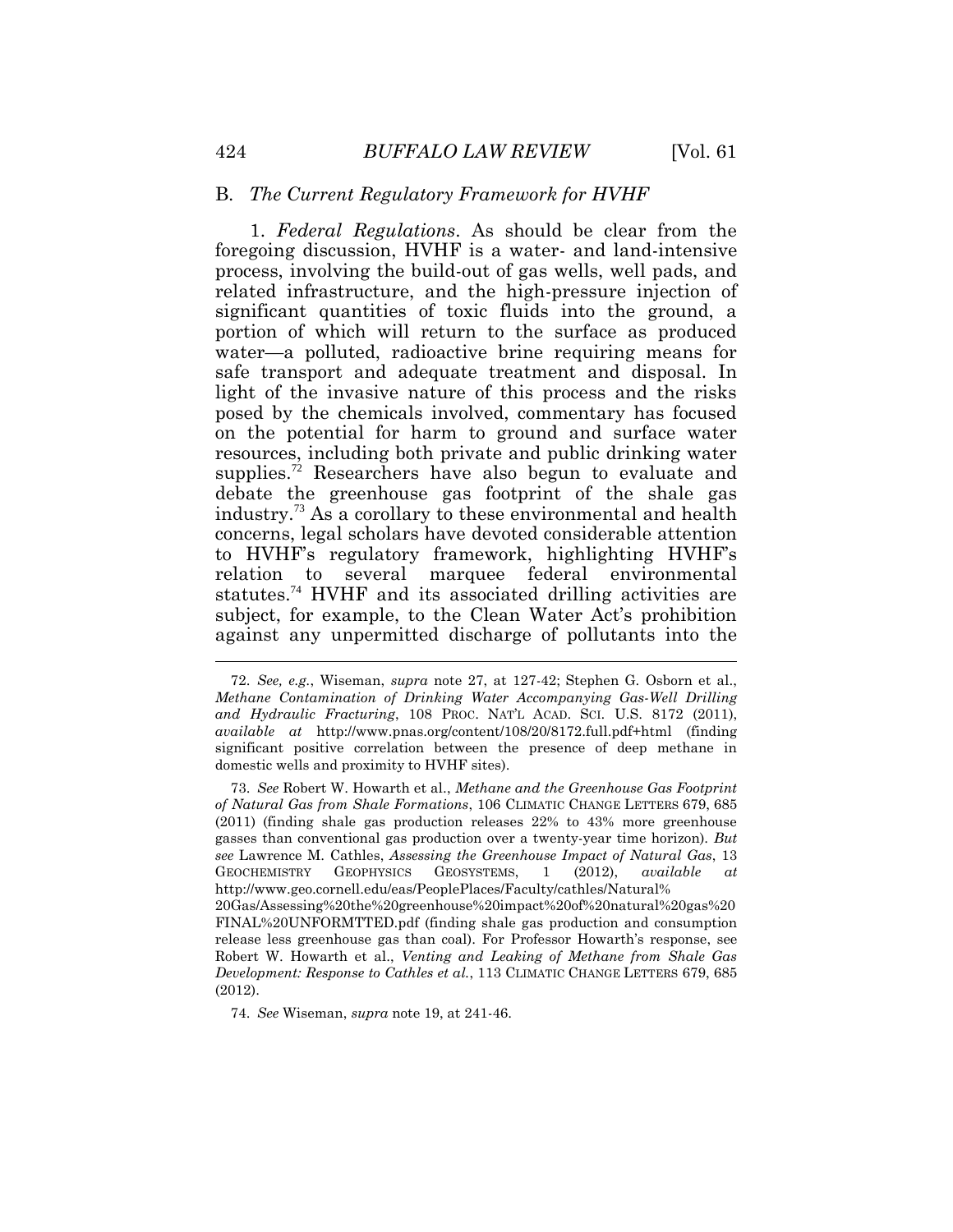navigable waters of the United States.<sup>75</sup> Oil and natural gas producers may also face liability under the Comprehensive Environmental Response, Compensation, and Liability Act for certain types of site contamination.<sup>76</sup> HVHF is exempt, however, from the Safe Drinking Water Act's limits on underground injections, from the cradle-to-grave waste tracking requirements of the Resource Conservation and Recovery Act, and from the hazardous substance release reporting rules of the Emergency Preparedness and Community Right to Know Act.<sup>77</sup>

The Environmental Protection Agency ("EPA") recently, exercised its Clean Air Act authority to issue new emissions rules for unconventional natural gas wells and associated transmission infrastructure, including pipeline compressor stations.<sup>78</sup> EPA has also indicated it is initiating a rulemaking to set discharge standards for produced water from shale gas and coalbed methane wells.<sup>79</sup> According to an agency fact sheet, EPA anticipates proposed rules for shale gas well flowback water will be released for public comment in 2014.<sup>80</sup> Finally, at Congress's behest, EPA has engaged in

77. Wiseman, *supra* note 19, at 243-45.

78. *See* 40 C.F.R. §§ 60.630 to 60.648 (2012). Note, however, EPA's new regulations will not take effect until January, 2015. John M. Broder, *U.S. Caps Emissions in Drilling for Fuel*, N.Y. TIMES, Apr. 18, 2012, at A20.

79. Nicholas Kusnetz, *EPA Plans to Issue Rules Covering Fracking Wastewater*, PROPUBLICA (Oct. 20, 2011, 5:01 PM), http://www.propublica.org/article/epa-plans-to-issue-rules-covering-frackingwastewater.

80. *EPA Initiates Rulemaking to Set Discharge Standards for Wastewater from Shale Gas Extraction*, U.S. ENVTL. PROT. AGENCY (Oct. 2011), *available at*  http://water.epa.gov/scitech/wastetech/guide/upload/shalereporterfactsheet.pdf.

<sup>75.</sup> *Id.* at 242; *see also* Federal Water Pollution Control (Clean Water) Act, 33 U.S.C. §§ 1311, 1362(7), 1362(12), 1362(14) (2006). The Clean Water Act proscribes unpermitted discharges from discrete or "point" sources into "navigable waters," defined by the Supreme Court as all "relatively permanent, standing or flowing bodies of water," to the exclusion only of "transitory puddles or ephemeral flows." Rapanos v. United States, 547 U.S. 715, 732-33 (2006).

<sup>76.</sup> Wiseman, *supra* note 19, at 242. For further discussion of CERCLA's socalled "petroleum exclusion" see Lawrence P. Schnapf, *Comprehensive Environmental Response, Compensation, and Liability Act* (CERCLA), *in* ENVIRONMENTAL ISSUES IN BUSINESS TRANSACTIONS 42-43 (Lawrence P. Schnapf ed., 2011).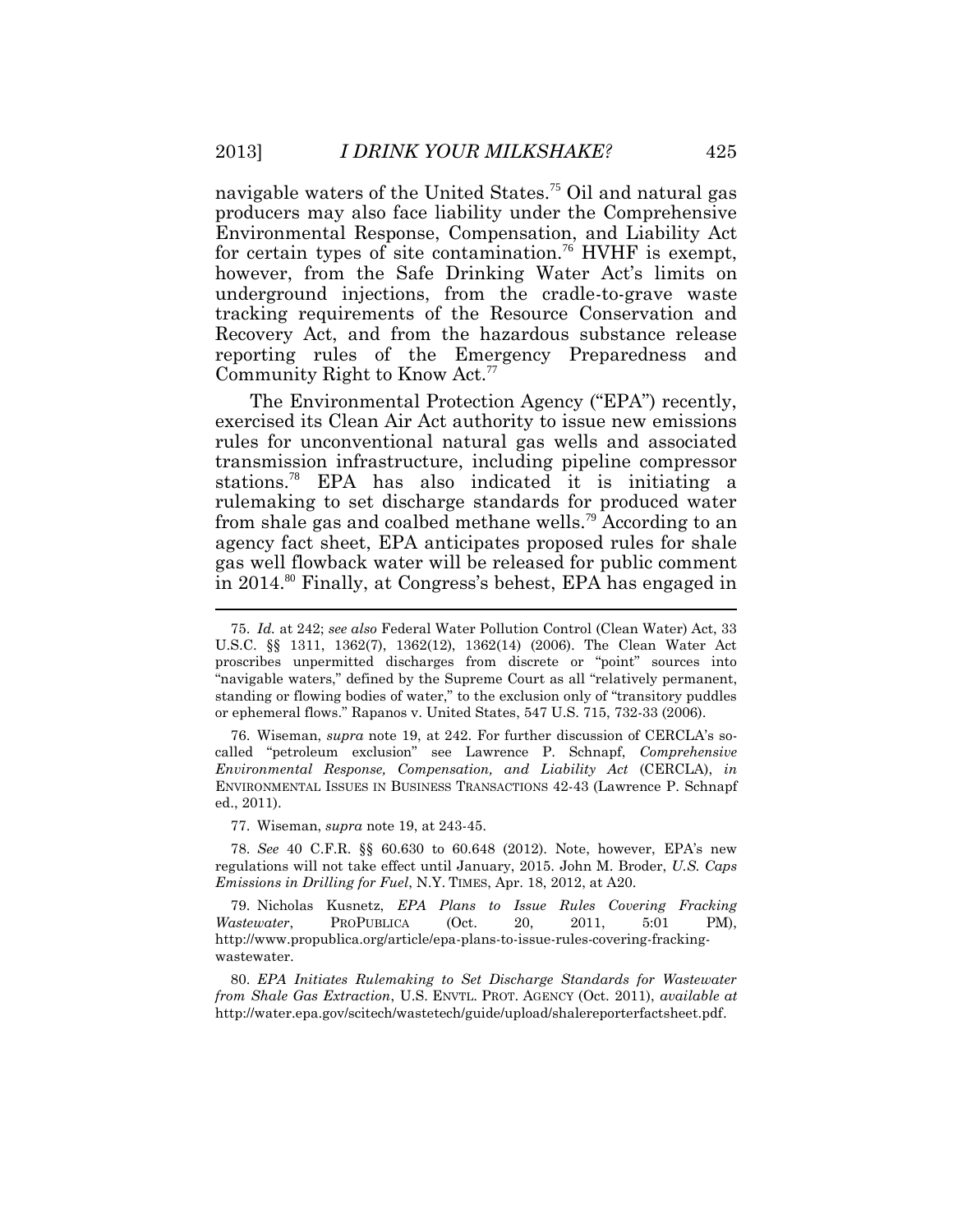a multi-year study designed to assess potential groundwater contamination risks associated with directional drilling and HVHF.<sup>81</sup> Like the wastewater discharge rules, however, the results of the groundwater contamination study will not be released until 2014. Absent further action by Congress, regulation of HVHF and related natural gas exploration and extraction activities in the Marcellus will remain largely the province of affected states.<sup>82</sup>

2. *New York's Evolving Regulatory Process*. The federal HVHF regulatory landscape is in a state of flux. As a result, states in the Marcellus region are working to implement their own sets of rules and regulations.<sup>83</sup> This decentralized approach has spawned very different levels of activity in different Marcellus states. Pennsylvania was the first Marcellus state to embrace HVHF; operators drilled an HVHF well in the Commonwealth in  $2003$ .<sup>84</sup> In 2012, the state's Department of Environmental Protection issued over 2200 well permits; operators drilled over 1200 wells—all of which were or will be hydraulically fractured.<sup>85</sup> New York's approach to HVHF has been comparatively circumspect. In 1992—long before operators began using HVHF in the Marcellus Shale—New York's DEC undertook to analyze potential environmental impacts associated with increased natural gas drilling in New York, ultimately concluding that permitting new natural gas wells posed no significant environmental threat under most circumstances.<sup>86</sup> In 2008, however, recognizing that its initial impact study had not accounted, inter alia, for HVHF's substantial water usage, DEC prepared a supplemental environmental impact

http://files.dep.state.pa.us/OilGas/BOGM/BOGMPortalFiles/OilGasReports/2012 /2012Wellspermitted-drilled.pdf.

86. *See Revised dSGEIS*, *supra* note 10, at 3-2.

<sup>81.</sup> Gianna Cricco-Lizza, *Hydraulic Fracturing and Cooperative Federalism: Injecting Reality into Policy Formation*, 42 SETON HALL L. REV. 703, 710 (2012).

<sup>82.</sup> Wiseman, *supra* note 19, at 249-50.

<sup>83.</sup> *Id.*

<sup>84.</sup> *Id.* at 240.

<sup>85.</sup> *Unconventional Well Permits Issued and Wells Drilled,* PA. DEP'T OF ENVTL. PROT., 10 (2013) ("Wells Drilled Locations—November-January 2012"), *available at*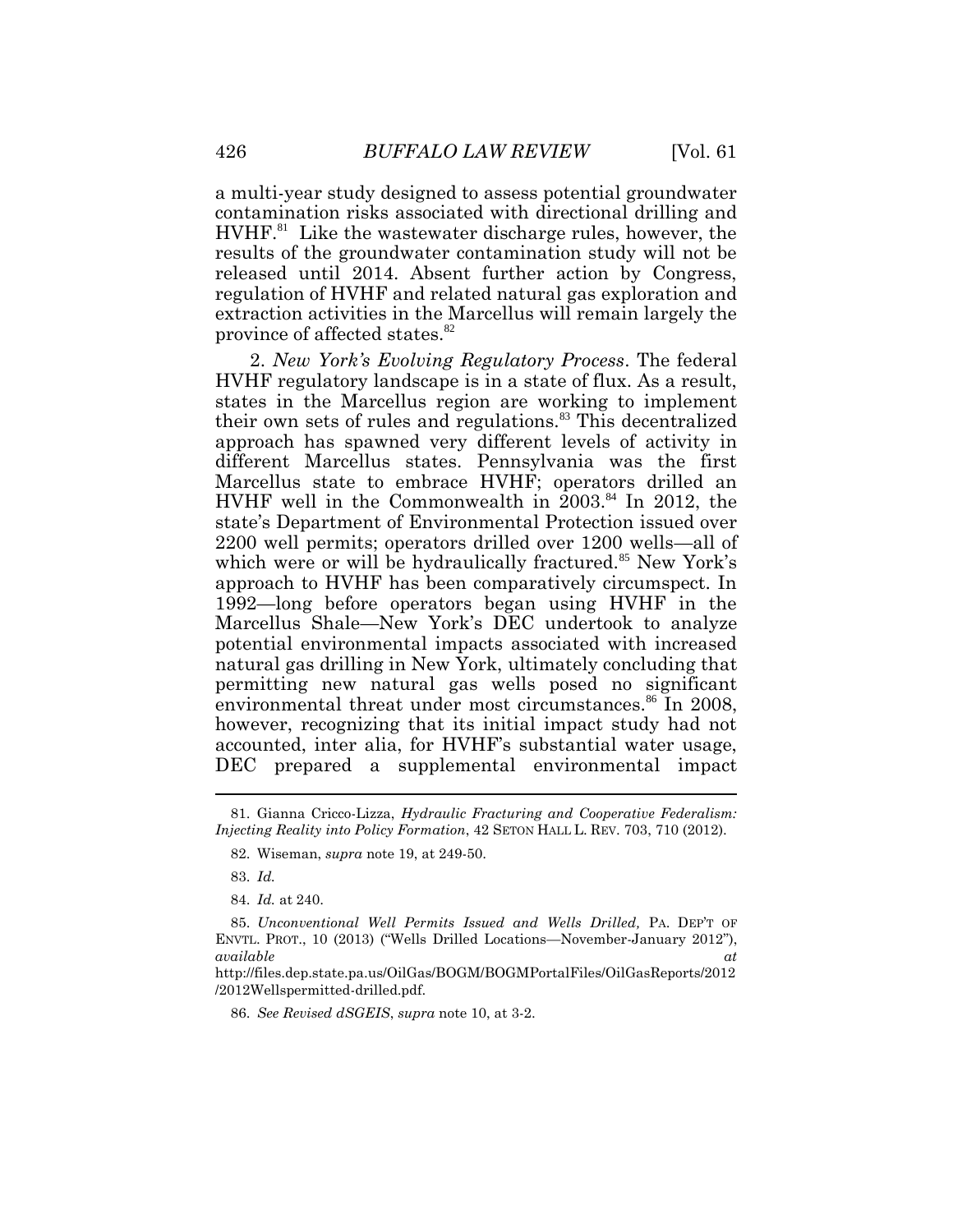study.<sup>87</sup> The supplemental study, completed in September, 2009, elicited an obstreperous public response.<sup>88</sup> DEC issued a revised draft impact statement in September, 2011, accompanied by proposed amendments to New York's oil and gas law<sup>89</sup> and changes to DEC's gas well permitting regulations.<sup>90</sup> In the four-month public comment period following the release of the revised impact statement and regulations, DEC received over 66,000 comments.<sup>91</sup> The department is now reviewing and responding to comments. If necessary, DEC will modify its impact statement (and the proposed regulations) as warranted by the public comments the agency received. Until the environmental review process is complete, no HVHF drilling permits will issue.

## II. OF BROOKS AND BOAR: SOME CRITICAL BACKGROUND PRINCIPLES OF OIL AND GAS LAW

Teetering as it is on the brink of authorizing widespread unconventional gas extraction, New York is in an ideal position to evaluate oil and gas law in general, and previous New York law as it relates to oil and gas property rights and leasing in particular, $92$  in order to make informed decisions about the future, or the future effects, of HVHF in New York.<sup>93</sup> It would be logical to ask, as a threshold

89. *See id.* New York's Oil, Gas, and Solution Mining Law may be found at N.Y. ENVTL. CONSERVATION LAW §§ 23-0101 to 2402 (McKinney 2012).

90. *See Marcellus Shale*, *supra* note 13.

91. Mary Esch, *DEC Chief: No Decision Imminent on Fracking*, PRESSCONNECTS.COM (Apr. 19, 2012, 6:55 PM), http://www.pressconnects.com/viewart/20120419/NEWS01/204190384/DECchief-No-decision-imminent-fracking (last visited Mar. 21, 2013).

92. *See* discussion *infra* Part III.A.

93. *See, e.g.*, Harry Cohen, *Property Theories Affecting the Landowner in a New Oil and Gas Producing State*, 10 ALA. L. REV. 323, 323-24 (1958) (suggesting the potential for new oil and gas production in a state with little prior law on point is the ideal moment to reassess rules and regulations governing oil and gas extraction in order to learn from other states' missteps); *see also* Maurice H. Merrill, *The Evolution of Oil and Gas Law*, 13 MISS. L.J. 281, 282 (1941).

<sup>87.</sup> *Id.* at 3.

<sup>88.</sup> *See Marcellus Shale*, *supra* note 13.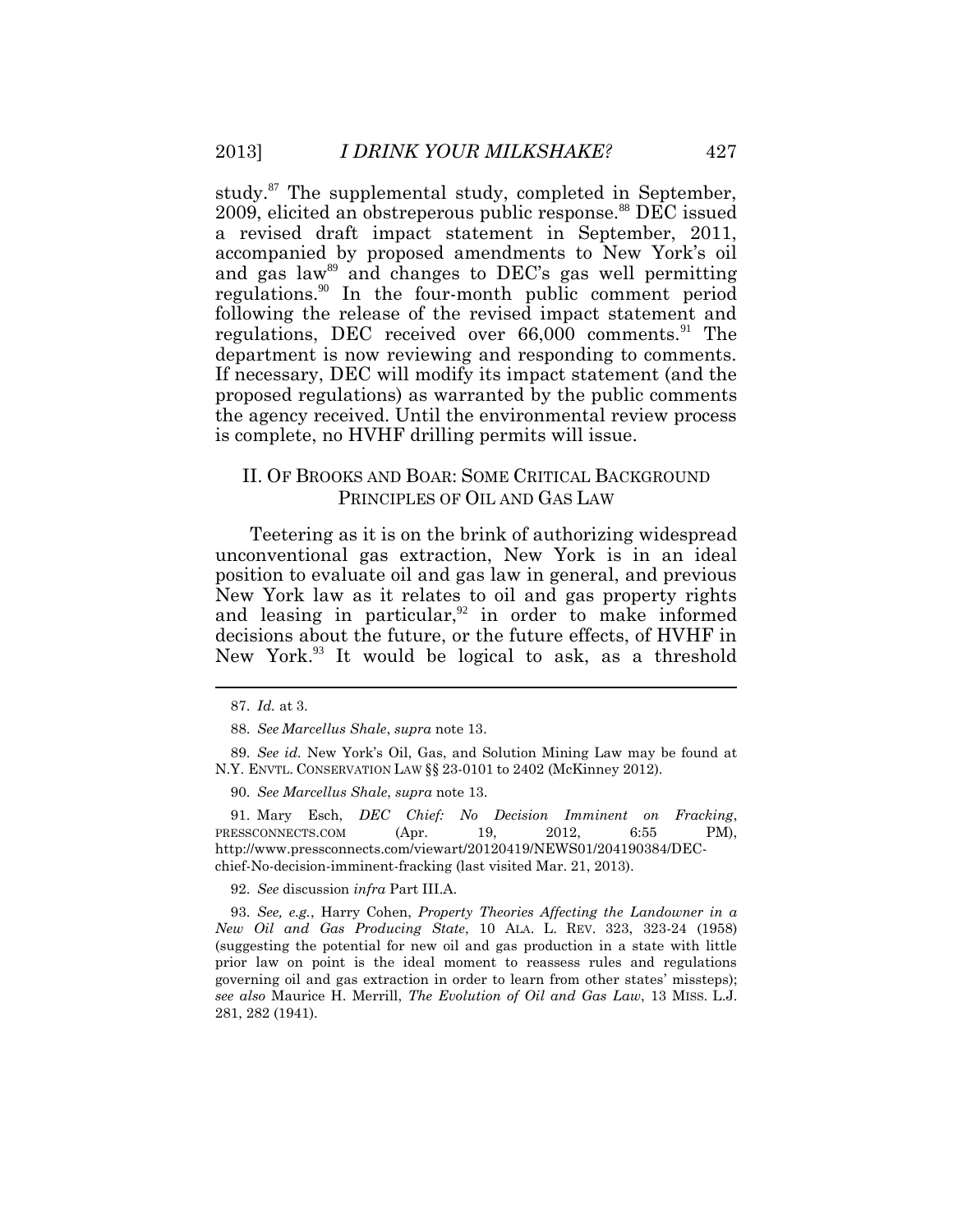question, what rights the landowner has in oil and gas in place—that is, beneath the surface of the landowner's property.<sup>94</sup> Since most landowners, understandably, are not in a position to prospect for and produce oil or natural gas themselves, it is customary to transfer rights of extraction to a third party operator. $\frac{5}{5}$  The nature of the landowner's rights in oil and gas under his or her property will consequently affect the manner in which those rights may be transferred to entities seeking to extract the resource and may affect the remedies available to the landowner should a problem arise.<sup>96</sup> This Part will undertake to define profits à prendre, and to distinguish the profit from licenses and from easements. This Part will then proceed to describe the two central theories undergirding oil and gas ownership: Non-ownership and ownership-in-place.

#### A. *Profits à Prendre*

In England and elsewhere in Europe, from roughly 800 to 1800 C.E., villagers allocated farmland by dint of a partpublic, part-private, common- or open-field system.<sup>97</sup> In this property arrangement, villagers divided the village's arable land into two or more large open fields.<sup>98</sup> Each villager was assigned certain parcels ("furlongs") of land, associated with which were certain common rights, such as rights of pasturage after the harvest, or the right to remove wood or game for personal use.<sup>99</sup> The right to take from the land what is considered part of the land is a profit à prendre. *Black's Law Dictionary* defines the profit à prendre as "a .<br>.

<sup>94.</sup> For a discussion of the confusion often accompanying this basic question, see W. Lewis Roberts, *Inconsistencies Under the "Ownership in Place" Theory of Oil and Gas*, 29 KY. L.J. 3, 3 (1940).

<sup>95.</sup> *See* Diggs, *supra* note 1, at 358; Robert C. Ellickson, *Property in Land*, 102 YALE L.J. 1315, 1371-72 (1993) (noting property owners' lack of specialized skills may render them willing to divest themselves of certain "sticks" in their bundle of property rights).

<sup>96.</sup> *See* Lamarre, *supra* note 20, at 461-62.

<sup>97.</sup> DUKEMINIER ET AL., PROPERTY 765 (7th ed. 2010) [hereinafter DUKEMINIER]; *see also* Ellickson, *supra* note 95, at 1388.

<sup>98.</sup> Ellickson, *supra* note 95, at 1388.

<sup>99.</sup> DUKEMINIER, *supra* note 97, at 765.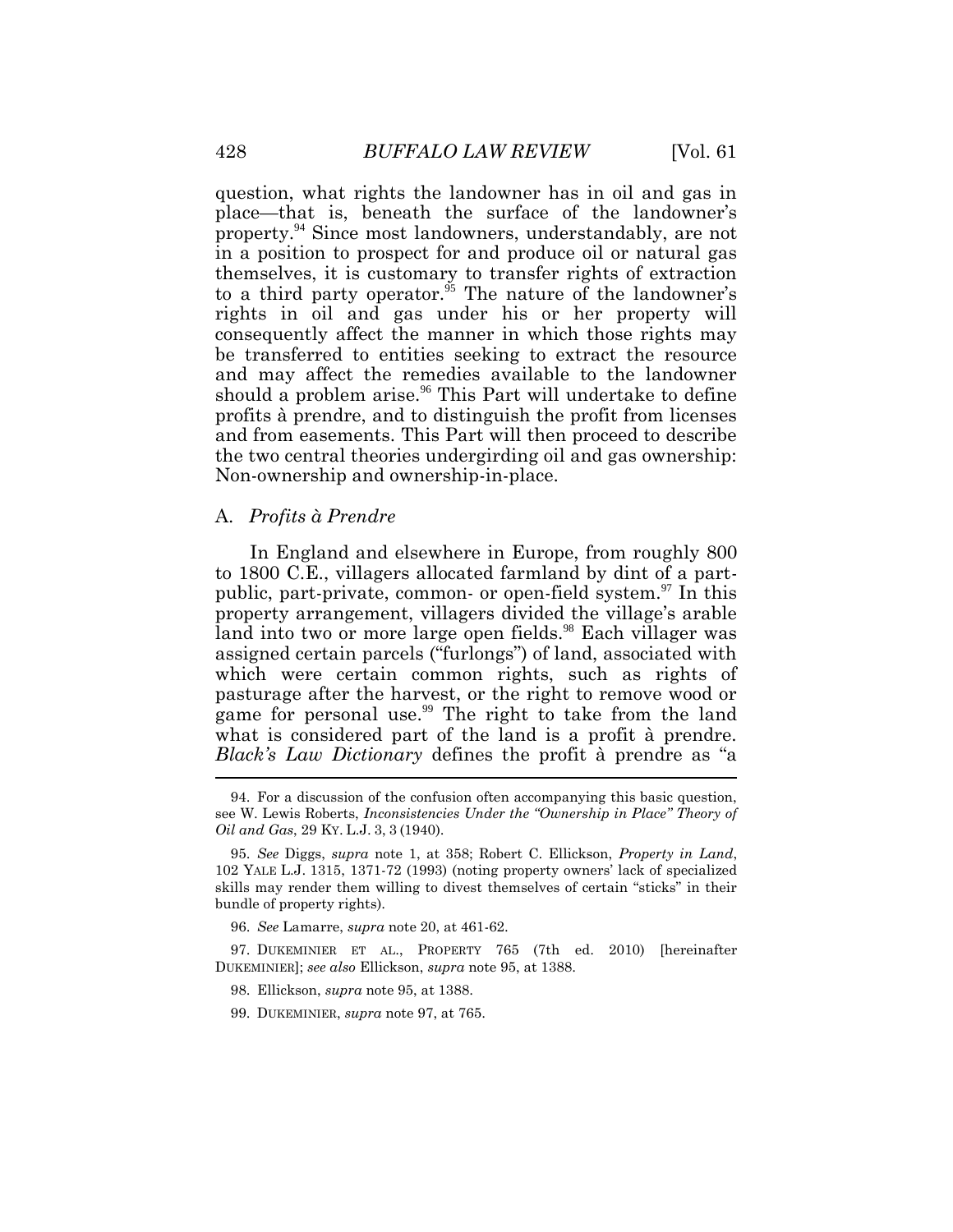right or privilege to go [onto] another's land and take away something of value from its soil or from the products of its soil (as by mining, logging, or hunting)."<sup>100</sup> While the inaugural *Restatement of Property* assimilated profits to its discussion of easements generally,<sup>101</sup> the *Restatement (Third) of Property* abandoned this conflation, reinstating the profit à prendre as a unique form of servitude.<sup>102</sup> The *Restatement (Third)* tells us that, unlike easements, profits à prendre could be held in gross—that is, by an individual, and not associated with a parcel of land—at English law.<sup>103</sup> While this distinction no longer applies in the American context (both easements and profits à prendre may be held in gross under current law), profits à prendre differ essentially from easements in that they create a right to enter and use land in possession of another for certain, limited purposes (as does an easement), *but also* a privilege to remove or sever something of value—a "profit"—from the  $land.<sup>104</sup>$ 

103. *Id.* For a discussion of the difference between easements and profits à prendre held in gross versus easements and profits à prendre said to be appurtenant—that is, attached to a specific parcel of land, see Saratoga State Waters Corp. v. Pratt, 125 N.E. 834, 838-39 (N.Y. 1920).

<sup>100.</sup> BLACK'S LAW DICTIONARY 1227 (7th ed. 1999).

<sup>101.</sup> *See* RESTATEMENT (FIRST) OF PROP. § 450 special note (1944) [hereinafter RESTATEMENT (FIRST)] ("In phrasing the rules applicable to [easements and profits] it has been found . . . that in no case was there a rule applicable to one of these interests which was not also applicable to the other.").

<sup>102.</sup> *See* RESTATEMENT (THIRD) OF PROP.: SERVITUDES § 1.2 cmt. a (2000) [hereinafter RESTATEMENT (THIRD)]. In the *Restatement (Third)*'s revised vernacular, a profit is an "easement 'plus'": the profit groups together the right to enter and use land in the possession of another with the right to remove some object from that land. *See id.* at §1.2 cmt. e.

<sup>104.</sup> RESTATEMENT (THIRD), *supra* note 102, at § 1.2 ("A profit à prendre is an easement that confers the right to enter and remove timber, minerals, oil, gas, game, or other substances from land in the possession of another."); *see also*  Wesley Newcomb Hohfeld, *Faulty Analysis in Easement and License Cases*, 27 YALE L.J. 66, 97-98 (1918) ("[A] profit consisting of the so-called 'right' to dig for and carry away minerals involves a 'grant' of an aggregate of jural relations including, *inter alia*, the *legal powers* of vesting ownership of the [minerals removed] in the profit owner . . . .").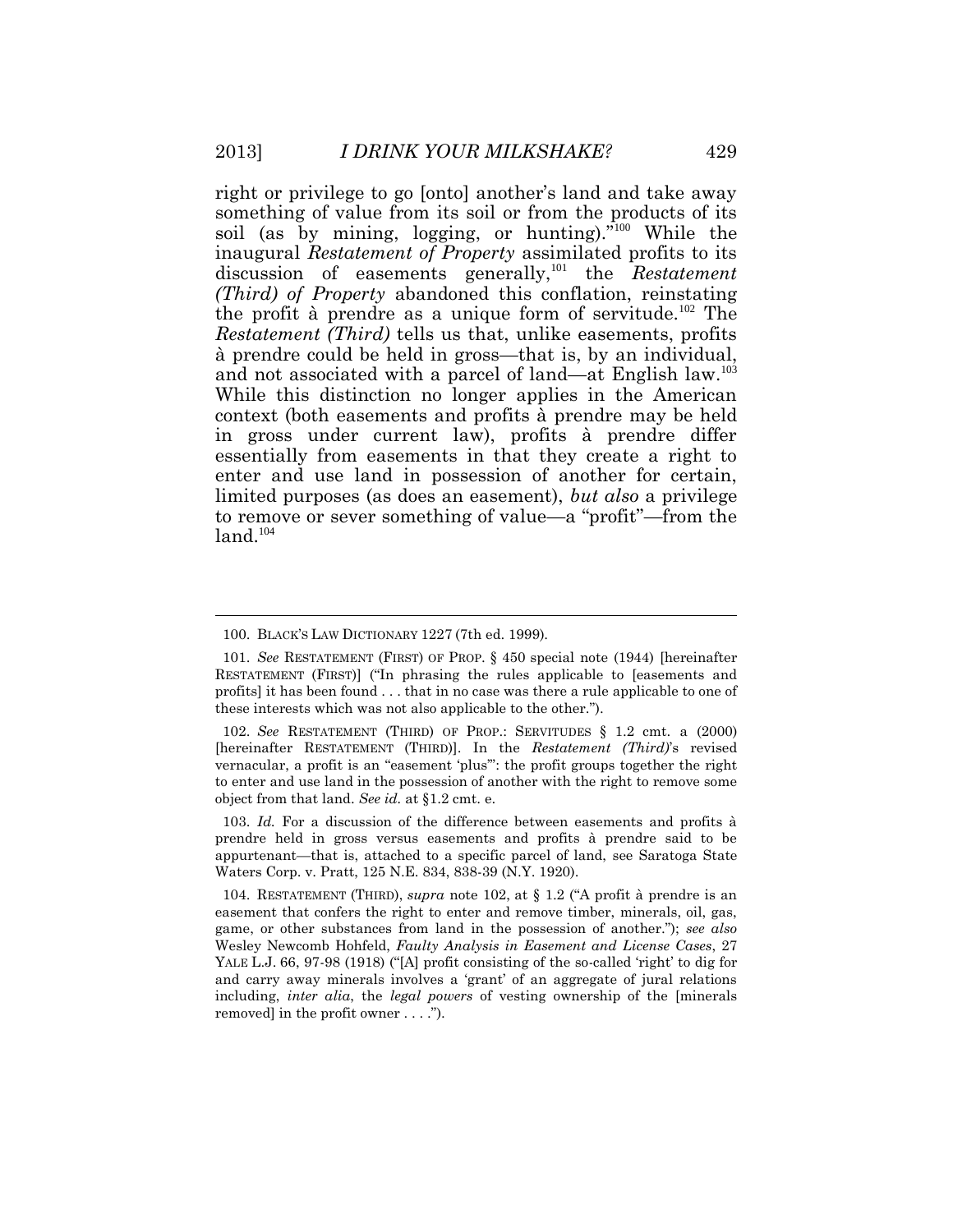Profits à prendre, like easements (but unlike licenses, at least generally speaking),<sup>105</sup> are interests in land and so fall within the Statute of Frauds.<sup>106</sup> Profits à prendre to sever oil or natural gas from another's land may be acquired by written grant or, like easements, by prescription.<sup>107</sup> It is important to note that a profit à prendre may not confer upon its holder a bona fide *estate* in subsurface oil or gas.<sup>108</sup> The profit is a nonpossessory interest in land, otherwise known as an "incorporeal hereditament."<sup>109</sup> While the holder of a profit à prendre has the privilege to enter upon another's property for the purposes of, say, identifying and extracting oil or natural gas, the profit-holder is entitled only to make such use of the property as is reasonably necessary for the profit-holder to accomplish his or her tasks.<sup>110</sup> The owner of the property retains the privilege of making any and all uses of the property so long as those uses do not interfere with the purposes (the uses) for which the profit à prendre was transferred (in this example, to explore for and extract oil or gas).<sup>111</sup> It is possible that the profit-holder's valid use of the property is such that the owner in possession may in effect make no use at all of the property, or at least no use not unreasonably burdensome to

<sup>105.</sup> *See* discussion *infra* Part III.B.

<sup>106.</sup> DUKEMINIER, *supra* note 97, at 768; *see also* N.Y. GEN. OBLIG. LAW § 5- 703(1) (2012) (requiring that any lease for more than a year creating an "estate or interest" in real property be conveyed by a written deed).

<sup>107.</sup> Roberts, *supra* note 94.

<sup>108.</sup> *Id.* at 4. *But see infra* note 185 and accompanying text.

<sup>109.</sup> *See* RESTATEMENT (THIRD), *supra* note 102, at § 1.2 cmt. d; *see also* Oliver S. Rundell, *Easements and Licenses*, *in* 2 AMERICAN LAW OF PROPERTY § 8.22 (A. James Casner et al. eds., 1952) ("Historically the term 'estate' is associated with the seisin of land. In so far as it has this association it cannot be appropriately applied to incorporeal interests."). Rundell does indicate that, where the term "estate" is used solely to measure the durational aspect of interests in land, it may be properly applied to easements and profits. *Id. But see infra* note 185 and accompanying text.

<sup>110.</sup> *See* RESTATEMENT (THIRD), *supra* note 102, at § 1.2 cmt. d.

<sup>111.</sup> *Id.*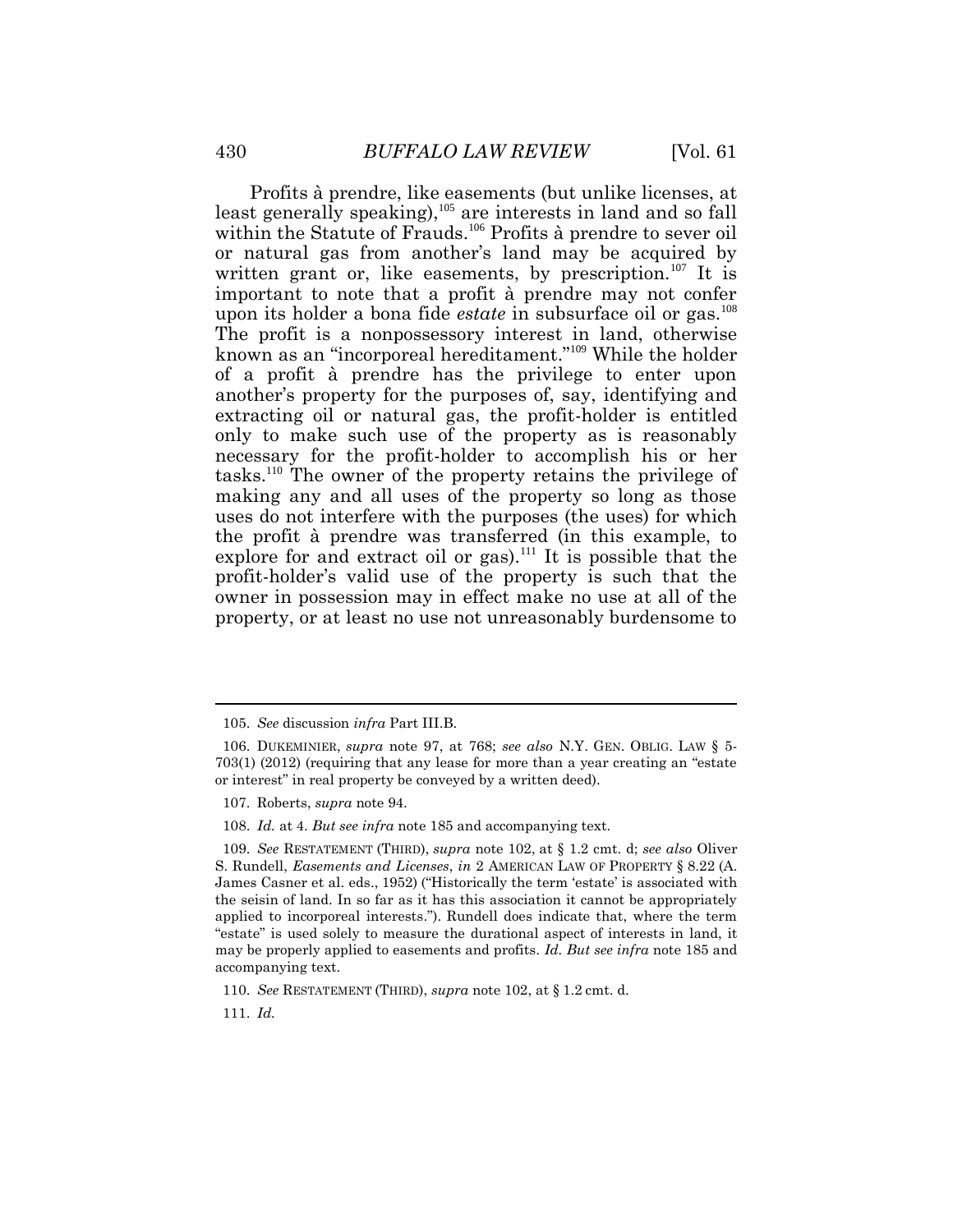the profit-holder.<sup>112</sup> Should the owner interfere with the profit-holder's authorized use, the profit-holder has the legal right to sue to protect the use and stop the interference.<sup>113</sup> Further, unlike most possessory or corporeal estates, profits à prendre can be unilaterally terminated by abandonment.<sup>114</sup> Profits à prendre may not be adversely possessed.<sup>115</sup> At common law, whether the profit à prendre constituted an interest in real or personal property was a function of the durational qualities of the interest.<sup>116</sup> Where the profit endured indefinitely, it was a fee interest, or real property.<sup>117</sup> Where the profit endured but for a term of years, it was a nonfreehold estate or a chattel real.<sup>118</sup>

#### B. *Revocable and Irrevocable Licenses*

A license gives the licensee a privilege to do something on land in another's possession, which the licensee would be barred from doing without the license.<sup>119</sup> Like a profit à prendre or an easement, a license gives the licensee the privilege of using land in the possession of another. The licensor (the grantor of the license) may give her licensee the privilege to enter on her property for the purposes of repairing a leaking pipe, for example, or for sharing a homecooked meal. A license is an interest in land in but the limited sense that the licensor is giving the licensee a privilege to do something on the licensor's property.

118. *Id.* 

119. *See* Rundell, *supra* note 109, at § 8.109.

<sup>112.</sup> *See id.* ("Easements and profits may authorize the exclusive use of portions of the servient estate, and may involve uses that make any actual use of the premises by the transferor unlikely.").

<sup>113.</sup> *See* Hohfeld, *supra* note 104, at 98-99.

<sup>114.</sup> RESTATEMENT (THIRD), *supra* note 102, at § 1.2 cmt. d.; *see also* HOWARD R. WILLIAM & CHARLES J. MEYERS, OIL AND GAS LAW § 212 n.2 (Patrick H. Martin & Bruce M. Kramer eds., 1999) (citing Gerhard v. Stevens, 442 P.2d 692, 711-14 (Cal. 1968)).

<sup>115.</sup> *See* Rundell, *supra* note 109, at § 8.9.

<sup>116.</sup> WILLIAM & MEYERS, supra note 114, at § 212 ("[A]t common law, the basis for distinguishing personal from real interests in land was duration.").

<sup>117.</sup> *See id.*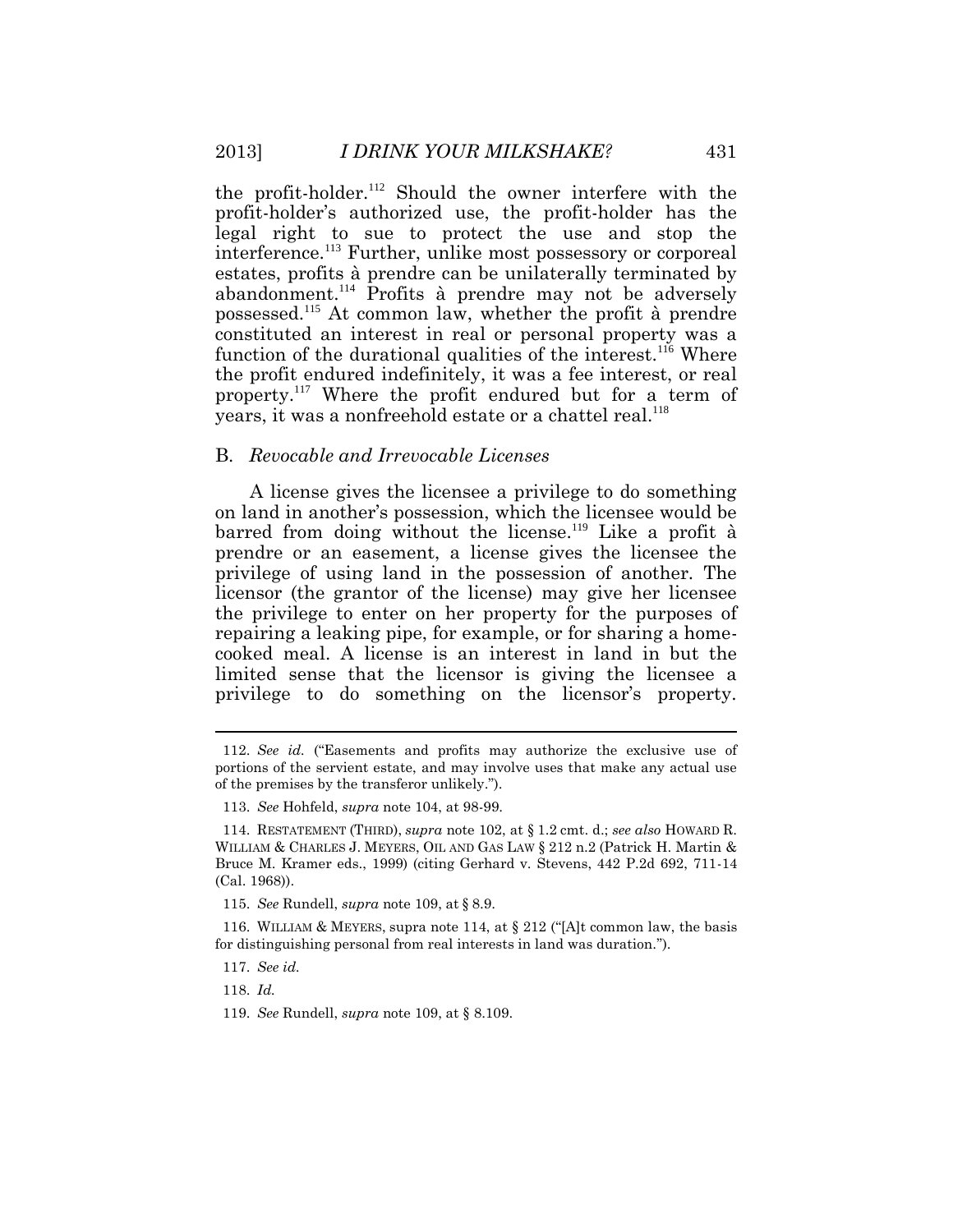Nevertheless, the licensor's interest is of such limited scope that it is frequently considered not to be an interest in land at all.<sup>120</sup> Licenses also differ critically from easements and profits à prendre in that they may, with very few exceptions, be unilaterally revoked by the licensor.<sup>121</sup> To the extent licenses may be revoked at will, they are of little value to the licensee who seeks in some way to invest in the licensor's real property. Licenses may become irrevocable where they are coupled with an interest. According to the *Restatement (First)*, a license coupled with an interest is a license "incidental to the ownership of an interest in a chattel personal located on the land with respect to which the license exists."<sup>122</sup> While such a license is similar to an easement, or a profit à prendre, it only entitles the licensee to a privilege incidental to, or contiguous with, a chattel personal located on the land of the licensor; where the privilege of use is incidental to a true interest in land (such as an easement or a profit à prendre), it is distinguishable from an irrevocable license.<sup>123</sup>

#### C. *Theories of Ownership and the Rule of Capture*

The genesis of oil and gas law in the United States owes much, it turns out, to a mistake.<sup>124</sup> Mining law—the law of static, solid minerals—historically treated minerals in place on private land as part of the fee. $125$  The landowner, having

123. *Id.* at § 513 cmt. b. By way of example, the *Restatement (First)* describes a situation where A, the owner of Whiteacre, give to B "the privilege of entering upon Whiteacre and taking as much coal as B needs for his smelter . . . ." A has given B an easement—or more properly a profit à prendre—rather than a license coupled with an interest. Where, however, A sells B a quantity of coal already mined and located on Whiteacre, B has a license coupled with an interest to enter Whiteacre for the purposes of removing the coal. *Id.* at § 513 cmt. b., illus. 2, 3. *But see* DUKEMINIER, *supra* note 97, at 774 (noting a profit à prendre given for the removal of timber on another's land carries with it an irrevocable license).

124. *See* Cohen, *supra* note 93, at 327.

125. *See* Victor H. Kulp, *Oil and Gas Rights*, *in* 2 AMERICAN LAW OF PROPERTY § 10.1 (A. James Casner et al. eds., 1952).

<sup>120.</sup> *Id.* at § 8.110.

<sup>121.</sup> *Id.* 

<sup>122.</sup> RESTATEMENT (FIRST), *supra* note 101, at § 513.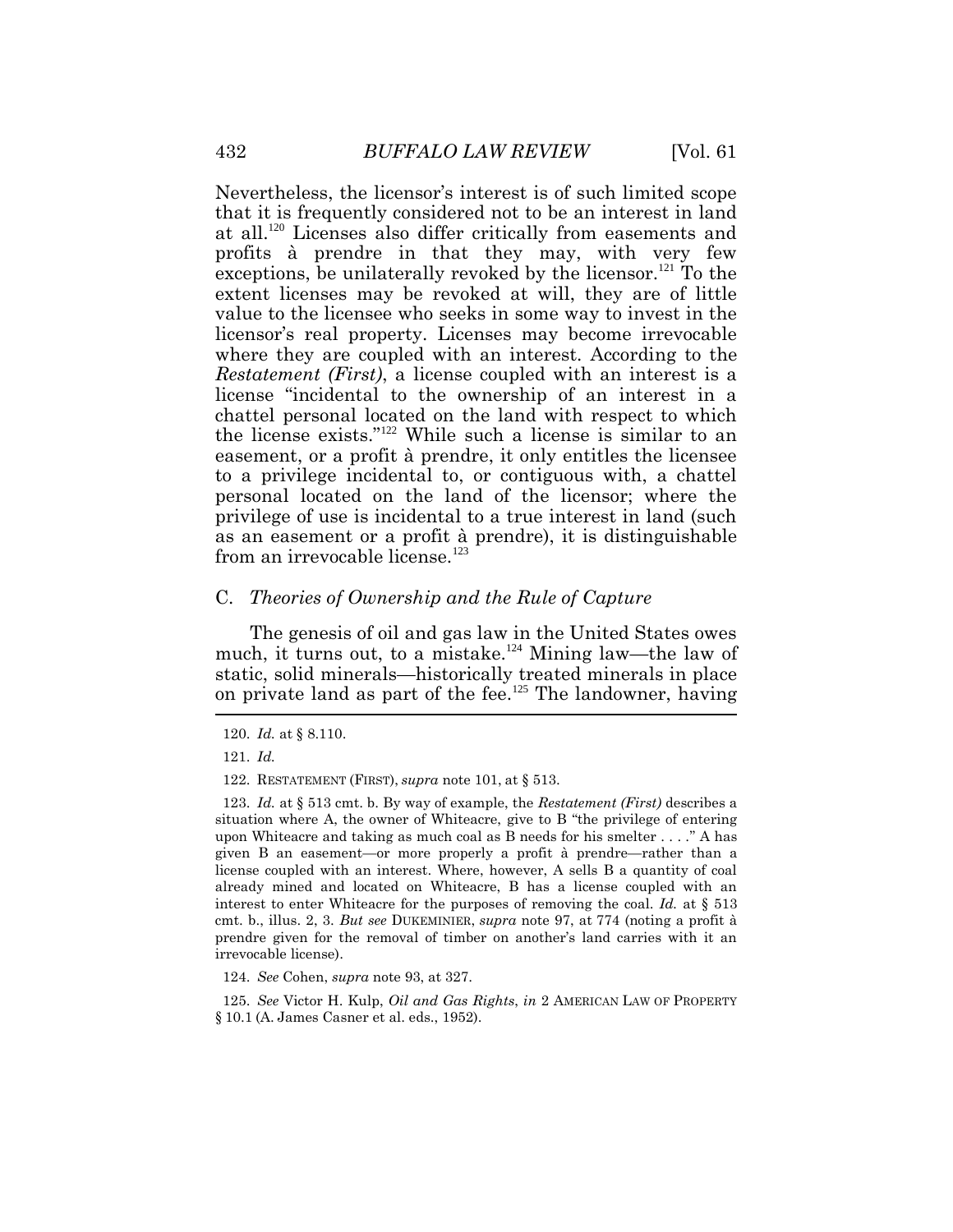ownership of the land from the center of the earth up to the heavens—*cujus est solum, ejus est usque ad coelum*<sup>126</sup>—was said to have title to the (solid) minerals in place beneath his land.<sup>127</sup> Asked to determine property rights in oil and gas, however, nineteenth-century courts failed to adopt a unified or doctrinally consistent approach.<sup>128</sup> Some courts held that interests in oil and gas were governed by the rules applying to solid minerals. Other courts recognized that oil and gas were fundamentally unlike hard rock minerals like copper or coal.<sup>129</sup> Yet, lacking a nuanced understanding of the geophysical forces relevant to the formation and extraction of oil and natural gas, these courts opted to adjudicate matters concerning rights in subsurface oil and gas by analogy to common law principles governing "percolating waters" and wild animals.<sup>130</sup> Revisiting briefly that "wild and uninhabited, unpossessed . . . land" that was the setting for "uncourteous" Pierson's vulpine victory, recall one possesses the fox not merely by pursuit, but by manifesting "an unequivocal intention of appropriating the [animal]" for personal use.<sup>131</sup> The requisite manifestation of intent, of course, requires the subject beast be brought within "certain control"—either by capture or kill or, at the margin, via net or snare.<sup>132</sup> So too in the realm of "percolating waters," where the common law rule permitted nineteenth-century landowners autonomy to withdraw—that is, reduce to "certain control"—unlimited quantities of water, without

<sup>126.</sup> Lamarre, *supra* note 20, at 462.

<sup>127.</sup> *See* A.W. Walker, Jr., *Nature of the Landowner's Interest in Oil and Gas*, 17 MONT. L. REV. 22, 23 (1956).

<sup>128.</sup> *See id.*

<sup>129.</sup> For a discussion of the evolution of the term "mineral" as used in oil and gas law, see RICHARD W. HEMINGWAY, THE LAW OF OIL AND GAS § 1.1 (3d ed. 1991); *see also* Walker, *supra* note 127, at 23 (describing how other courts compared oil and gas to liquids or wild animals).

<sup>130.</sup> Walker, *supra* note 127, at 23.

<sup>131.</sup> Pierson v. Post, 3 Cai. 175, 175-79 (N.Y. 1805).

<sup>132.</sup> *Id.* at 178.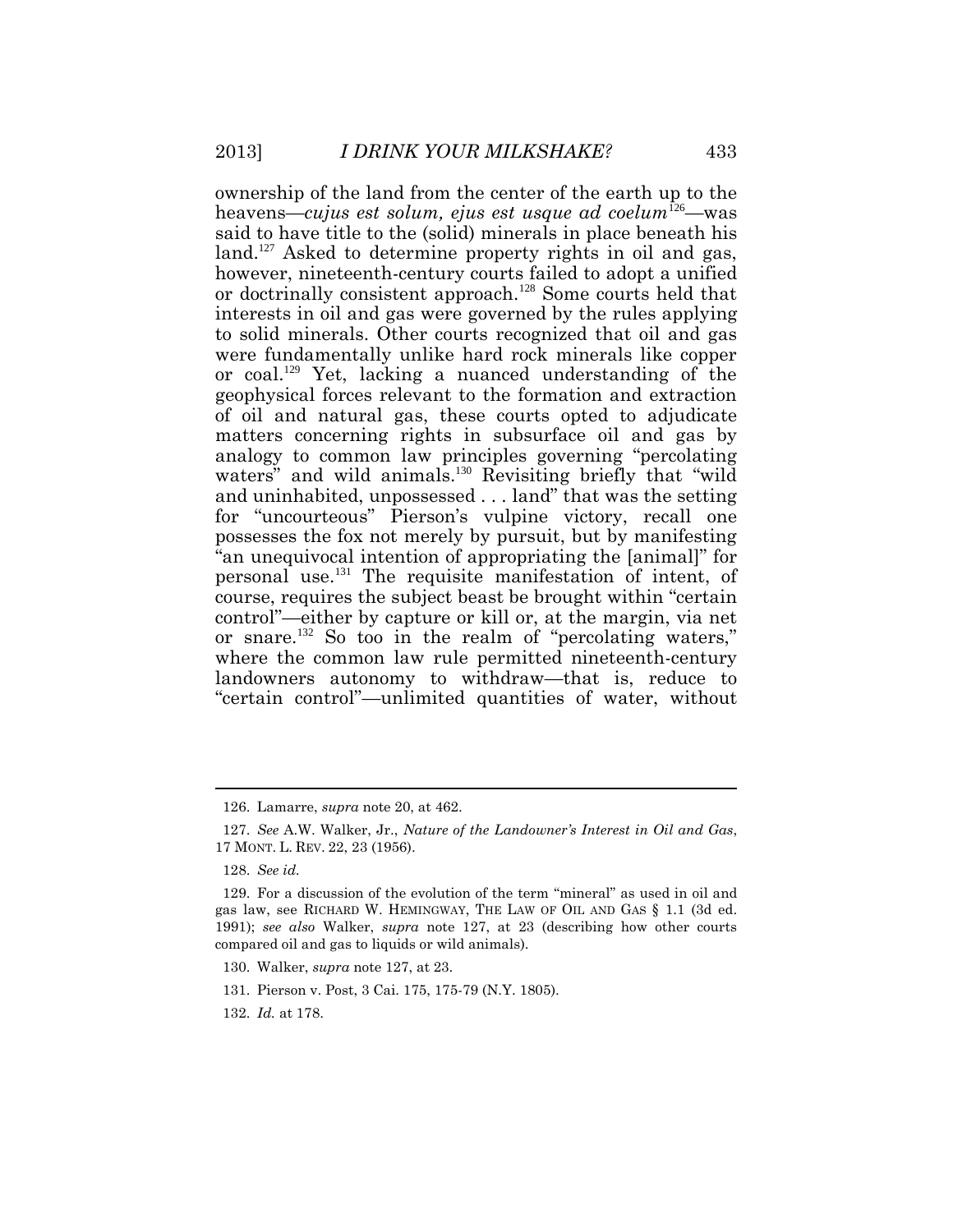regard for the negative effects suffered by neighboring landowners.<sup>133</sup>

An example illustrates this confusion: In *Westmoreland & Cambria Natural Gas Co. v. DeWitt*, Pennsylvania's Supreme Court, adumbrating the "peculiar attributes" of oil and natural gas, likened them, in the mold of *Pierson*, to "minerals *ferae naturae*."<sup>134</sup> Having "the power and tendency to escape without the volition of the [landowner]," water, oil, and natural gas could not, the court determined, be governed by the rules applicable to hard rock minerals.<sup>135</sup> As was the case with wild animals, held the court, ownership of the surface was not sufficient to infer possession of subsurface oil and natural gas.<sup>136</sup> Instead, a landowner had the right to possess oil or natural gas beneath her property by extracting the oil or gas herself. Subsurface natural gas belonged, in other words, to she who first reduced the gas to possession by extraction.<sup>137</sup> On this view, surface ownership cannot prevent adjacent landowners from drilling oil or gas wells on their own properties, even if the drilling of such wells causes fugacious oil or gas to drain from beneath the properties of adjacent, first-in-time owners.<sup>138</sup> In a related decision, the Pennsylvania high court later held no liability attached to a landowner who draws oil or gas from beneath the properties of adjacent landowners, nor could adjacent landowners by injunction stop such drainage.<sup>139</sup>

135. *Id.*

138. *Id.*

<sup>133.</sup> *See* Wisconsin v. Michels Pipeline Constr., Inc., 217 N.W.2d 339, 343, 349- 50 (Wis. 1974) ("If the waters simply percolate through the ground . . . they belong to the realty in which they are found, and the owner of the soil may divert, consume, or cut them off with impunity.") (quoting Huber v. Merkel, 94 N.W. 354, 354–55 (Wis. 1903)).

<sup>134.</sup> Westmoreland & Cambria Natural Gas Co. v. DeWitt, 18 A. 724, 725 (Pa. 1889) ("Water and oil, and . . . gas, may be classed by themselves, if the analogy be not too fanciful, as minerals *ferae naturae*. In common with animals, and unlike other minerals, they have the power and the tendency to escape.").

<sup>136.</sup> *Id.*

<sup>137.</sup> *Id.*

<sup>139.</sup> Barnard v. Monongahela Natural Gas Co., 65 A. 801, 802 (Pa. 1907) ("[E]very landowner or his lessee may locate his wells wherever he pleases,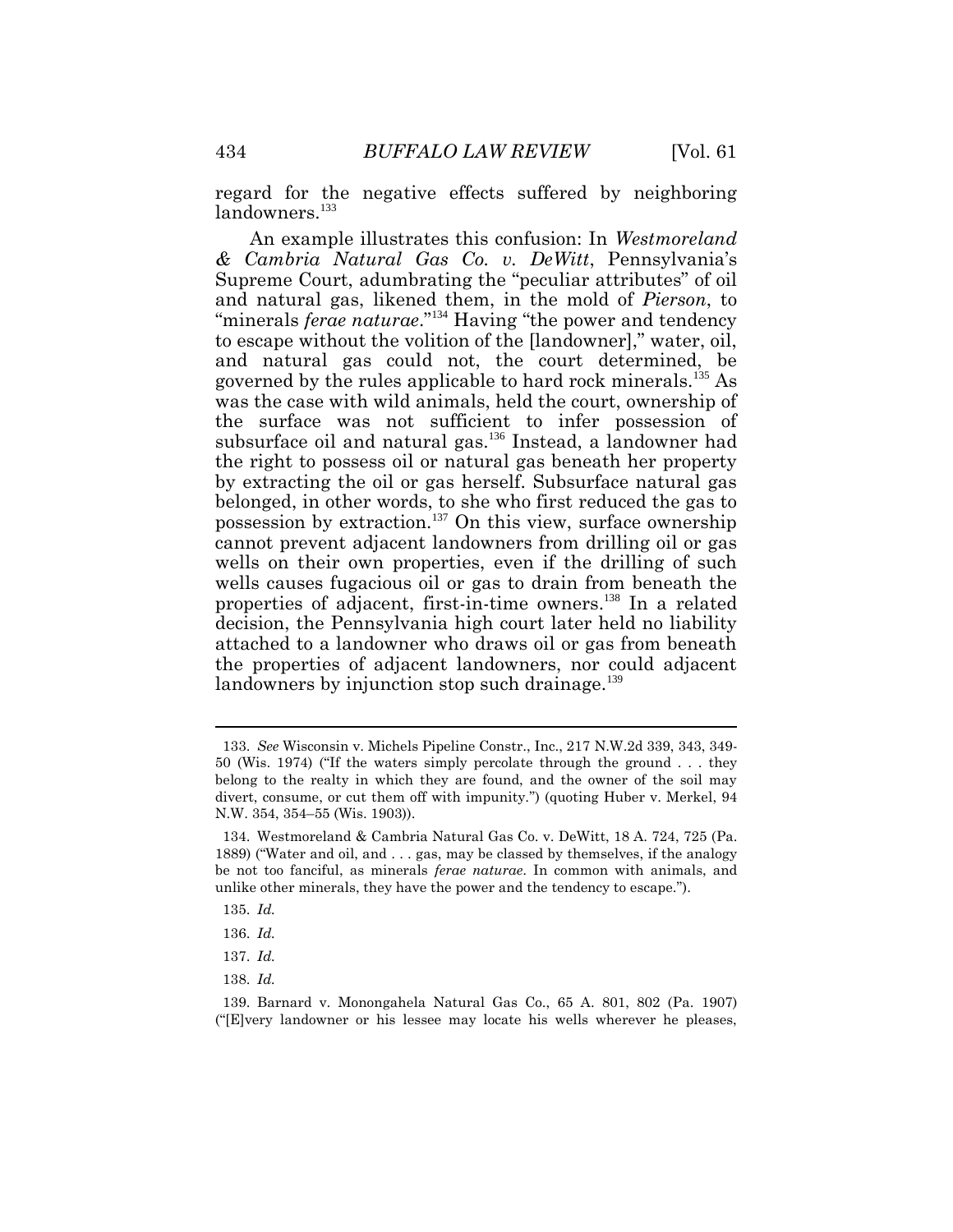This, in other words, is the "rule of capture." According to the rule, a landowner has no property interest in fugitive oil or gas beneath the surface prior to extraction, and may not prevent nearby owners from draining oil and gas from beneath the surface property.<sup>140</sup> Note, however, it cannot be said that a surface owner has *no* property right in oil or gas beneath the property.<sup>141</sup> As Professor Walker pointed out in an essay on property rights in oil and gas, the United States Supreme Court, in *Ohio Oil Co. v. Indiana*, highlighted the imperfection inherent in the analogy of oil and gas with wild animals.<sup>142</sup> Further, to the extent the rule of capture makes self-help (that is, the aggressive counter-extraction of oil or gas) a landowner's best defense against neighboring owners' drainage of subsurface oil or gas, it effectively incentivizes the wasteful proliferation of oil or gas wells, sparking what one commentator called a "madly acquisitive scramble for nature's bounties."<sup>143</sup>

Unsurprisingly, states have undertaken to mitigate the harsh consequences of the rule of capture by enacting laws designed to prevent physical and economic waste of oil and gas resources.<sup>144</sup> In *Ohio Coal Co. v. Indiana*, the Supreme Court upheld an Indiana statute designed to prevent waste by prohibiting (at least after a short initial period) the uncontrolled flow of oil or venting of natural gas into the environment.<sup>145</sup> The Court, recognizing that a common privilege existed to extract oil and gas amongst all landowners within an oil or gas field, held government regulations designed to prevent damage by one landowner

- 140. *See* HEMINGWAY, *supra* note 129, at § 1.3.
- 141. *See* Walker, *supra* note 127, at 23-24.
- 142. *Id.* at 24.

143. Merrill, *supra* note 93, at 283, 285; *see also In re* W. Land Servs., Inc. v. Dep't of Envtl. Conservation, 804 N.Y.S.2d 465, 466 (N.Y. App. Div. 2005); Lamarre, *supra* note 20, at 465.

144. *See* Kulp, *supra* note 125, at § 10.2.

145. *See* Ohio Coal Co. v. Indiana, 177 U.S. 190, 210 (1900). Unbelievably, emissions rules for natural gas drilling continue to spark controversy. *See supra* note 78 and accompanying text.

regardless of the interests of [adjoining landowners]. . . . What then can the neighbor do? Nothing; *only go and do likewise*.") (emphasis added).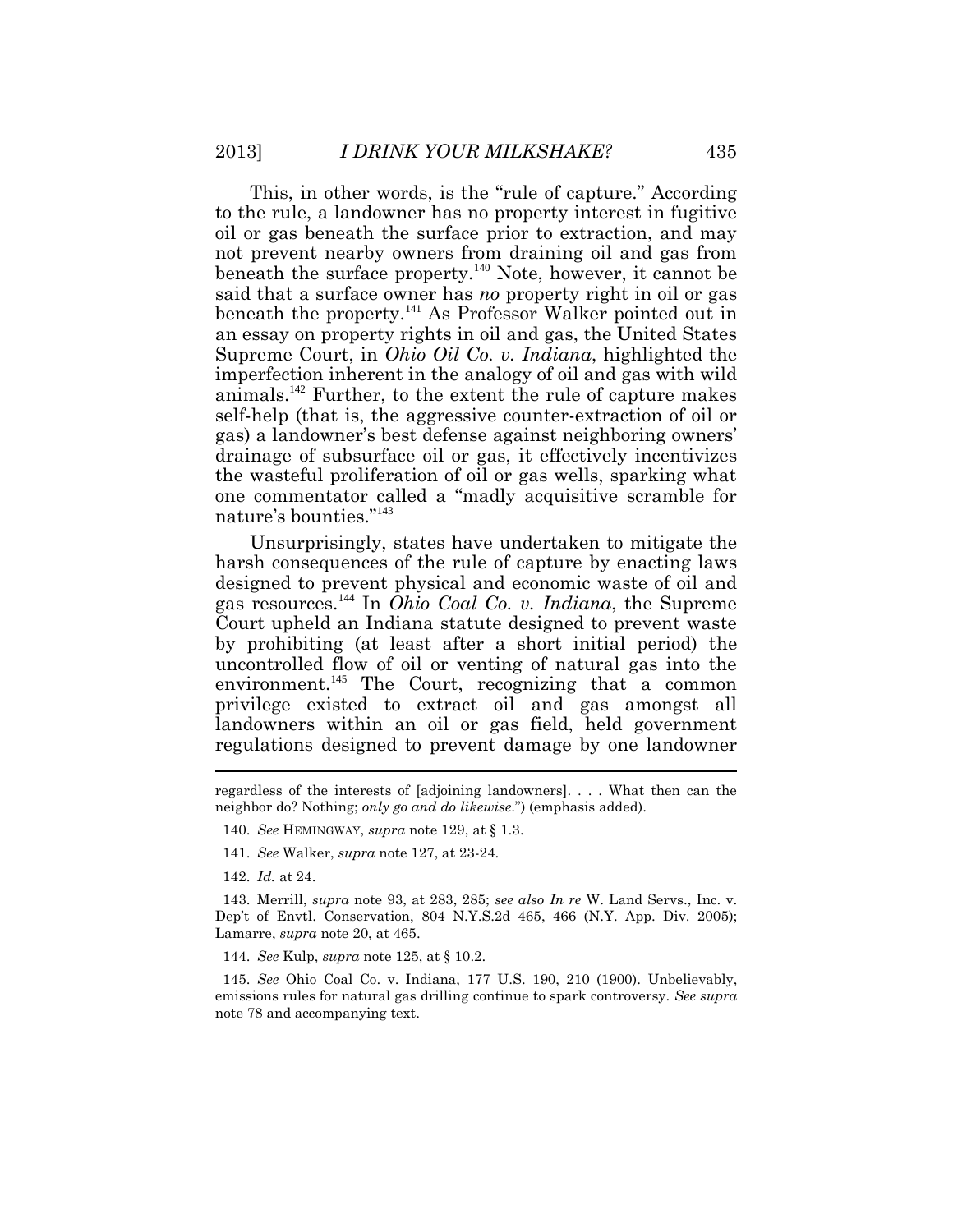to the rights of all landowners within the field did not constitute an impermissible taking.<sup>146</sup> On the contrary, while the surface owner may not possess title to oil and gas beneath her property, she does have a vested right—a privilege—to explore for and extract subsurface oil and gas.<sup>147</sup> While the notion of correlative rights first announced in *Ohio Coal* initially found rather limited application, most states have since passed pooling and unitization statutes designed to protect the correlative rights of each landowner within a defined oil and natural gas field, and to prevent waste of valuable energy resources and damage to oil and gas reservoirs resulting from overzealous and unnecessary drilling. $148$ 

Presently, states' approaches to property rights in oil or gas divide into two main categories.<sup>149</sup> States that recognize no ownership right in fugitive subsurface petroleum, known as non-ownership states, generally recognize only the right to search for and extract oil or gas.<sup>150</sup> As required by the rule of capture, the owner or her assignee gains a property interest in oil or gas only upon possession. While a surface owner owns the right to extract oil and gas, she does not ipso facto own the substances themselves. The right to extract is thus nonpossessory in nature. In so-called

149. HEMINGWAY, *supra* note 129, at § 1.3; *see also* Cohen, *supra* note 93, at 332.

150. Lamarre, *supra* note 20, at 469.

<sup>146.</sup> *See Ohio Coal Co.*, 177 U.S. at 209-10.

<sup>147.</sup> *Id.*

<sup>148.</sup> *See* Kulp, *supra* note 125, at § 10.5; *see also* WILLIAM & MEYERS, *supra* note 114, at § 901 (2012) ("The purpose, and usual effect, of pooling is to prevent the physical and economic waste that accompanies the drilling of unnecessary wells. A second, equally important purpose, is to protect the correlative rights of landowners over a reservoir."); *W. Land Servs.*, 804 N.Y.S.2d at 466-67 ("New York has modified the 'law of capture' and adopted the doctrine of 'correlative rights,' whereby each landowner is entitled to be compensated for the production of the oil or gas located in the pool beneath his or her property regardless of the location of the well that effects its removal."). New York's well spacing, pooling, and unitization statutes may be found at N.Y. ENVTL. CONSERVATION LAW §§ 23-0501 to 0901 (McKinney 2012).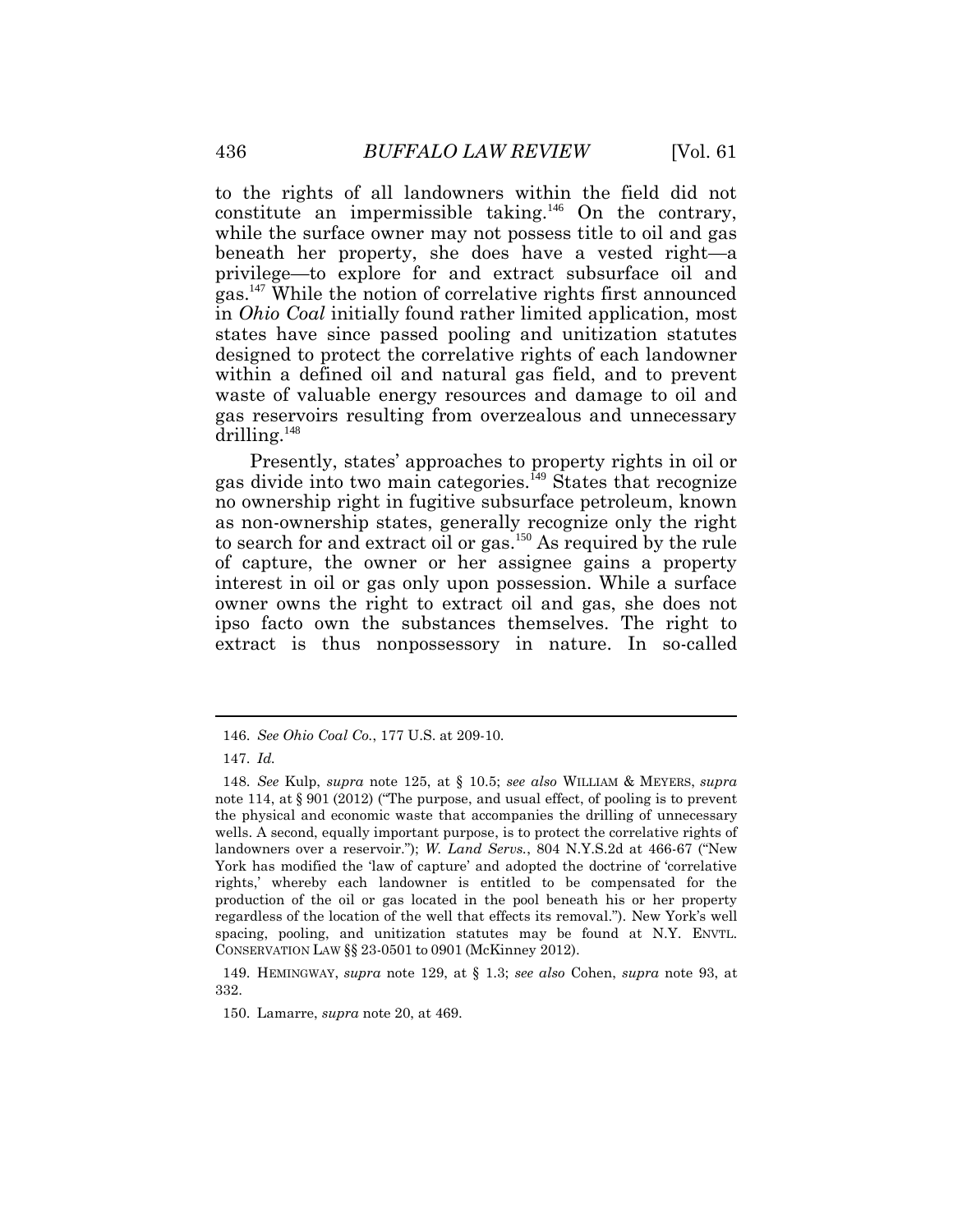ownership-in-place states like Pennsylvania<sup>151</sup> and Texas, however, the surface owner is said to own subsurface oil and gas much like one would own solid minerals.<sup>152</sup> In these states, the owner has a corporeal or possessory right, and may transfer a fee interest in subsurface oil and gas. Thus the concept of a "split estate"—that is, a parcel of land wherein title to the surface has been severed or split from title to subsurface oil and gas, is logically possible only in an ownership-in-place jurisdiction.<sup>153</sup>

Whether a state has chosen to adhere to an ownershipin-place or a non-ownership theory of oil and gas ownership undoubtedly affects any attempt to determine the nature of rights held by a landowner or by the landowner's lessee in subsurface oil and gas. In ownership-in-place jurisdictions, the landowner has a possessory or corporeal interest in any oil and gas beneath her land.<sup>154</sup> As such, she is capable of giving a similar possessory interest by grant to a third party. Similarly, she may reserve a mineral estate to herself in the context of a conveyance of the surface estate to a third party.<sup>155</sup> As with corporeal interests in general, the severed mineral estate may be granted in fee simple, as a life estate, or for a lesser duration, as specified by the parties in their agreement to sell.<sup>156</sup>

Several states, however, adhere to the above-described non-ownership theory, whereby landowners may retain or transfer to a third party operator the right to search for and ultimately to extract oil and gas.<sup>157</sup> As dictated by the rule of capture, any oil or gas so extracted is thereby reduced to possession, and therefore ownership, by the party that is successful in extracting it. While not an insignificant degree

157. *Id.*

<sup>151.</sup> Pennsylvania, however strangely given the above-described evolution of the rule of capture, has come to recognize the validity of split surface and mineral estates. *See supra* notes 134-39 and accompanying text.

<sup>152.</sup> *See* HEMINGWAY, *supra* note 129, at § 1.3.

<sup>153.</sup> WILLIAM & MEYERS, *supra* note 114, at § 209.

<sup>154.</sup> *See* Lamarre, *supra* note 20, at 469.

<sup>155.</sup> HEMINGWAY, *supra* note 129, at § 1.3.

<sup>156.</sup> *Id.*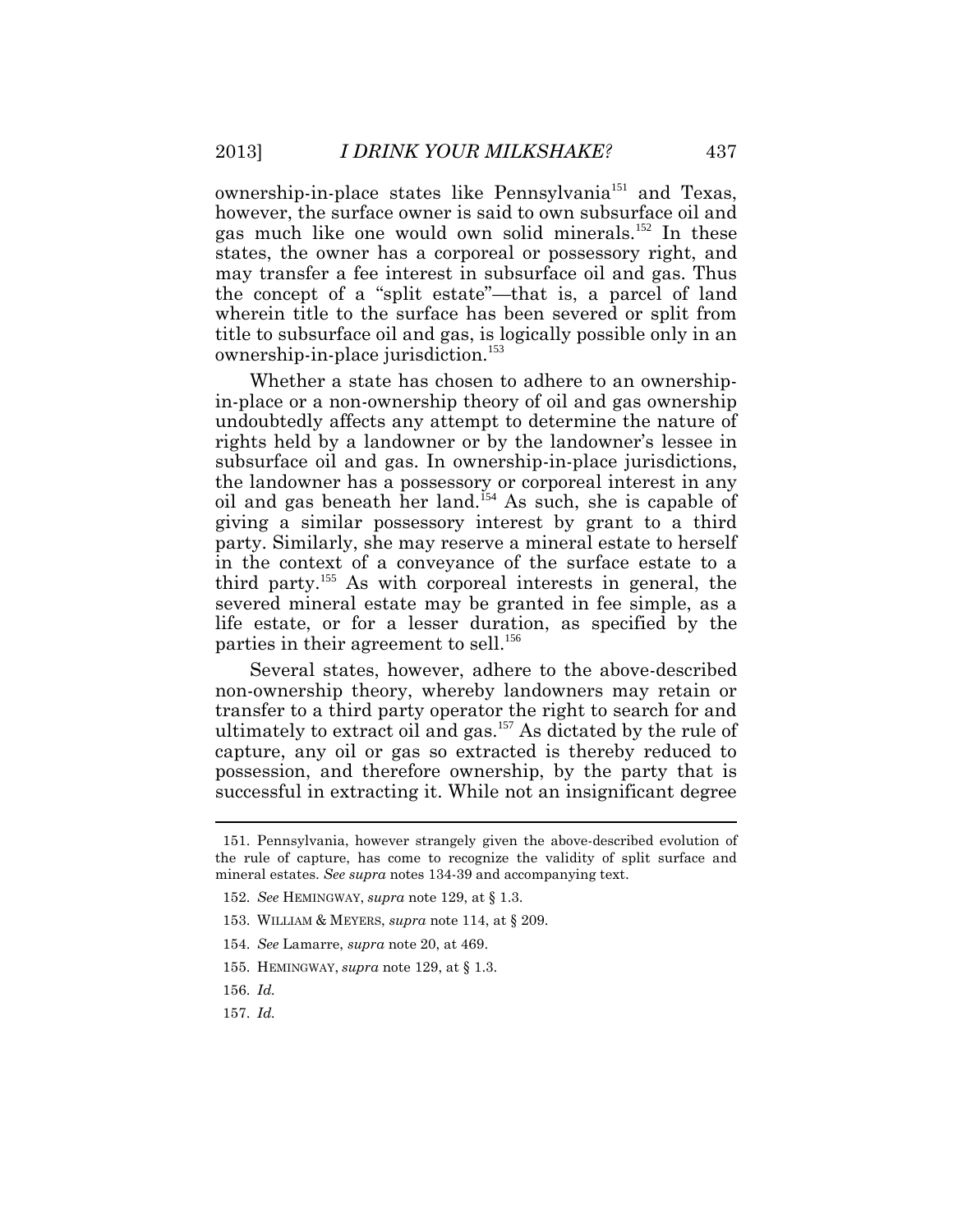of confusion seems to surround the exact nature of this right to explore and extract, at least some commentators readily liken it to a profit à prendre.<sup>158</sup> The rights created by the landowner in an operator have also been classed, inter alia, as a license, a servitude, and a chattel real.<sup>159</sup> While these interests are not wholly dissimilar, it remains possible that differences in classification may affect the bundle of rights transferred from a landowner to a third party.<sup>160</sup> That is, for a specific jurisdiction—and especially a jurisdiction with relatively undeveloped oil and gas case law—it is critical to know as precisely as possible not only what property rights have been transferred, but also exactly what privileges and liabilities may result. $^{161}$ 

#### III. NEW YORK'S OIL AND GAS LAW

As discussed above, states choosing to adhere either to an ownership-in-place or to a non-ownership theory differ in their treatment and classification of property rights in subsurface oil and gas.<sup>162</sup> Treatise-writers generally agree that New York has adopted the non-ownership theory.<sup>163</sup> The first, most obvious consequence of this decision should be that it is not possible to create a valid split estate in oil and gas in New York. After all, *nemo dat qui non habet*: one cannot sell what one does not own. $164}$  But returning momentarily to the essay with which this Comment began—Robert Diggs's 1962 article on oil and gas law in  $\tilde{a}$ 

159. *Id.* 

- 160. *See* Cohen, *supra* note 93, at 334; *see also* Lamarre, *supra* note 20, at 461.
- 161. Cohen, *supra* note 93, at 335.
- 162. *See* discussion *supra* Part II.C.

163. *See* WILLIAM & MEYERS, *supra* note 114, at § 203.1 (classifying New York as a non-ownership jurisdiction); D. Edward Greer, *The Ownership of Petroleum Oil and Natural Gas in Place*, 1 TEX. L. REV. 162, 170 (1923); Bruce M. Kramer, *Property and Oil and Gas Don't Mix: The Mangling of Common Law Property Concepts*, 33 WASHBURN L.J. 540, 542 (1993);.

164. *See supra* notes 151-53 and accompanying text.

<sup>158.</sup> *Id.* ("Rather than effecting a severance or removal of a corporeal interest from the rest of the land, such a grant or reservation has subjected the land to the burden of an outstanding right to enter and remove oil and gas, which is usually spoken of as a profit à prendre.").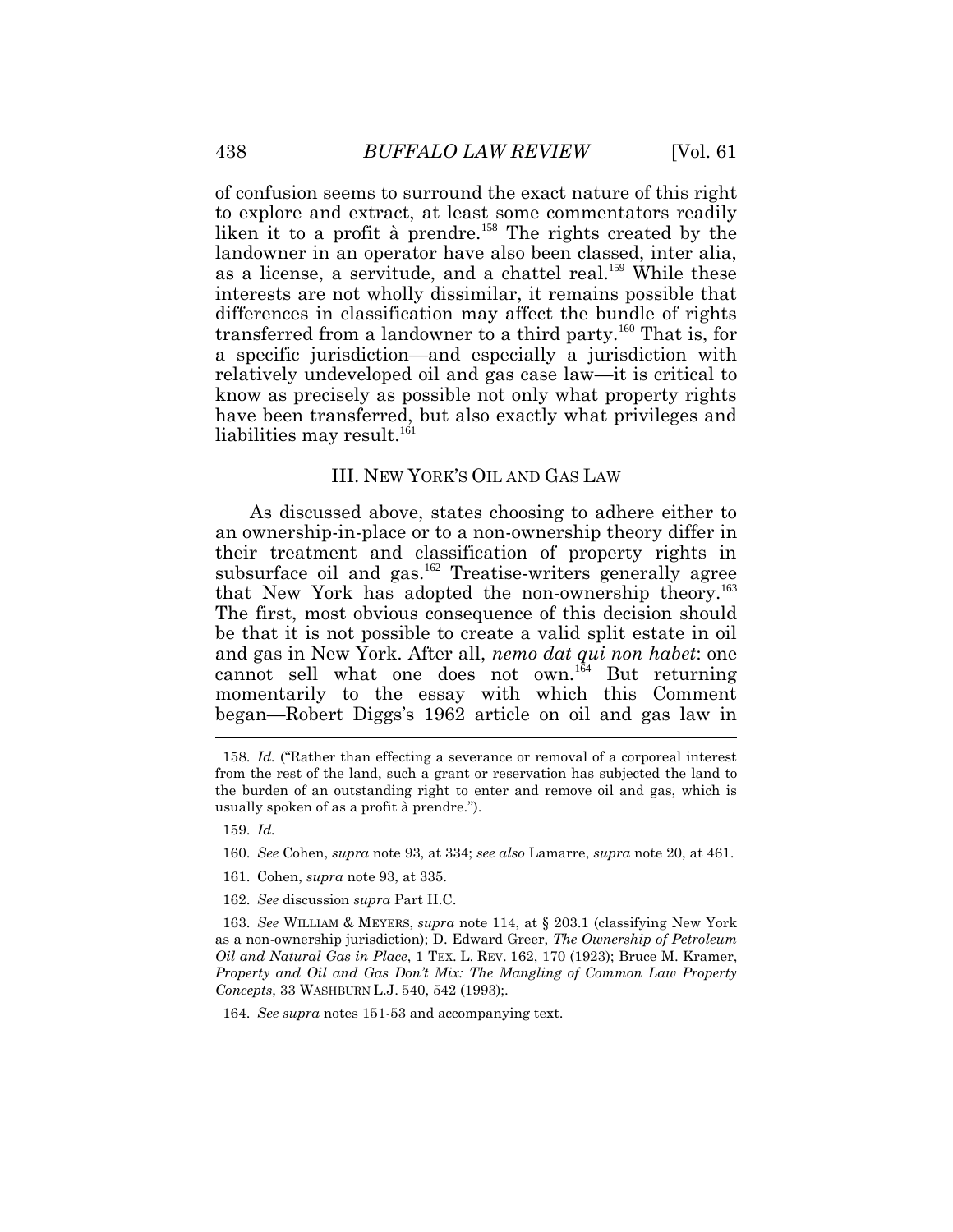New York—it seems the author there suggested owners of real property in New York could in fact sever title to subsurface oil and gas from title to the surface property. That is, Diggs apparently classified New York as an ownership-in-place state, like Pennsylvania or Texas.<sup>165</sup> If title to underground oil and gas does not vest until the oil or gas is reduced to possession (as is the case in a true nonownership state), New York law should *not* recognize as valid any instrument purporting to convey title to oil and natural gas in place. Resolving this ambiguity is the first, necessary step toward a fuller understanding of natural gas rights in New York. This part will explore New York case law dealing with rights in natural gas, and will conclude that New York is in fact a non-ownership jurisdiction, that an instrument transferring an interest in oil or gas creates what under New York law is properly termed a profit à prendre, and that the property owner who transfers this profit à prendre in effect relinquishes a significant interest in his or her real property.

#### A. *New York is a Non-Ownership Jurisdiction*

1. *Corporeal or Incorporeal?* In grouping New York among the non-ownership states, treatise-writers point to the 1885 New York appellate court opinion in *Shepherd v. McCalmont Oil Co.* as proof of New York's position.<sup>166</sup> In *Shepherd*, the plaintiff asked the court to interpret an instrument purporting to "grant[] and convey[]" the exclusive right to enter upon a property for the purpose of

<sup>165.</sup> Diggs, *supra* note 1, at 357 ("Like hard minerals, the ownership of the oil and gas can be severed from the ownership of the surface."); *see also* Watters v. New York, 195 N.Y.S.2d 785, 787-88 (1960) (describing transfer of real property by deed where the transferor successfully reserved one-half interest in all minerals, oil, and gas in place); Hughes v. United Pipe Lines, 119 N.Y. 423, 426 (1890) ("The oil in the earth belonged to [the defendant], and when taken therefrom by a [wrongdoer] . . . he could pursue and reclaim it.").

<sup>166.</sup> *See, e.g.*, WILLIAM & MEYERS, *supra* note 114, at § 203 (providing a chart with ownership theory classifications drawn from various commentators; New York is classified as non-ownership in every text surveyed). The authors note, however, that "the opinions of the courts are not always clear as to the theory espoused and may not always be consistent with the adoption of one . . . theory." *Id.*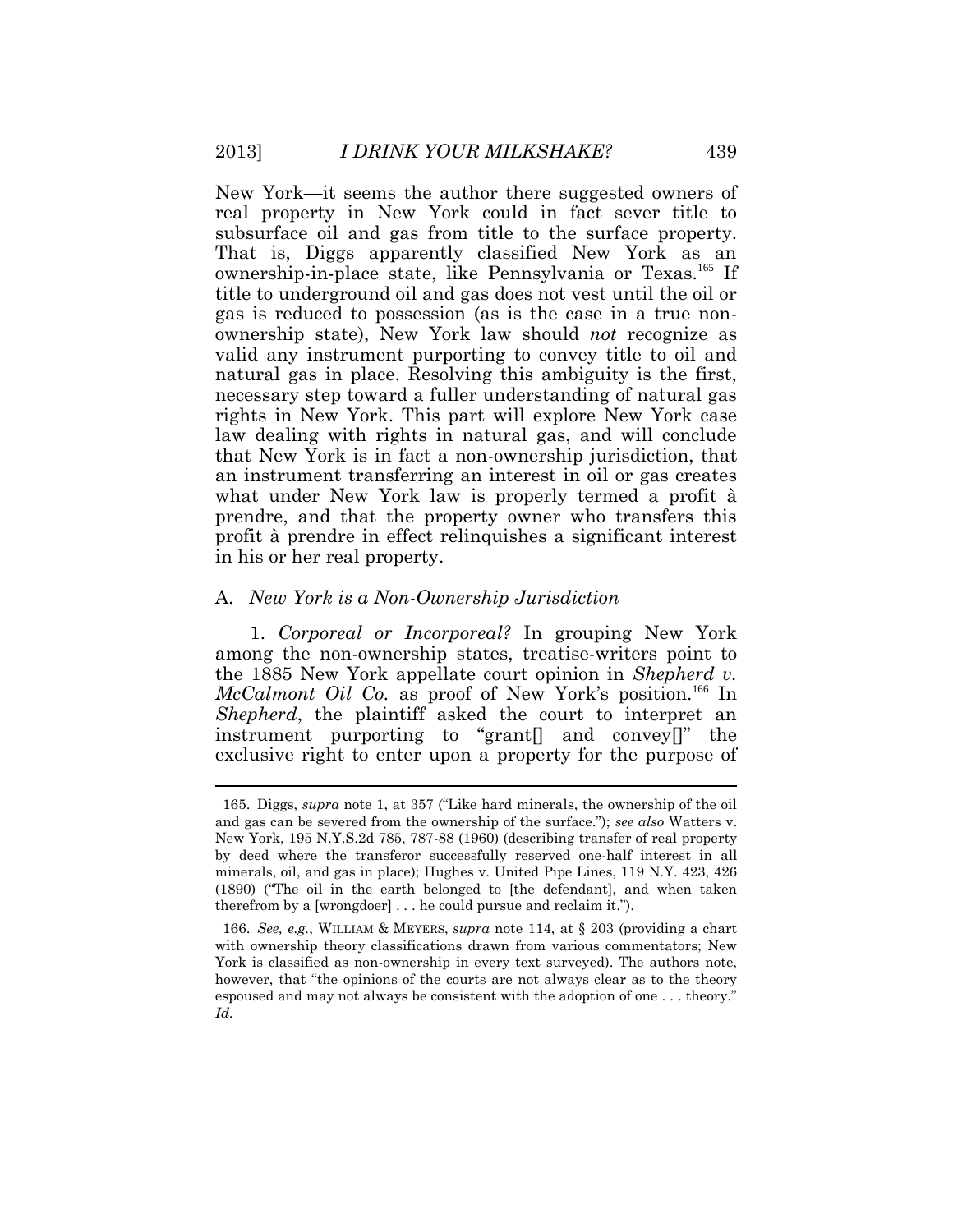searching for and extracting oil.<sup>167</sup> The plaintiff was the assignee of the party to whom the right to enter and extract was originally granted; the defendant, McCalmont Oil Company, was the last in a line of grantees to whom the original fee owner had sold his interest in the property.<sup>168</sup> The complication was this: In the original instrument, the plaintiff's assignor agreed to commence drilling operations on the property within a year.<sup>169</sup> However, neither the original holder of the interest nor his assignee made any attempt to exercise his rights under the instrument until some sixteen years later—at which time the suit arose.<sup>170</sup> McCalmont argued the plaintiff's long period of inactivity was akin to a forfeiture.<sup>171</sup> The plaintiff argued that the instrument granting the rights in the property was a deed "of all the oil underlying the land mentioned; that the oil [was] a corporeal hereditament, and that the title thereto in fee passed to him; [and] that . . . no forfeiture can be worked . . . by abandonment or non-user on the part of the [plaintiff] . . . ."<sup>172</sup> The plaintiff argued, that is, that the original interest granted in the oil was a fee—in other words, that the instrument created a split estate such as would be found in an ownership-in-place jurisdiction.<sup>173</sup>

The court, however, disagreed, writing: "We do not understand that there can be any property in rock or mineral oil, or that title thereto can be divested or acquired until it has been taken from the earth."<sup>174</sup> Necessary to the court's holding is an understanding of subsurface oil, or oil in place, as *not* belonging to the surface fee owner until such time as the oil has been extracted. The court rejected the plaintiff's argument that his interest in the subsurface oil was a possessory (corporeal) interest—by necessary

<sup>167.</sup> Shepherd v. McCalmont Oil Co., 38 Hun 37, 38-39 (N.Y. Gen. Term 1885).

<sup>168.</sup> *Id.*

<sup>169.</sup> *Id.* at 39.

<sup>170.</sup> *Id.*

<sup>171.</sup> *Id.* at 40.

<sup>172.</sup> *Id.*

<sup>173.</sup> *Id.*

<sup>174.</sup> *Id.*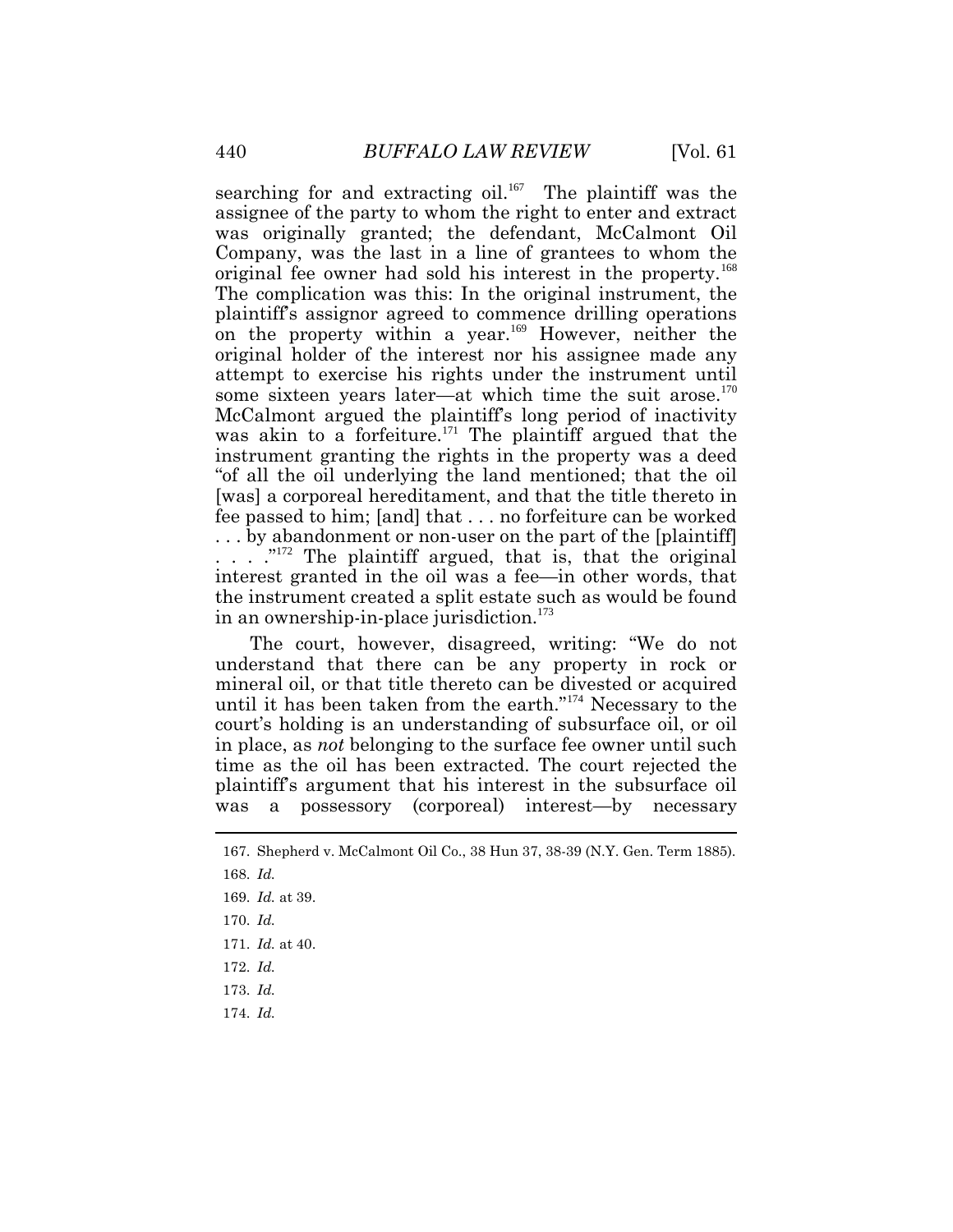implication, then, the court appeared to class the interest as nonpossessory, or incorporeal.<sup>175</sup> It follows that, if the interest held by a mineral grantee or a lessee in subsurface oil (or natural gas) in New York is nonpossessory, state law recognizes that the grantee or lessee has taken the right to enter the property to search for and extract a profit—in other words, a profit à prendre.

2. *License, Easement, or Profit à Prendre?* Note, however, that the *Shepherd* court does not employ the language of profits; rather, the court terms the plaintiff's oil interest a *license*. <sup>176</sup> But, is this truly the case? Classifications of this nature surely matter insomuch as they describe legal consequences.<sup>177</sup> A license is personal to the licensee, is not assignable, and is not inheritable.<sup>178</sup> The same is true of an easement held in gross.<sup>179</sup> Profits à prendre, however, differ in certain key respects. The case of *Saratoga State Waters Corp. v. Pratt* clarifies the relevant rules.<sup>180</sup> In *Pratt*, the New York Court of Appeals undertook to delineate what interests the State of New York gave the plaintiff under a lease agreement allowing them to enter upon state land in Saratoga for the purposes of bottling and selling (removing) spring water. The state argued the lease constituted a mere license, and as such was revocable at any time.<sup>181</sup> The court disagreed, holding that the lease "invested the plaintiff with an interest of some character in the lands" in question.<sup>182</sup> A license, wrote the court, "is revocable and carries no interest in the land in or over which it is to be enjoyed."<sup>183</sup> "The right of taking profits in

177. *See* WILLIAMS & MEYERS, *supra* note 114, § 208.

- 178. *See* Webster v. Ragona, 776 N.Y.S.2d 347, 350 n.1 (N.Y. App. Div. 2004).
- 179. *Id.*
- 180. 125 N.E. 834 (N.Y. 1920).
- 181. *See id.* at 838.
- 182. *Id.*

183. *Id.* The court also noted the granting of a license will estop the licensor from bringing an action in trespass against the licensee for acts done pursuant to the license. *Id.*

<sup>175.</sup> *See id.*

<sup>176.</sup> *Id.*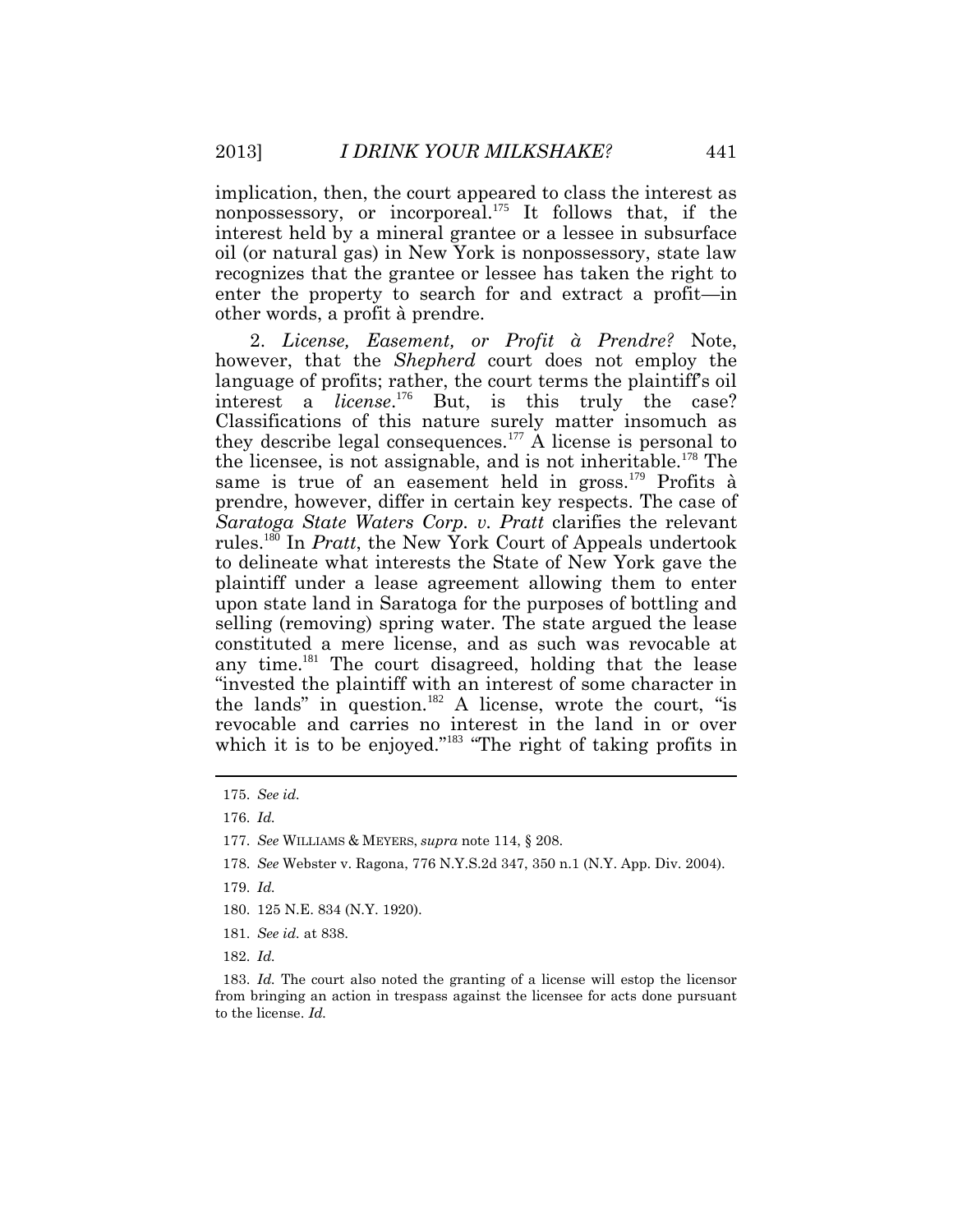another's land," the court continued, "is commonly called [a] profit[] a prendre."<sup>184</sup> The court's opinion is worth quoting at some length:

[A profit à prendre] is in the nature of an easement in the land. It is, however, something more. One of the distinguishing features of a pure easement is the absence of all right to participate in the profits of the soil charged with it; the existence of a privilege without profit. *The distinguishing feature of profit a prendre is the right to appropriate and take from the land charged with it a part of the soil or product of it in which there is supposable value.* . . . Each is incorporeal real property. 'Incorporeal real property' is defined to be a right issuing out of or annexed to a thing corporeal, and consists of the right to have some part only of the produce or benefit of the corporal property, or to exercise a right or have an easement or privilege or advantage over or out of it. Each may be and commonly is attached to or exists for the benefit of land (known as the 'dominant tenement') other than that charged, known as the 'servient tenement.' If held by reason of the ownership or possession of the dominant tenement, it is regarded and defined as 'appurtenant' to such dominant tenement, and is, of course, assignable and inheritable. Each may, however, he held and enjoyed by an individual or party distinct from any ownership of any lands or dominant tenement, and is then regarded as held and enjoyed in gross. A pure easement in gross is, generally speaking, neither assignable nor inheritable and is personal to the grantee. While an easement for a specified period always implies an interest in the land in or over which it is to be enjoyed, *the right of profit a prendre, if it belongs in gross to a party, takes the character of an estate in the land itself*, rather than that of a proper easement in or out of the same. . . . The right of profit a prendre in gross is assignable and inheritable. The power to grant to a party by apt language the right, appurtenant or in gross, to enjoy, possess, and use for profit the land of the grantor, is undoubted. It includes such rights as those of severing and taking grass, clay, sand, or ice, of pasturing livestock, of taking oil or minerals from the soil, or taking water that has been artificially accumulated, as in wells or cisterns, of cutting ice and of hunting and fishing. Such is the law of this jurisdiction.

Given the Court of Appeals' recapitulation of the law of licenses, easements and profits à prendre in *Pratt*, it would seem the *Shepherd* court was: (1) right that the interest in subsurface oil created by the instrument was incorporeal or

<sup>184.</sup> *Id.*

<sup>185.</sup> *Id.* at 838-39 (citations omitted) (emphases added).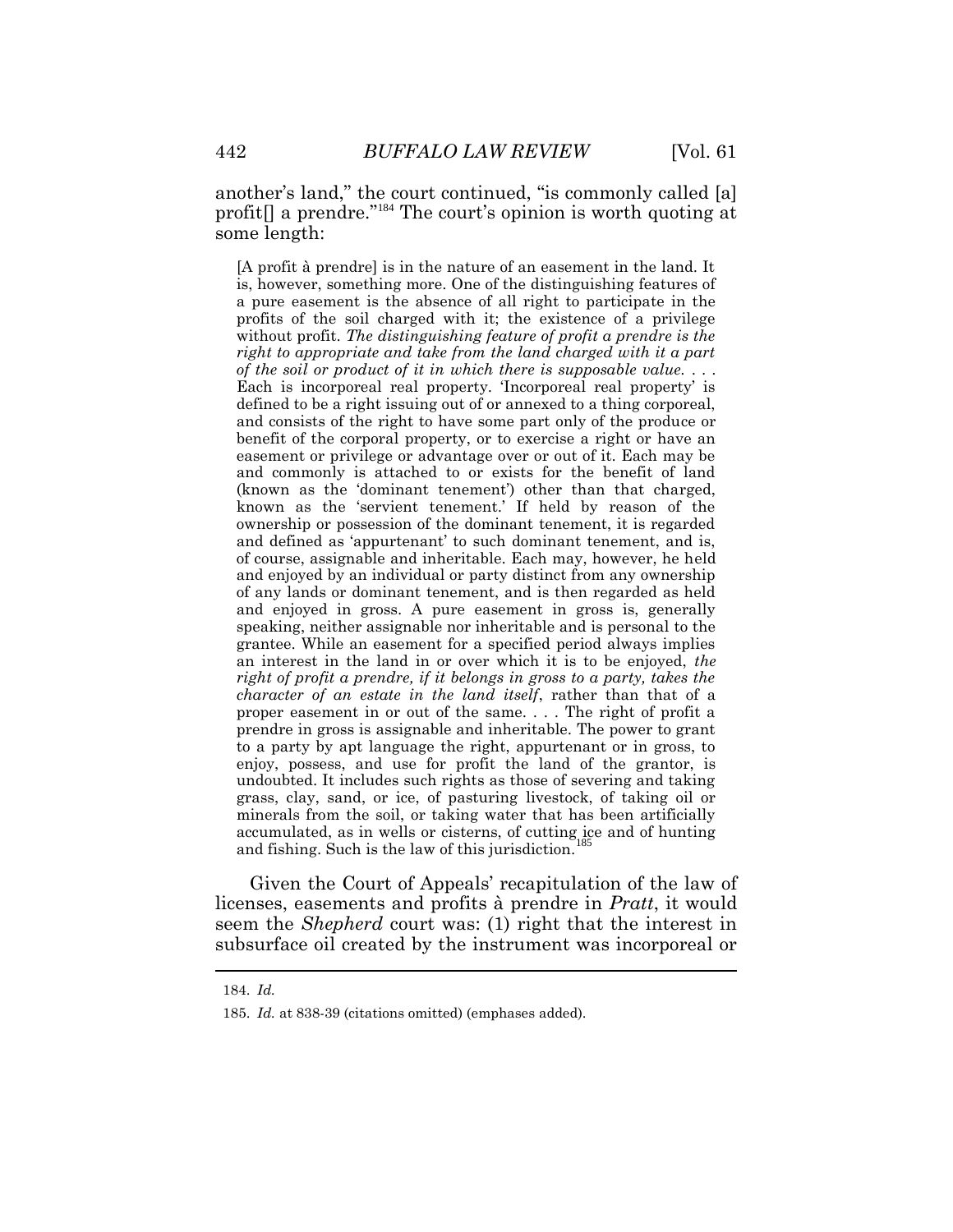nonpossessory; but (2) mistaken that the interest so-created was a mere license.<sup>186</sup> In point of fact, an instrument giving a party the privilege to enter upon the grantor's land for the purpose of prospecting for and extracting oil or natural gas, and giving the party the privilege to sever the oil or gas, and the legal power to vest title in him- or herself by so-severing is most aptly termed (and should be termed in New York) a profit à prendre. As *Pratt* indicates, the interest should then be both assignable and inheritable.

3. *Real or Personal Property?* It should be beyond dispute that a profit à prendre is an interest in land.<sup>187</sup> Oil or gas itself becomes personal property of the operator at such time as the oil or gas is extracted.<sup>188</sup> Whether the oil and gas interest created by the profit à prendre is real or personal property is controlled—at least in part—by statute in New York. In enacting Chapter 372 of the Laws of 1883, the legislature classified all "rights held under and by virtue of any lease or contract or other right or license to operate for or produce petroleum oil" as personal property for all purposes save real property ad valorem taxation.<sup>189</sup> In the case of *Broman v. Young*, an appellate court speculated that the legislature likely intended Chapter 372 to "protect the lessee in respect to the structures he should put on leased lands . . . as well as to enable his creditors to reach those structures, etc."<sup>190</sup> In other words, the oil lessee would be assured under the statute that any appurtenance she placed on the land would remain her personal property, and would not become part of the realty.<sup>191</sup> Additionally, the lessee's creditors would be able to attach the appurtenances at the

<sup>186.</sup> *See* discussion *supra* Part III.A.1.

<sup>187.</sup> *See Pratt*, 125 N.E. at 839 (holding a profit à prendre held in gross creates an estate in land); *see also* Post v. Pearsall, 22 Wend. 425, 433 (N.Y. 1839).

<sup>188.</sup> *See* WILLIAM & MEYERS, *supra* note 114, at § 212.

<sup>189.</sup> The present-day iteration of the 1883 statute, in nearly identical form, can be found at N.Y. GEN. CONSTR. LAW § 39 (McKinney 2003).

<sup>190.</sup> Broman v. Young, 35 Hun. 173, 181 (N.Y. Gen. Term 1885).

<sup>191.</sup> Parker Bailey, *Oil and Gas Interests in New York: Statutory Conflicts*, 25 CORNELL L.Q. 18, 18 (1940).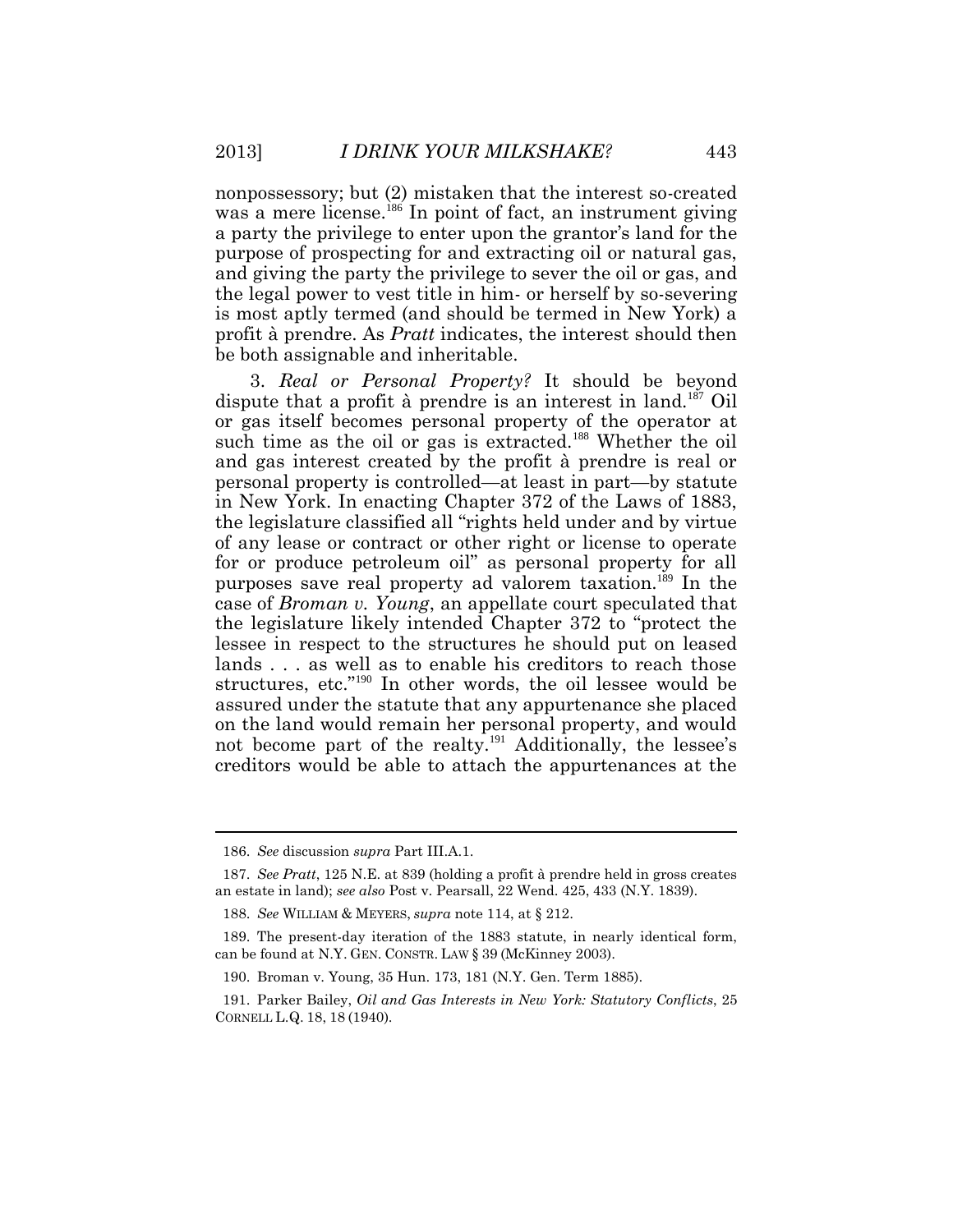well site, any produced oil, also the right of extraction itself.<sup>192</sup>

On its face, section 39 of the General Construction Law applies only to oil rights, fixtures, and appurtenances.<sup>193</sup> The question remains whether the statute applies to natural gas wells. If the statute applies to oil rights but not to gas, then the question whether an interest in natural gas in place is real or personal property must be settled with reference to New York common law principles.<sup>194</sup> The New York Court of Appeals' decision in the case of *Wagner v. Mallory* is helpful.<sup>195</sup> In *Wagner*, the plaintiffs claimed they held a lease to extract oil beneath a certain property by virtue of a deed conveying the original lessee's *real property* interests to the plaintiffs.<sup>196</sup> Key to the plaintiffs' argument, that is, was the presumption that the rights transferred by the lease were to be classified as real, not personal, property. The court took a different view, concluding that the original lessor's interest was personal property.<sup>197</sup> The lease gave "no grant of the oil as it exist[ed] in the earth."<sup>198</sup> Rather, the lessee's right was but the right to enter on the property to "produce or extract" subsurface oil and gas.<sup>199</sup> The *Wagner* court further classified the right as incorporeal or nonpossessory.<sup>200</sup> Making reference to the 1883 statute, the court held the original lessee's oil interest did not pass to the plaintiffs by virtue of a deed conveying the lessee's real property.<sup>201</sup>

But imagine the lease were for the right to explore for and extract natural gas and not oil. If the 1883 statute were

<sup>192.</sup> *Id.*

<sup>193.</sup> N.Y. GEN. CONSTR. LAW § 39 (McKinney 2003).

<sup>194.</sup> *See* Bailey, *supra* note 191, at 22.

<sup>195.</sup> Wagner v. Mallory, 62 N.E. 584, 585 (N.Y. 1902).

<sup>196.</sup> *Id.*

<sup>197.</sup> *Id.* at 586.

<sup>198.</sup> *Id.*

<sup>199.</sup> *Id.* at 585.

<sup>200.</sup> *Id.*

<sup>201.</sup> *Id.* at 585-86.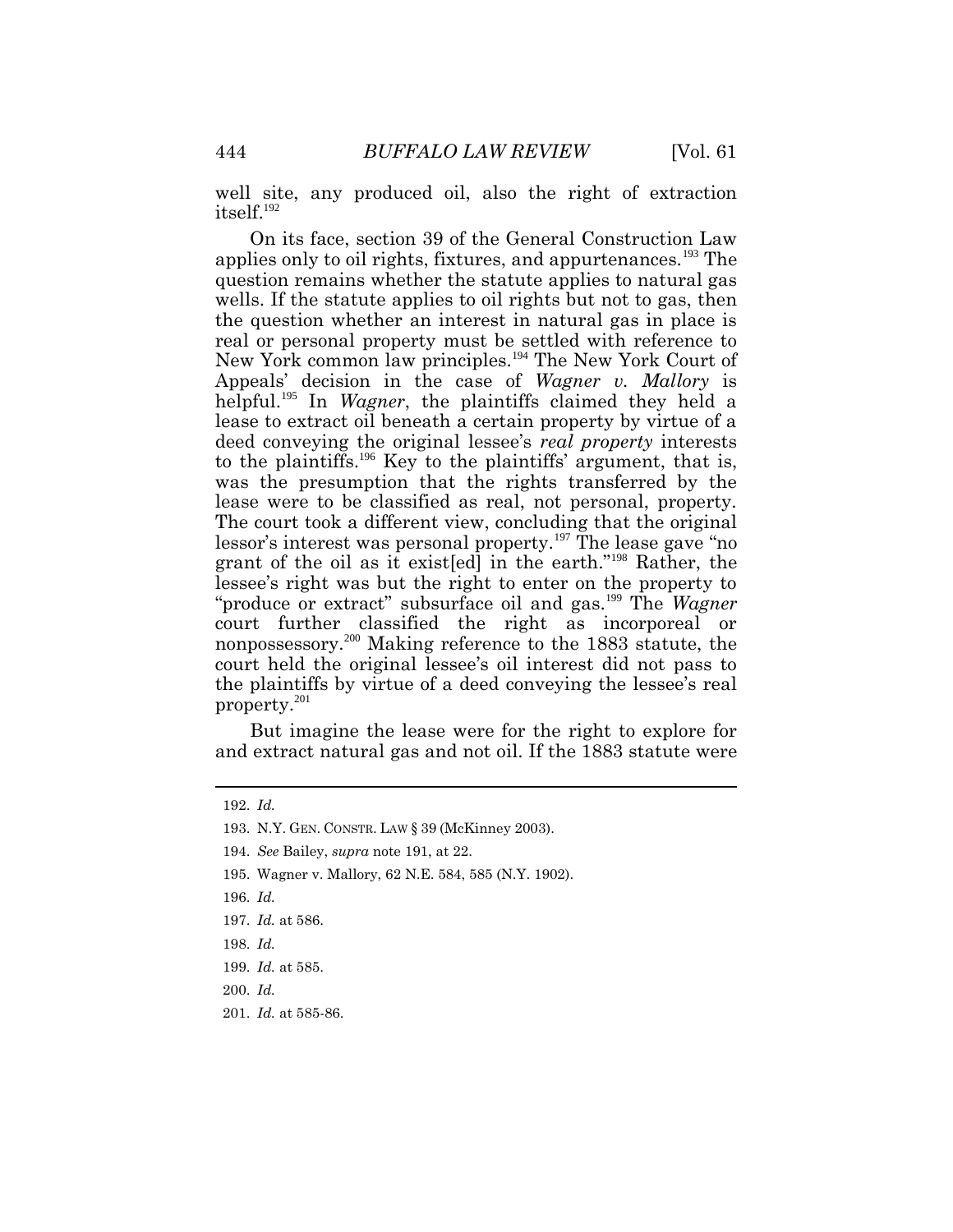found not to apply, and the lease interest were to be classified (as it should be) as a profit à prendre, would not the rules explicated in *Pratt* require a (potentially) different result? *Pratt* clearly defines the profit à prendre held in gross as an "estate in land."<sup>202</sup> At common law, the duration of the estate determined its character as real or personal property.<sup>203</sup> So, under *Pratt*, whether the interest is real or personal would depend on its duration; if the profit à prendre lasts but for a term of years, it is a chattel real, or personal property. If the profit à prendre lasts indefinitely (or, say, for as long as gas is produced in paying quantities), the interest would be real property instead.<sup>204</sup> It should be clear that the result reached by the *Wagner* court might well have been different had the lease in question been for the right to search for and extract natural gas instead of oil. Since the only difference stems from the applicability of General Construction Law section 39, a legislative fix may be desirable.

4. *Confusion Reigns.* As noted above, the definition or classification of oil and gas interests may have a significant effect on the rights and responsibilities of the parties involved. Where courts appear to confuse the nature of the interests involved, odd litigation results often follow. The case of *Watters v. New York* is instructive. In *Watters*, the plaintiffs granted a parcel of land in Allegheny State Park to a banking corporation, reserving a one-half interest in the oil and gas rights to themselves.<sup>205</sup> The bank then transferred the property to New York State, subject still to the plaintiffs' reservation.<sup>206</sup> When it became clear the state could not develop its share of the oil and gas, the plaintiffs sued for partition.<sup>207</sup> The court held the plaintiffs and the

<sup>202.</sup> Saratoga State Waters Corp. v. Pratt, 125 N.E. 834, 839 (N.Y. 1920).

<sup>203.</sup> WILLIAM & MEYERS, *supra* note 114, at § 212; *see also* Nellis v. Munson, 15 N.E. 739, 739 (N.Y. 1888).

<sup>204.</sup> WILLIAM & MEYERS, *supra* note 114, at § 212.

<sup>205.</sup> Watters v. New York, 195 N.Y.S.2d 785, 788 (N.Y. Sup. Ct. 1960), *aff'd*, 210 N.Y.S.2d 39 (N.Y. App. Div. 1961).

<sup>206.</sup> *Id.*

<sup>207.</sup> *Id.* at 789.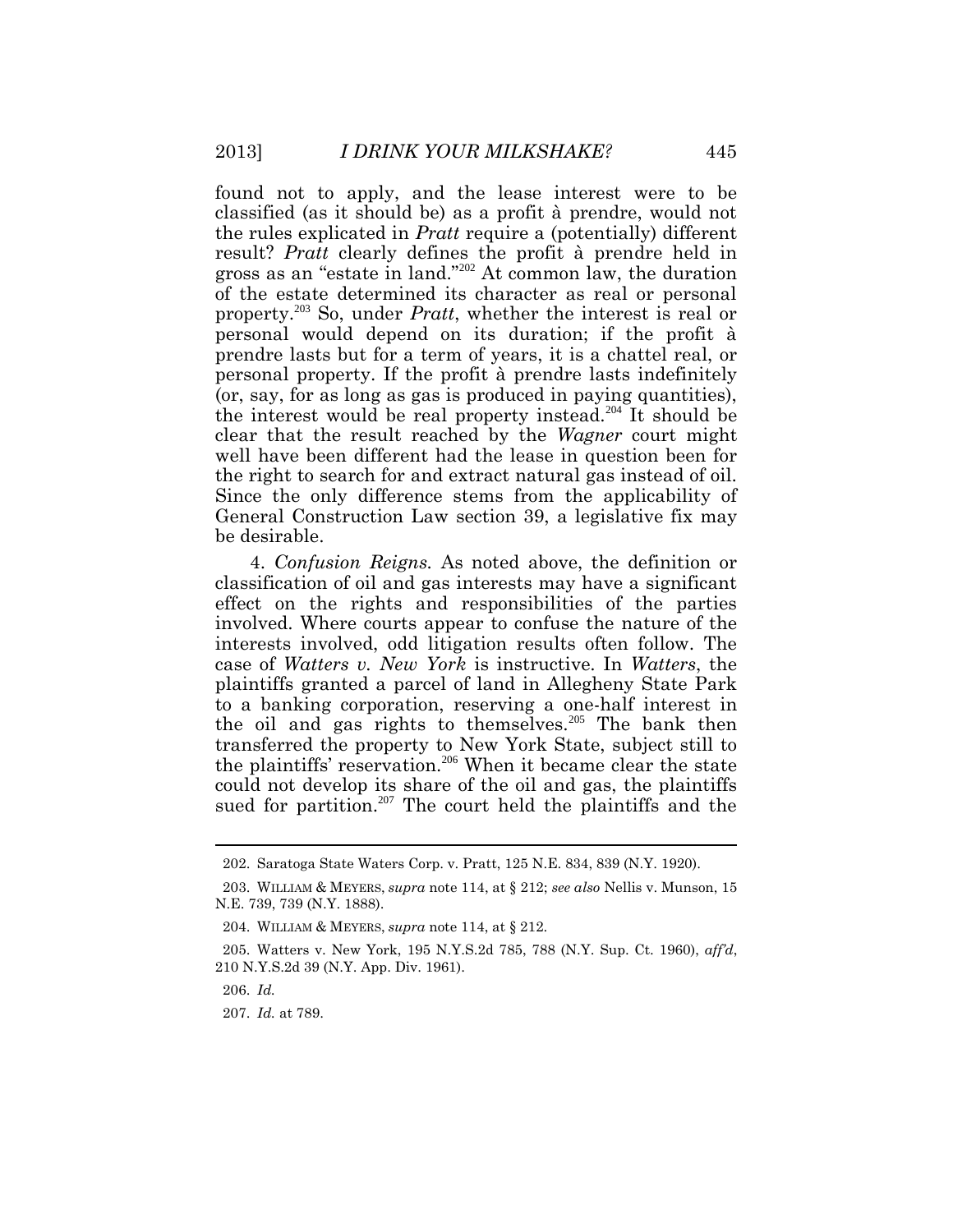state were tenants in common, and that the oil and gas rights were real property susceptible to partition.<sup>208</sup> It is true, under *Pratt*, that the interest in oil or gas is an estate in land; it is also true that the estate, because perpetual, is an estate in fee simple.<sup>209</sup> But the estate is also, according to *Shepherd* and *Wagner*, nonpossessory. The partition statute in effect at the time of the *Watters* decision made possession a prerequisite for partition.<sup>210</sup> New York's current partition statute, located in Article 9 of the Real Property Actions and Proceedings Law, follows suit: "A person holding and *in possession of real property* as joint tenant or tenant in common, in which he has an estate of inheritance, or for life, or for years, may maintain an action . . ." for partition thereof.<sup>211</sup> New York courts have held the party seeking partition must have a right to possession of the property, either actual or constructive.<sup>212</sup> If New York is a nonownership state, and so oil and gas interests are nonpossessory, it seems impossible that the holder of a partial interest in oil and gas could sue for partition.<sup>213</sup>

#### B. *The Contemporary Debate*

Given the high degree of interest in natural gas-related issues in New York currently, old arguments about property rights are, so to speak, new again. A pair of recent essays in the *New York Bar Association Journal* are illustrative of the trend. In an article entitled *Homeowners and Gas Drilling Leases: Boon or Bust?*, Hudson Valley attorney Elizabeth Radow makes two major property-related claims: (1) property owners who sign gas leases may unwittingly burden their properties with ill-defined, potentially

 $\overline{a}$ 

<sup>208.</sup> *Watters*, 195 N.Y.S.2d at 788.

<sup>209.</sup> *See* Nellis v. Munson, 15 N.E. 739, 739 (N.Y. 1888).

<sup>210.</sup> New York Civil Procedure Act § 1012, *in* CLEVENGER'S NEW YORK PRACTICE 465 (Joseph R. Clevenger ed., 1922).

<sup>211.</sup> N.Y. REAL PROP. ACTS. LAW § 901(1) (McKinney 2008) (emphasis added).

<sup>212.</sup> *See, e.g.*, Donlon v. Diamico, 823 N.Y.S.2d 483, 484 (N.Y. App. Div. 2006).

<sup>213.</sup> Perhaps this confusion stems from the fact that a profit à prendre to enter on a property to extract a profit necessarily entails some degree of possession. *See* Saratoga State Waters Corp. v. Pratt, 125 N.E. 834, 839 (N.Y. 1920).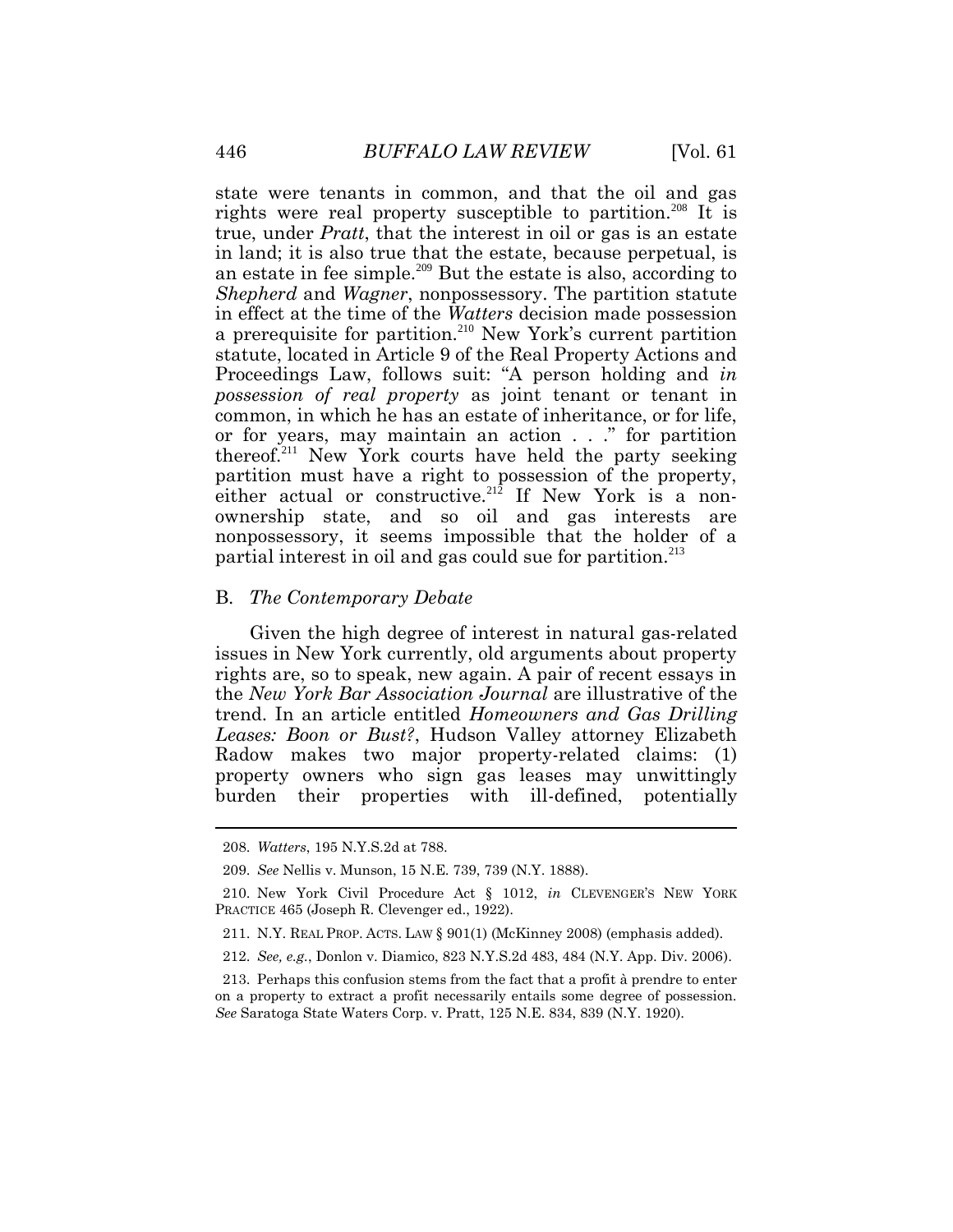indefinite easements; and (2) property owners who sign gas leases may violate the "no transfer" clauses in their home mortgage agreements, leading to a technical default.<sup>214</sup>

In his essay, *The Marcellus Shale: A Game Changer for the New York Economy?*, Binghamton-area attorney Scott Kurkoski responds that fears of a rash of mortgage defaults are overblown.<sup>215</sup> Kurkoski's critique relies on two concepts: (1) a gas lessee's rights under a typical lease agreement are a type of *license* (and not an easement or a profit à prendre), and  $(2)$  licenses have no effect on the lessor's property.<sup>216</sup> The result, he concludes, is that signing a natural gas lease does not offend the lessor's mortgage (assuming it contains a "no transfer" clause proscribing all transfers of property rights without the mortgagee bank's consent).

Two responses to this argument seem in order. The first relates to the nature of interests in oil and gas under New York law. True, the *Shepherd* court called such an interest a license.<sup>217</sup> However, the Court of Appeals in *Pratt* took great pains to define an interest giving the interest-holder a right to enter upon a property in another's possession to remove a profit (like oil or gas) from the property; that interest is not a license, but a profit à prendre.<sup>218</sup> The rights a natural gas lessee gives over to the operator are more than the "fleeting shadow of an interest";  $^{219}$  the interest includes the privilege

215. *See* Scott R. Kurkoski, *The Marcellus Shale: A Game Changer for the New York Economy?*, N.Y. ST. B.A. J., Jan. 2012, at 14.

216. *Id.*

217. Shepherd v. McCalmont Oil Co., 38 Hun 37, 40 (N.Y. Gen. Term 1885).

218. *See* Saratoga State Waters Corp. v. Pratt, 125 N.E. 834, 838-39 (N.Y. 1920).

219. Schnipper v. Flowood Realty Corp., 113 N.Y.S.2d 842, 852 (N.Y. City Ct. 1952) ("[A] license is scarcely the fleeting shadow of an interest in real property, coming and going with the person to whom it attaches, indivisible and inseparable from him and liable to be immediately dissipated upon withdrawal

<sup>214.</sup> Elizabeth N. Radow, *Homeowners and Gas Drilling Leases: Boon or Bust?*, N.Y. ST. B.A. J., Nov./Dec. 2011, at 18-21. Radow is not the only commentator to have raised this issue. *See* Ian Urbina, *A Rush to Sign Leases for Gas Runs into Mortgage Restrictions*, N.Y. TIMES, Oct. 19, 2011, at A1, A22 [hereinafter Urbina, *A Rush to Sign*]; Ian Urbina, *Learning Too Late of Perils in Gas Well Leases*, N.Y. TIMES, Dec. 2, 2011, at A1 [hereinafter Urbina, *Learning Too Late*].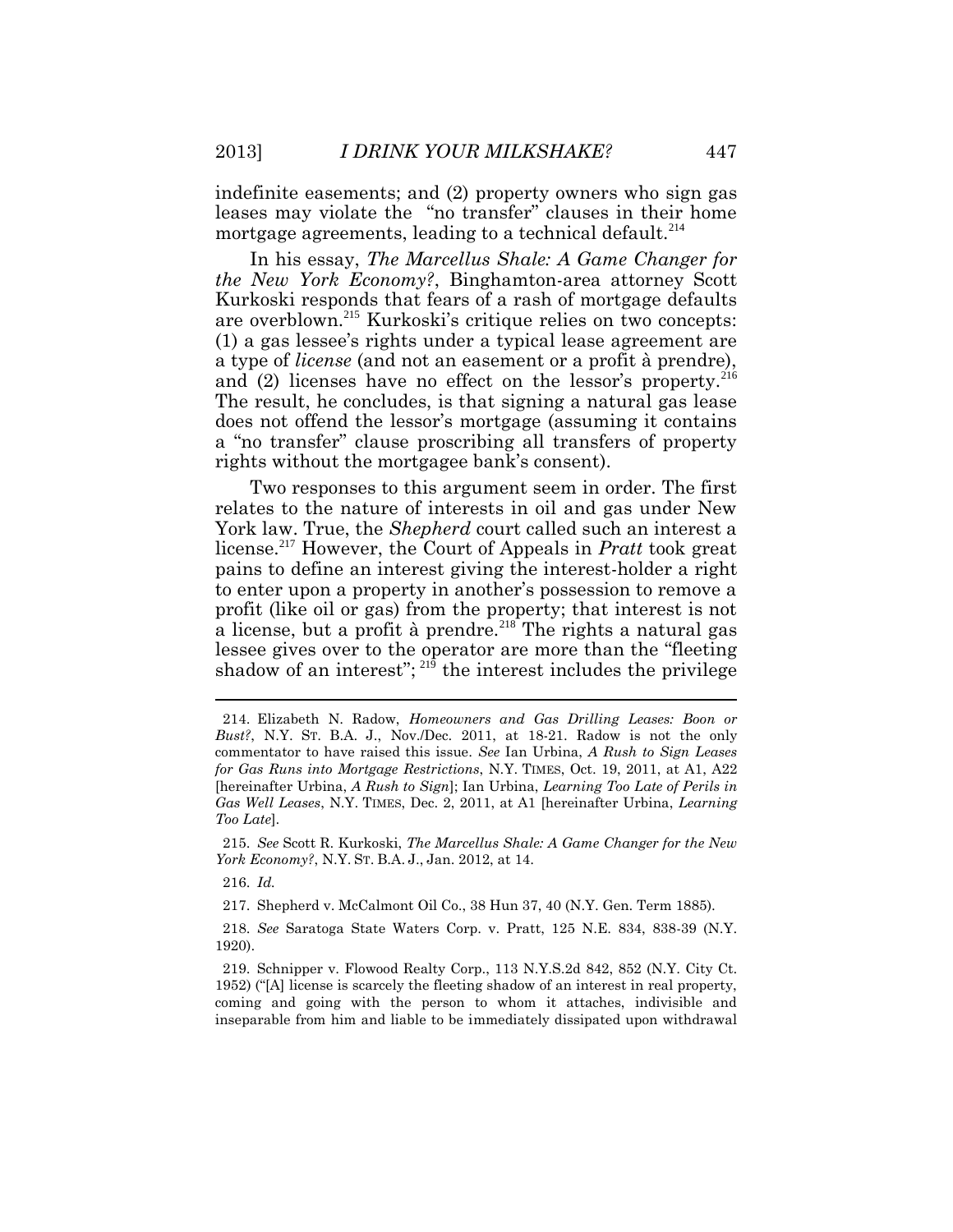to enter upon the property, the right to sue a landowner or a third party who interferes with the lessee's reasonable uses of the land, and legal powers to vest title to gas extracted by the lessee in the lessee and to assign the rights held under the lease agreement.

The second response is a simple one: in general, licenses are unilaterally revocable by the licensor.<sup>220</sup> One imagines very few operators would willingly invest in substantial and costly infrastructure upgrades on the lessor's property (even if the fixtures and appurtenances are the operator's personal property<sup>221</sup>) where the lessor reserves the right simply to revoke the lease! Natural gas operators should all desire—and potential property owners should all realize they could be giving away—an interest in the leased property that is in fact a *bona fide* estate in land.<sup>222</sup> Despite arguments to the contrary, property owners who lease the right to explore for and extract natural gas on their land are leasing away some of the sticks in their proverbial bundles.

#### IV. MORTGAGE-RELATED AND OTHER OWNER LIABILITY

Homeowners who are considering leasing their land for natural gas exploration may face some degree of insecurity regarding the effects of the leases on their properties. This part examines two potential problems: (1) whether leasing a property subject to a residential mortgage could result in a default under the terms of the mortgage; and (2) whether a landowner could face strict liability for petroleum pollution on the property even if a natural gas operator is responsible for the pollution.

 $\overline{a}$ 

or extinguishment of the source, from which it is cast, the will of the licensor. A license is not a grant and gives no right, corporeal or incorporeal in real property.").

<sup>220.</sup> *See Pratt*, 125 N.E. at 838.

<sup>221.</sup> *See supra* notes 191-92 and accompanying text.

<sup>222.</sup> *See, e.g.*, *Pratt*, 125 N.E. at 839.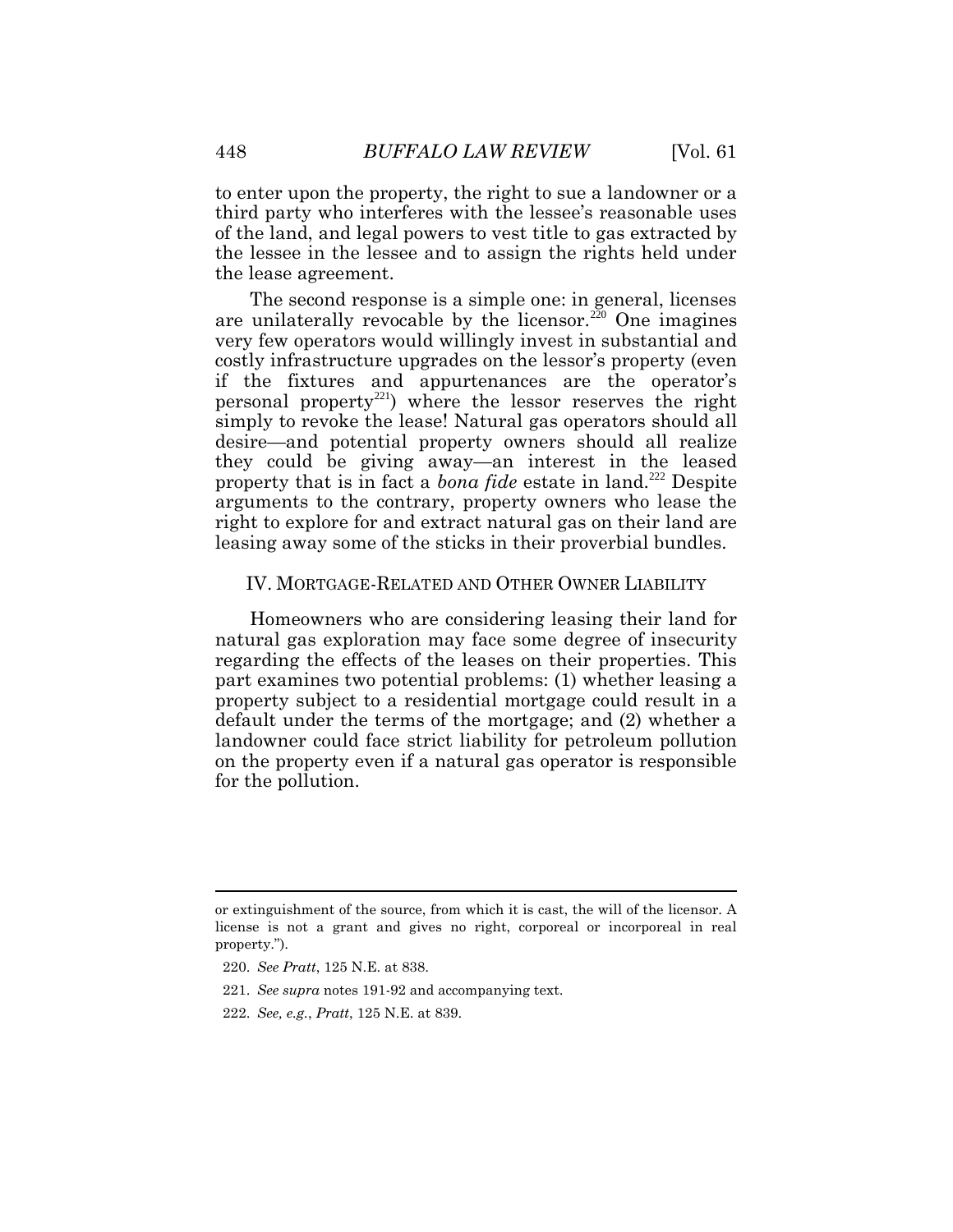#### A. *Residential Mortgages and Natural Gas Drilling*

Both attorneys<sup>223</sup> and journalists<sup>224</sup> have suggested that homeowners who sign natural gas leases may inadvertently violate terms in their residential mortgage contracts. When a property owner leases drilling rights to a gas operator, she extinguishes certain of her legal rights in the property, and transfers them to the operator-lessee.<sup>225</sup> Property ownership is not simply a state of physically possessing a defined area of land; "[o]wnership consists not of the physical property itself, but of a complex group or bundle of legally enforceable rights, powers[,] and privileges with respect to that physical property."<sup>226</sup> Property owners' rights, duties, and remedies depend on who holds various sticks in their legal bundle.<sup>227</sup>

Assuming New York courts interpret the interest in gas given by owner to operator as a profit à prendre, the lessee possesses, inter alia, the privilege to enter upon the lessor's property to explore for and extract natural gas, and also the right to sue the landowner or any third party who interferes with that privilege.<sup>228</sup> The lease agreement may authorize a lessee to use undesignated portions of the property for well pad construction, as well as the construction of access roads, utility lines, above- and underground pipelines, and other appurtenances.<sup>229</sup> The lease may authorize chemical or fuel storage on-site. The lease may also allow the lessee to store

227. *See* Lamarre, *supra* note 20, at 461-62.

 $\overline{a}$ 

<sup>223.</sup> *See, e.g.*, Radow, *supra* note 214, at 20-21.

<sup>224.</sup> *See, e.g.*, Urbina, *A Rush to Sign*, *supra* note 214, at A22; Urbina, *Learning Too Late*, *supra* note 214, at A1.

<sup>225.</sup> *See* discussion *supra* Part III.A.3.

<sup>226.</sup> Walker, *supra* note 127, at 22.

<sup>228.</sup> *See* discussion *supra* Part III.A.3.

<sup>229.</sup> *See* Radow, *supra* note 214, at 16. The *New York Times* has collected over 3,000 gas leases recorded in New York, all of which have been made freely available on the paper's website. Ian Urbina et al., *Drilling Down: Oil and Gas Leases*, N.Y. TIMES (2011), http://www.nytimes.com/interactive/2011/12/02/us/oiland-gas-leases.html (last visited Mar. 21, 2013).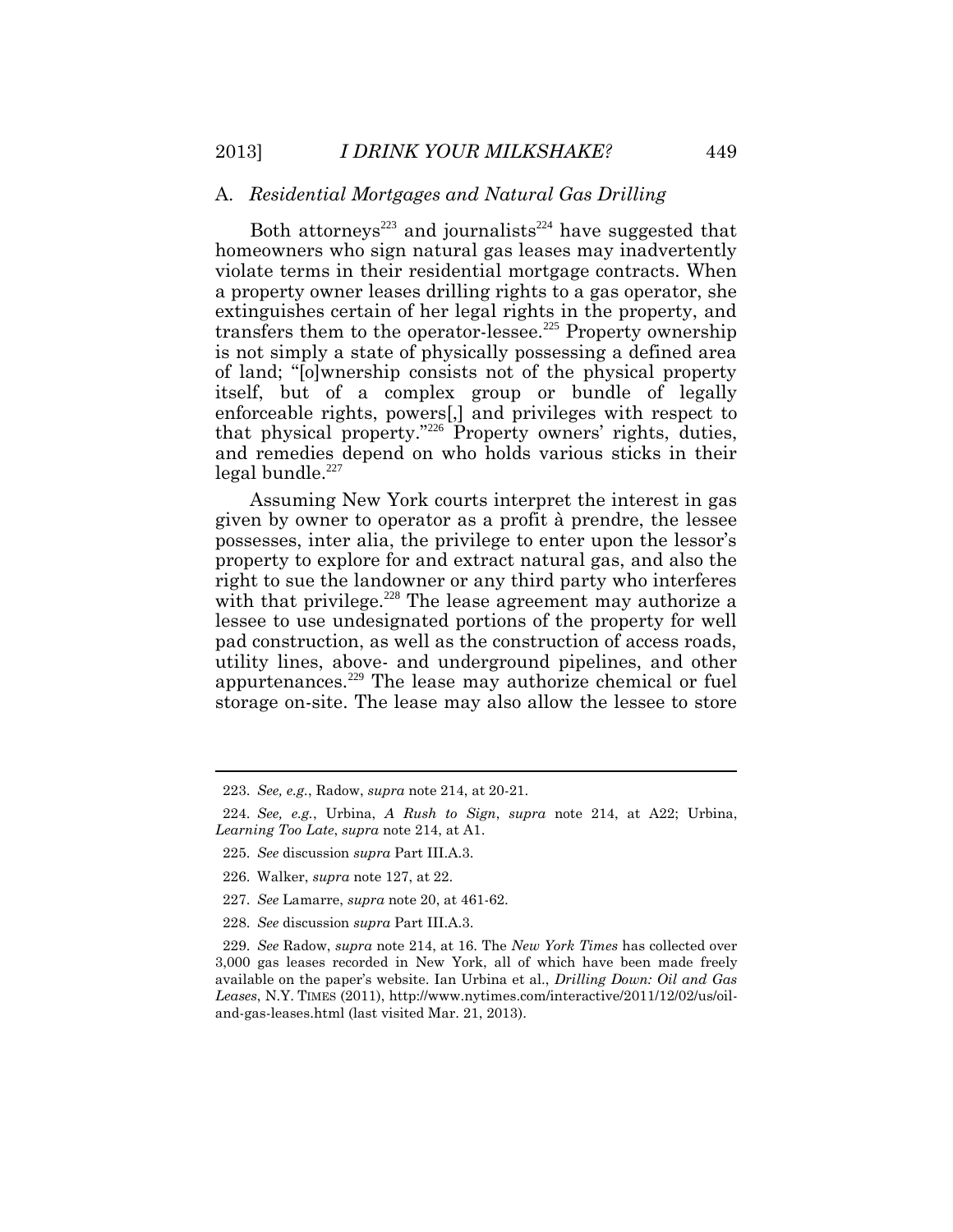natural gas under the property subject to the lease, whether or not the gas was extracted from the property.<sup>230</sup>

It should be clear from the foregoing that signing a gas lease entails a limitation of the landowner's legal rights and a corresponding augmentation of the operator's rights vis-àvis the property in question. If the property is encumbered by a mortgage, then the mortgage too may be affected. The Federal Home Loan Mortgage Corporation ("Freddie Mac") standard residential mortgage security instrument for New York includes several relevant clauses, dealing generally in the following subject areas: (1) the physical condition of the property, (2) property insurance, and (3) transfers of rights in the property. $^{231}$ 

In paragraph seven of the mortgage agreement, the borrower covenants to maintain the property.<sup>232</sup> The borrower also agrees to protect the property from physical harm, and to "keep the property in good repair so that it will not deteriorate or decrease in value."<sup>233</sup> The borrower also agrees to allow the lender to inspect the property, upon reasonable notice, to ensure it is being properly maintained.<sup>234</sup> In paragraph twenty-one, the borrower covenants not to violate, and not to allow any third party to violate, any state or federal environmental law.<sup>235</sup> In this clause, the borrower also covenants not to permit hazardous substances to be present on the property. The term "hazardous substance" is broadly defined as encompassing all substances considered toxic or hazardous under state or federal environmental law, including "toxic petroleum products" and radioactive materials.<sup>236</sup> Disposal of drill

<sup>230.</sup> Radow, *supra* note 214, at 16.

<sup>231.</sup> *See,* New York--Single Family--Fannie Mae/Freddie Mac Uniform Instrument, FREDDIE MAC, ¶¶ 2, 3, 5, 7, 9, 21, http://www.freddiemac.com/uniform/unifsecurity.html#master\_short (last visited Mar. 16, 2012) [hereinafter Mortgage Agreement] (follow "Form 3033 New York Mortgage" hyperlink).

<sup>232.</sup> *Id.* at ¶ 7(a).

<sup>233.</sup> *Id.*

<sup>234.</sup> *Id.* at ¶ 7(b).

<sup>235.</sup> *Id.* at ¶ 21.

<sup>236.</sup> *Id.*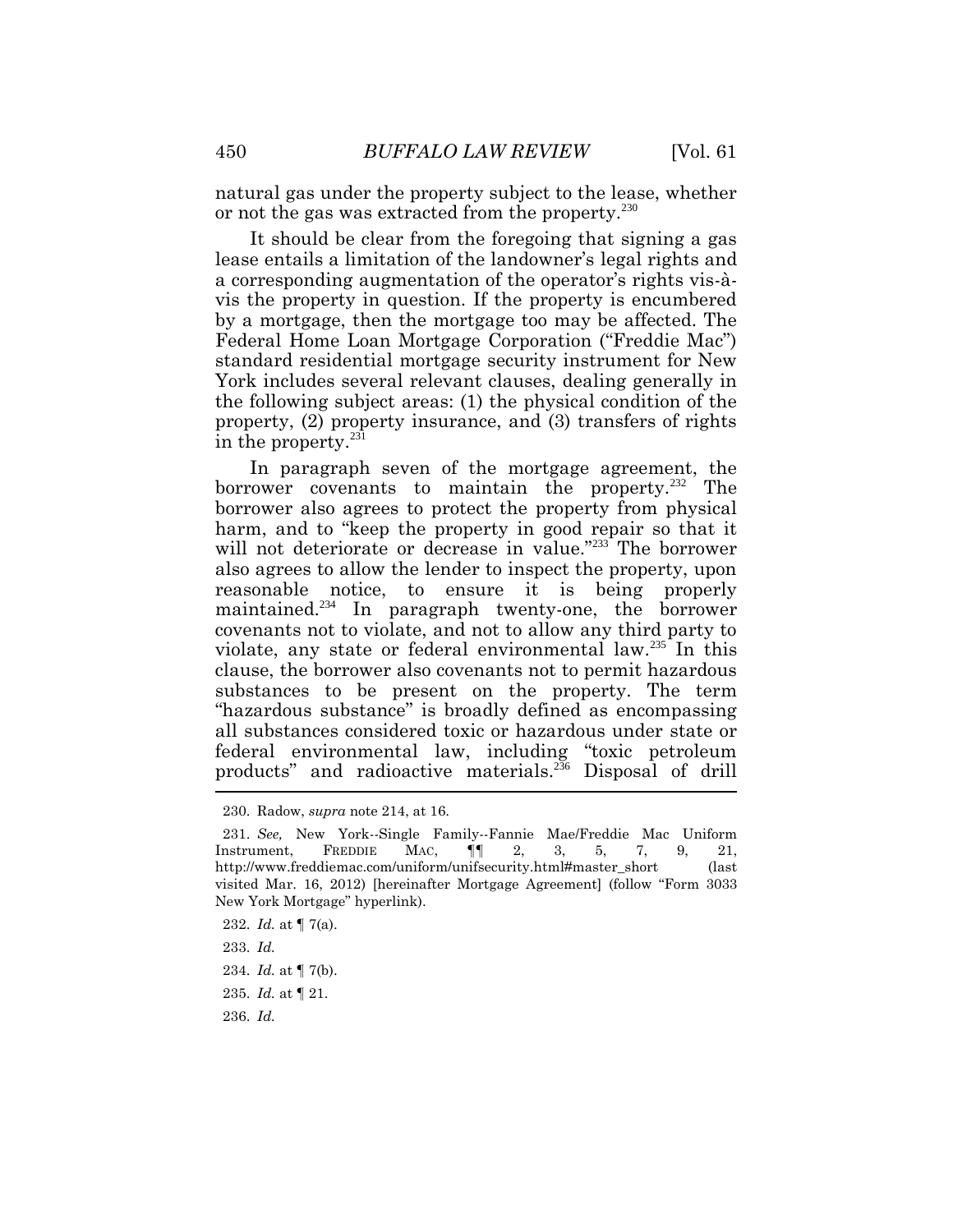cuttings contaminated with NORM in an on-site pit could be a violation of this provision.<sup>237</sup> The presence of the chemical constituents of fracking fluid is most certainly a violation of this provision. Further, any spill or other accident resulting in remediation is a violation of this provision.<sup>238</sup>

In paragraph five of the mortgage agreement, the borrower covenants to secure sufficient insurance to "cover all buildings and other improvements that now are, or in the future will be, located on the [p]roperty."<sup>239</sup> Homeowner's policies may not cover the manifold risks associated with HVHF.<sup>240</sup> Failure to obtain adequate property insurance is a violation of the mortgage's insurance clause. $^{241}$ 

Finally, paragraph eighteen of the mortgage agreement allows the lender to accelerate the mortgage and demand payment in full should "all or any part of the [p]roperty, or . . . any right in the [p]roperty, [be] sold or transferred without [the lender's] prior written permission."<sup>242</sup> As discussed above, a natural gas lease likely transfers property rights from the landowner to the operator.<sup>243</sup> While this Comment takes no position on the likelihood that a lender will accelerate a loan on this basis alone, it is this Comment's position that a gas lease is a transfer of property rights within the meaning of this "no transfer" mortgage clause.

238. Mortgage Agreement, *supra* note 231, at ¶ 21.

<sup>237.</sup> *See Revised dSGEIS*, *supra* note 10, at 5-129 to -130. Based on the draft impact statement, DEC would only allow on-site disposal of drill cuttings where drilling mud does not contain petroleum products. *See supra* notes 52-55 and accompanying text.

<sup>239.</sup> *Id.* at ¶ 5.

<sup>240.</sup> *See* Radow, *supra* note 214, at 19; *see also* Ann M. Waeger, *Current Insurance Policies for Insuring Against Environmental Risk*, *in* ENVIRONMENTAL ASPECTS OF REAL ESTATE AND COMMERCIAL TRANSACTIONS 395, 396 (James B. Witkin ed., 2011).

<sup>241.</sup> Mortgage Agreement, *supra* note 231, at ¶ 5.

<sup>242.</sup> *Id.* at ¶ 18.

<sup>243.</sup> *See* discussion *supra* Part III.A.3.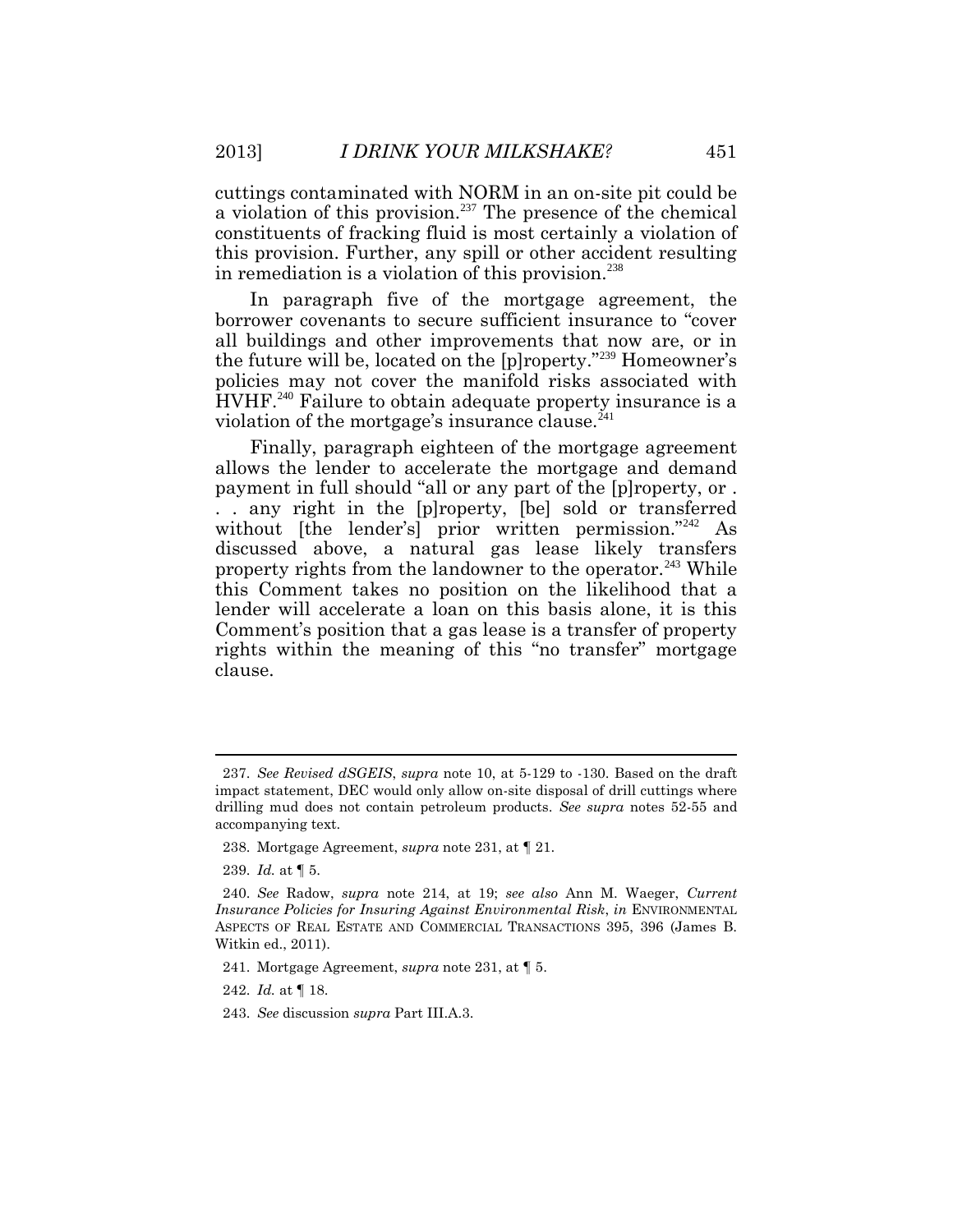### B. *Property Owner Liability for Petroleum Discharge: The Oil Spill Act*

New York's Oil Spill Act may represent another possible source of liability for owners who lease property to a natural gas operator. Codified as Article 12 of the Navigation Law, the Oil Spill Act imposes strict liability on "any person who has discharged petroleum" onto the land or into the waters of the state.<sup>244</sup> While the statute manifestly applies only to "petroleum," it defines the term broadly to encompass "oil or petroleum of any kind and in any form including, but not limited to oil, petroleum, fuel oil, oil sludge, oil refuse, oil mixed with other wastes and crude oils, gasoline and kerosene."<sup>245</sup> While natural gas may not be a covered substance under the Oil Spill Act, some covered materials are likely to be present at any HVHF site. Drilling mud employed during the horizontal drilling phase may be oilbased.<sup>246</sup> While the mud will likely be stored on the surface in closed tanks, leaks or spills may occur. Fracking fluid may also contain petroleum products, including kerosene and mineral oils. $247$  Much like drilling mud, these chemical additives will be transported to and stored on the drill site; mixed with fresh water; injected into the well under pressure; and recovered post-injection in significant quantities.<sup>248</sup> In addition, heavy equipment used to construct well pads and access roads, tanker trucks, and pumps all require diesel fuel; if stored in on-site containers, the possibility for spills or leaks exists.

In the case of *New York v. Green*, the New York Court of Appeals extended Oil Spill Act liability to the corporate owner of a mobile home park where a lessee's kerosene tank tipped over, spilling kerosene on the ground.<sup>249</sup> Noting that "[n]othing in the statutory language requires proof of fault

<sup>244.</sup> N.Y. NAV. LAW § 181(1) (McKinney 2013).

<sup>245.</sup> *Id.* § 172(15).

<sup>246.</sup> *Revised dSGEIS*, *supra* note 10, at 5-32.

<sup>247.</sup> *Id.* at 5-75.

<sup>248.</sup> *See supra* notes 56-62 and accompanying text.

<sup>249.</sup> New York v. Green, 754 N.E.2d 179, 181-82 (N.Y. 2001).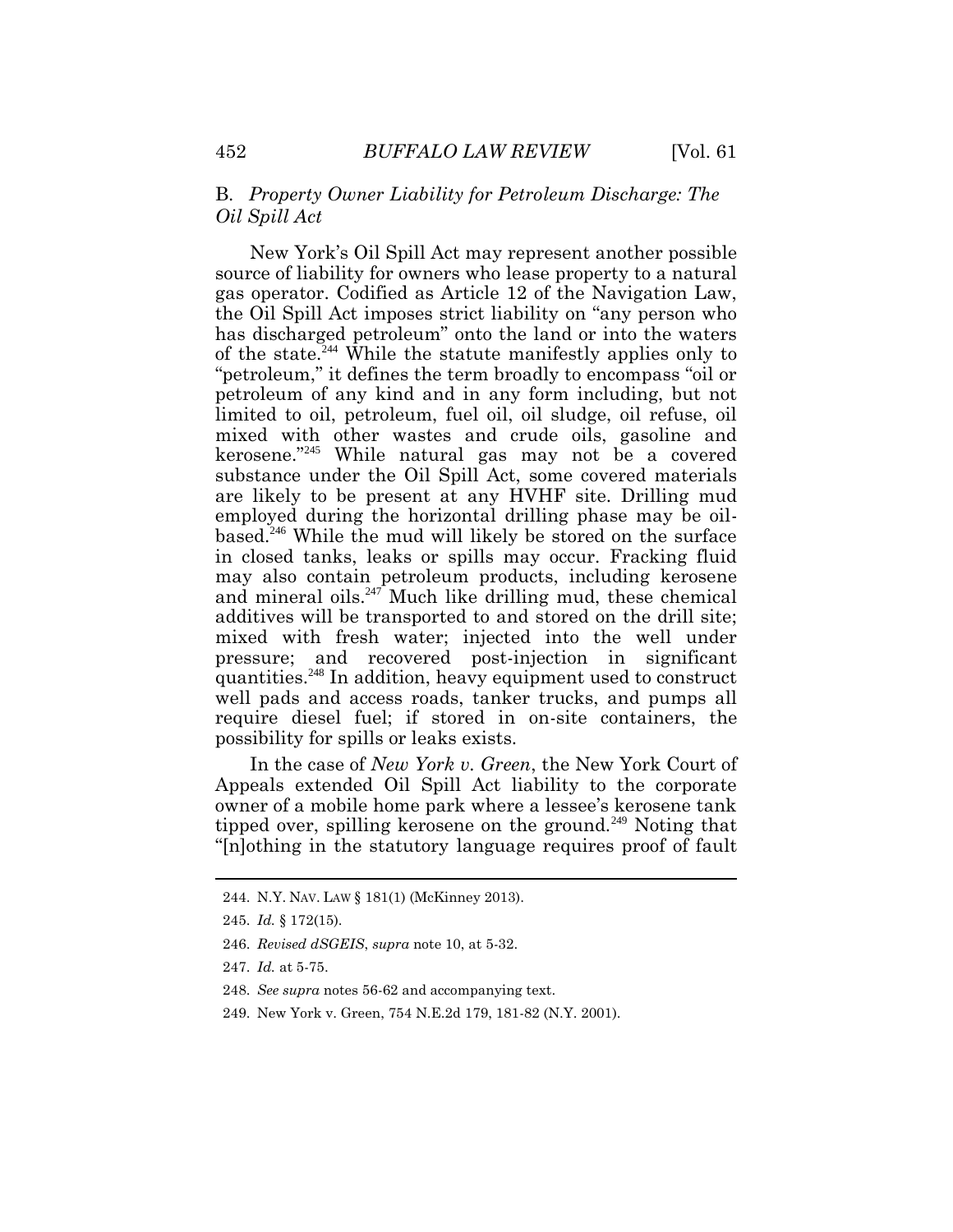or knowledge," the court held that a landowner "who [has] both control over activities occurring on their property and reason to believe that their tenants will be using petroleum products" is strictly liable as a petroleum discharger.<sup>250</sup> The court noted landowner liability does not extend to petroleum spills that are wholly unforeseeable, as might result from an errant traffic accident.<sup>251</sup> However, where a landowner knows petroleum products are present on the property, liability for spills may follow.<sup>252</sup> While it is true the party responsible for the spill in *Green* was the landowner's lessee under a space lease, the precise contours of the legal relationship between the landowner and the person who caused the spill were not crucial to the court's holding. It was enough that the owner be in control of the property, that it reasonably expect that petroleum substances would be on the property, and that it benefit from the state's cleanup action.<sup>253</sup> Given the holding in *Green*, it seems possible that a landowner who leases his or her natural gas rights to an operator may be held strictly liable if the operator discharges petroleum products on the property. While it is certainly true that an oil and gas lease is not the same as a space lease, this difference should not change the Oil Spill Act analysis.

#### V. MUNICIPAL ZONING AUTHORITY

Proponents of the rule of capture often argue the rule is justified because it promotes an efficient use of resources by ensuring clear and unimpeachable title.<sup>254</sup> It is equally true that many states embracing the rule of capture have altered or supplemented the rule to reflect a heightened awareness of the rights of surface owners over a shared resource pool—

<sup>250.</sup> *Id.* at 182.

<sup>251.</sup> *Id.* 

<sup>252.</sup> *Id.* 

<sup>253.</sup> *Id.* at 183. Note however that a faultless landowner would be able to sue the party who caused the discharge for contribution. *See id.* (citing White v. Long, 650 N.E.2d 836, 838 (N.Y. 1995)).

<sup>254.</sup> *See* Carol M. Rose, *Possession as the Origin of Property*, 52 U. CHI. L. REV. 73, 78, 81 (1985).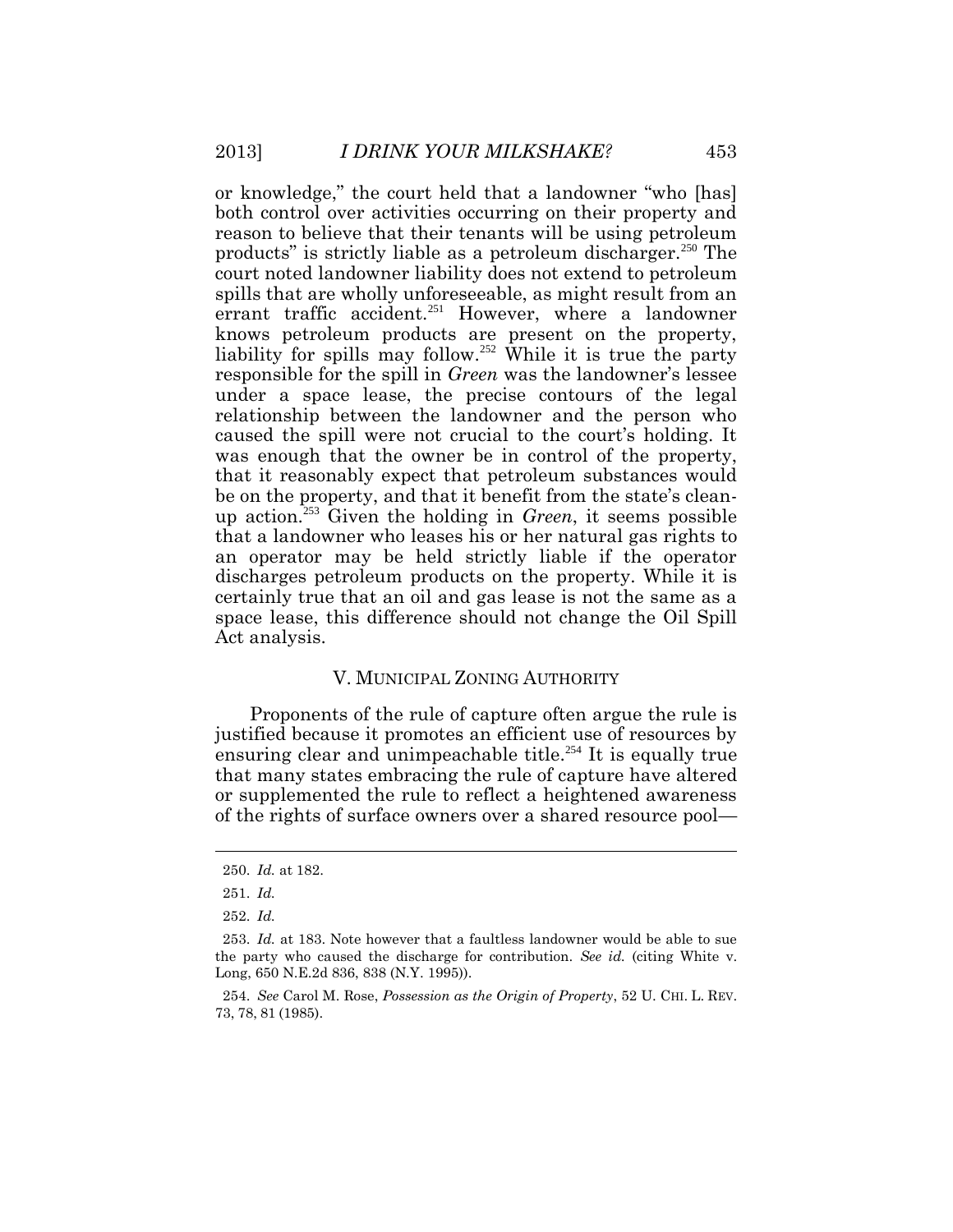i.e., correlative rights.<sup>255</sup> While New York has enacted laws designed to attenuate the harshest effects of the rule's "go and do likewise" injunction, $^{256}$  this part focuses on another, more decentralized locus of modification: municipalities' authority to control, or even prevent, construction of natural gas wells via local zoning and land use planning powers.

Local government law has long viewed municipalities as creations of their states.<sup>257</sup> It is axiomatic in this area of law that municipal "state creatures" may exercise none but the powers expressly delegated by the legislature.<sup>258</sup> Declaring both "effective local self-government and intergovernmental cooperation" to be in the public weal, Article IX of the New York State Constitution directs the legislature to enact a statute of local governments, conferring upon the state's municipalities certain powers.<sup>259</sup> The duly-enacted Statute of Local Governments gives cities, villages, and towns the powers, inter alia, to "perform comprehensive . . . planning work"<sup>260</sup> and also to "adopt, amend, and repeal zoning regulations."<sup>261</sup> Parallel provisions of the Town, Village, and General City Laws further define municipalities' zoning and planning powers.<sup>262</sup>

Given the geographical extent of the Marcellus Shale in New York, the town law is likely the most relevant.<sup>263</sup> The

258. Kamhi v. Town of Yorktown, 547 N.E.2d 346, 347 (N.Y. 1989). This principal, now known as Dillon's Rule, was definitively set forth in John Dillon, THE LAW OF MUNICIPAL CORPORATIONS (1873).

- 259. N.Y. CONST. art. IX, § 2.
- 260. N.Y. STAT. OF LOCAL GOV'TS § 10(7) (McKinney 2013).
- 261. *Id.* § 10(6).

262. N.Y. VILLAGE LAW § 7-700 (McKinney 2011); N.Y. GEN. CITY LAW §§ 20(24)- 20(25) (McKinney 2003); N.Y. TOWN LAW § 261 (McKinney 2004).

263. *See Revised Rural Area Flexibility Analysis*, N.Y. DEP'T OF ENVTL. CONSERVATION, http://www.dec.ny.gov/regulations/87430.html (last visited Jan. 30, 2013). *But see* Mose Buchele, *Oil and Gas Related Earthquakes? Texas* 

<sup>255.</sup> *See supra* notes 144-48 and accompanying text.

<sup>256.</sup> *Id.*

<sup>257.</sup> *See* Hunter v. City of Pittsburg, 207 U.S. 161, 178 (1907) ("Municipal corporations are political subdivisions of the state, created as convenient agencies for exercising such of the governmental powers of the state as may be intrusted to them.").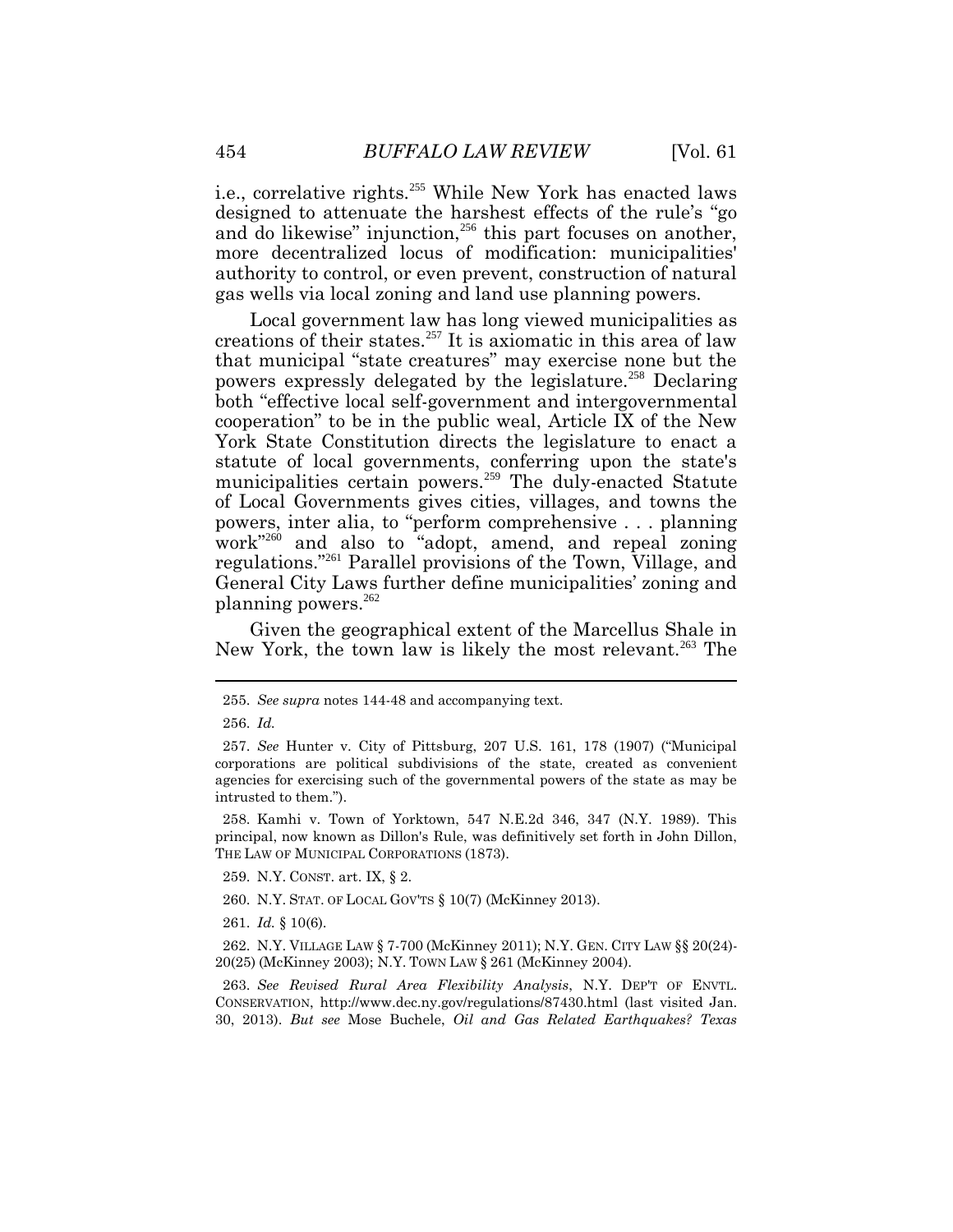law authorizes towns to enact zoning regulations consonant with their comprehensive or master plans.<sup>264</sup> Among other purposes, towns may use their zoning power to promote the general health and welfare, to reduce traffic congestion, and to ensure adequate access to such public goods as water and parks.<sup>265</sup> For purposes of the law's planning provision, "land use regulation" includes any and all "law[s] enacted . . . for the regulation of any aspect of land use and *community resource protection*."<sup>266</sup> Some commentators interpret this provision as authorizing towns to use their zoning and planning powers to enact laws protective of environmental resources.<sup>267</sup> While the parameters of the zoning power as a mode of localist environmental protection are beyond this Comment's scope, it is crucial to note that municipalities across New York have expressed their concern about HVHF by using their zoning authority to prophylactically curtail natural gas development.<sup>268</sup>

At present, over forty municipalities in New York State have used their zoning authority to enact bans on HVHF.<sup>269</sup> At the time of this writing, only two zoning ordinances have been subject to judicial review. In both instances, the courts upheld the towns' authority to regulate land use to prohibit HVHF over challenges that the ordinances were preempted

264. N.Y. TOWN LAW § 263 (McKinney 2004).

265. *Id.*

266. *Id.* § 272-a(2)(b) (emphasis added).

*Regulators Speak No Evil*, NPR (Jan. 18, 2013), *available at*  http://stateimpact.npr.org/texas/2013/01/18/oil-and-gas-related-earthquakestexas-regulators-speak-no-evil (noting Fort Worth, Texas passed an ordinance banning HVHF-related wastewater injection wells after scientists linked the wells to a series of earthquakes).

<sup>267.</sup> *See, e.g.*, John R. Nolon, *In Praise of Parochialism: The Advent of Local Environmental Law*, *in* NEW GROUND: THE ADVENT OF LOCAL ENVIRONMENTAL LAW 3, 14 (John R. Nolon ed., 2003).

<sup>268.</sup> *See* Anschutz Exploration Corp. v. Town of Dryden, 940 N.Y.S.2d 458, 458 (N.Y. Sup. Ct. 2012); Cooperstown Holstein Corp. v. Town of Middlefield, 943 N.Y.S.2d 722, 723 (N.Y. Sup. Ct. 2012).

<sup>269.</sup> *See Current High Volume Horizontal Hydraulic Fracturing Drilling Bans and Moratoria in New York State*, FRACKTRACKER, http://www.fractracker.org/maps/ny-moratoria (last visited Jan. 20, 2013).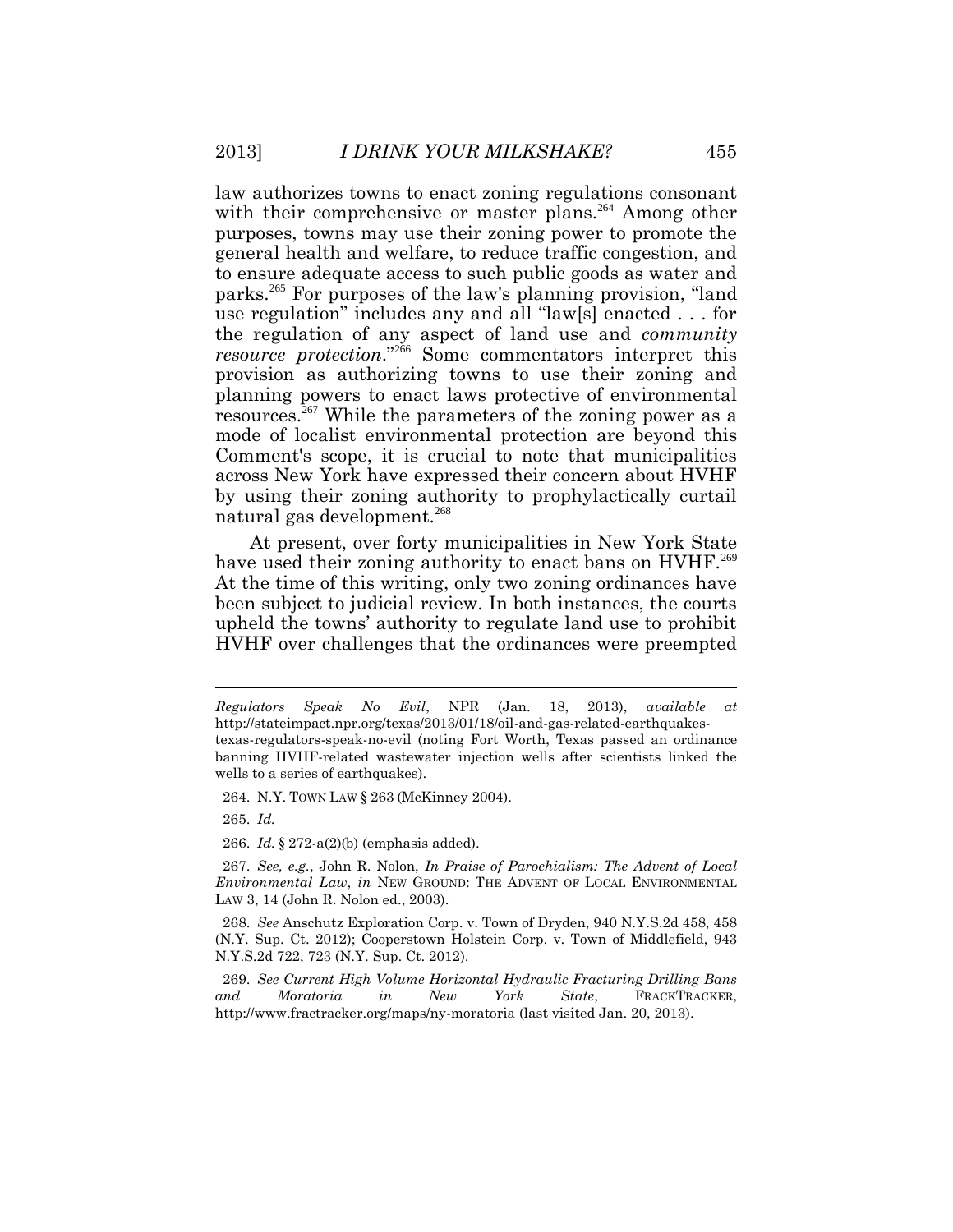by the Oil, Gas, and Solution Mining Law ("OGSML").<sup>270</sup> In *Anschutz Exploration Corp. v. Town of Dryden*, an operator holding natural gas leases in the town challenged the town's zoning ordinance, claiming: (1) the ordinance was preempted by the OGSML's express supersedure clause; or, in the alternative, (2) the ordinance conflicted with the OGSML.<sup>271</sup> The court held a provision in the town ordinance purporting to invalidate duly-issued state drilling permits within the town's borders was conflict-preempted.<sup>272</sup> On the broader question whether the town had the authority to ban natural gas drilling using its zoning powers, the court held the supersedure clause in the OGSML did not expressly preempt municipal zoning.<sup>273</sup> The court relied for authority on a pair of Court of Appeals decisions interpreting the supersedure language in the New York State Mined Lands Reclamation Act ("MLRA"). $^{274}$  The MLRA's supersedure clause preempts any state or local law "relating to the extractive mining industry."<sup>275</sup> In In re *Frew Run Gravel Prods., Inc. v. Town of Carrol*, the Court of Appeals held this clause has no preemptive effect on a town zoning ordinance limiting land use for mining purposes:

The purpose of a municipal zoning ordinance in dividing a governmental area into districts and establishing uses to be permitted within the districts is to regulate land use generally. In this general regulation of land use, the zoning ordinance inevitably exerts an incidental control over any of the particular uses or businesses which, like sand and gravel operations, may be allowed in some districts but not in others. But, this incidental control resulting from the municipality's exercise of its right to regulate land use through zoning is not the type of regulatory enactment relating to the "extractive mining industry" which the

275. N.Y. ENVTL. CONSERVATION LAW § 23-2703(2) (McKinney 2007).

<sup>270.</sup> *Anschutz*, 940 N.Y.S.2d at 465-66; *Cooperstown Holstein Corp.*, 943 N.Y.S.2d 729-30.

<sup>271.</sup> *Anschutz*, 940 N.Y.S.2d at 459.

<sup>272.</sup> *Id.* at 470.

<sup>273.</sup> *Id.* at 459.

<sup>274</sup>*. Id.* at 467-68; *see also In re* Gernatt Asphalt Prods. v. Town of Sardinia, 664 N.E.2d 1226 (N.Y. 1996); *In re* Frew Run Gravel Prods., Inc. v. Town of Carroll, 518 N.E.2d 920 (N.Y. 1987).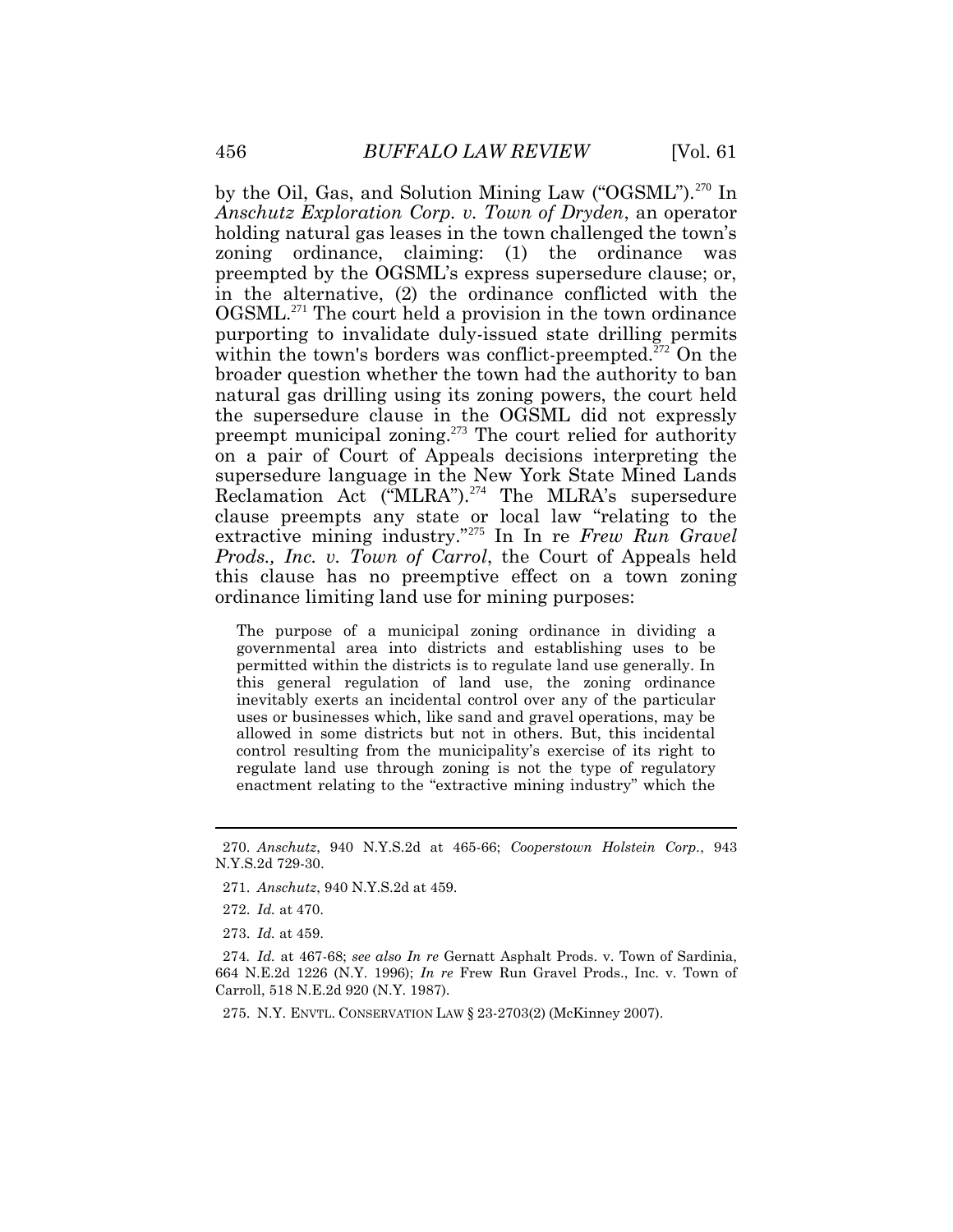Legislature could have envisioned as being within the prohibition of the statute. $^{27}$ 

The OGSML purports to supersede "all local laws or ordinances *relating to* the regulation of the oil, gas and solution mining industries . . . ."<sup>277</sup> The court in *Anschutz*, noting that this supersedure language is nearly identical to the supersedure clause in the MLRA, held that *Frew Run* supplied the rule of decision. $278$  In other words, local zoning ordinances seeking to regulate *where* operators drill their wells—and not seeking to regulate *how* the wells are drilled—will not run afoul of the OSGML's supersedure clause. Facing a similar question, the court in *Cooperstown Holstein Corp. v. Town of Middlefield* followed the *Anschutz*  analysis and reached the same conclusion.<sup>279</sup>

The Appellate Division has yet to review the holdings in *Anschutz* and *Cooperstown Holstein*. Still, in light of the Court of Appeals' decisions in *Frew Run* and In re *Gernatt Asphalt Prods. v. Town of Sardinia* (where the high court built on *Frew Run* to uphold a town's use of its zoning power to totally ban surface mining<sup>280</sup>), a municipality may well legitimately use its zoning and land use planning authority to decide for itself whether, and, if so, where HVHF and related activities will be allowed to take place. Should this authority remain unchallenged, towns (and cities and villages) across New York will be able to make land use choices that reflect the will of their residents on a highly controversial issue. To the extent land use decision-making authority has shifted from local to state bodies since the  $1970s$ ,<sup>281</sup> this localist turn may be a sign that the situs of

<sup>276.</sup> *Frew Run*, 518 N.E.2d at 922.

<sup>277.</sup> N.Y. ENVTL. CONSERVATION LAW § 23-0303(2) (McKinney 2007) (emphasis added).

<sup>278.</sup> *Anschutz*, 940 N.Y.S.2d at 459, 461.

<sup>279.</sup> Cooperstown Holstein Corp. v. Town of Middlefield, 943 N.Y.S.2d 722, 723 (N.Y. Sup. Ct. 2012).

<sup>280.</sup> *In re* Gernatt Asphalt Prods. v. Town of Sardinia, 664 N.E.2d 1226, 1235 (N.Y. 1996).

<sup>281.</sup> Philip Weinberg, *Overcoming the Preemption Problem*, *in* NEW GROUND: THE ADVENT OF LOCAL ENVIRONMENTAL LAW 147, 147 (John R. Nolon ed., 2003).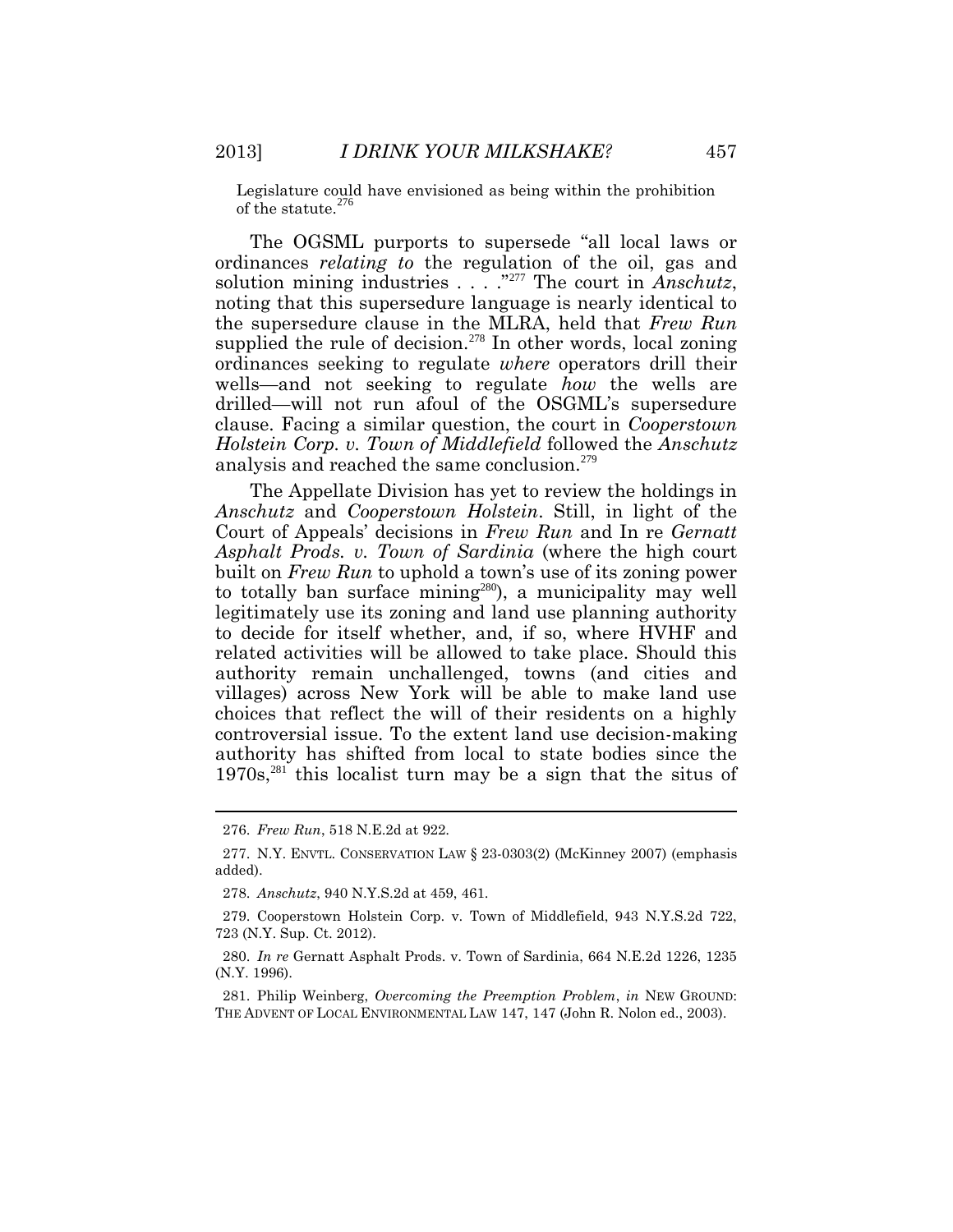concern for (and action on) environmental and natural resource protection—as well as related quality-of-life and economic issues—may soon shift (at least on this critical issue, and at least in New York<sup>282</sup>) from the state to its municipalities. While this shift may seem benighted from an efficiency perspective, it should not signal a return to the old, parochial, and often ineffective land use planning of yesteryear.<sup>283</sup> While HVHF may be weakly regulated on the federal level,<sup>284</sup> and while states may implement somewhat uneven regulations,<sup>285</sup> New York will implement—if HVHF is approved—a relatively strict regulatory regime. In other words, municipalities would exercise their zoning powers in a controlled environment, wherein state "how" regulations form a backstop or bulwark against irresponsible activities, and local "where" regulations are simply the product of local democratic processes.

#### CONCLUSION

This Comment began with a straightforward premise: HVHF is controversial, at least in part, because it bears on the bundle of rights commonly associated with real property ownership. The theories of ownership subtending the law of oil and natural gas nationwide seem to have been taken up

 $\overline{a}$ 

<sup>282.</sup> Pennsylvania is grappling with a similar issue. In 2009, the Pennsylvania Supreme Court held the state's Oil and Gas Act does not in fact preempt municipalities' authority to enact "where-not-how" zoning regulations affecting natural gas extraction. Huntley & Huntley, Inc. v. Oakmont, 964 A.2d 855, 864- 66 (2009) (holding a local ordinance regulating gas well siting did not conflict with the state law regulating technical features of natural gas extraction); *see also* Range Resources-Appalachia, LLC v. Salem Twp., 964 A.2d 869, 875 (2009) (holding municipal zoning ordinances purporting to regulate specific aspects of natural gas extraction were preempted by the state Oil and Gas Act). In response to the Supreme Court's decisions, the state legislature amended the Oil and Gas Act to preempt local zoning authority as concerns natural gas wells. 58 PA CONS. STAT. ANN. § 3302 (West 2013). Municipalities and citizens' groups promptly sued to challenge the constitutionality of the law. Robinson Twp. v. Pennsylvania, 52 A.3d 463, 480-81 (Pa. Commw. Ct. 2012).

<sup>283.</sup> *See* 1 PATRICIA E. SALKIN, N.Y. ZONING LAW AND PRACTICE § 2:02 (5th ed. 2012).

<sup>284.</sup> *See* discussion *supra* Part I.B.1.

<sup>285.</sup> *See* Wiseman, *supra* note 19, at 249-51.